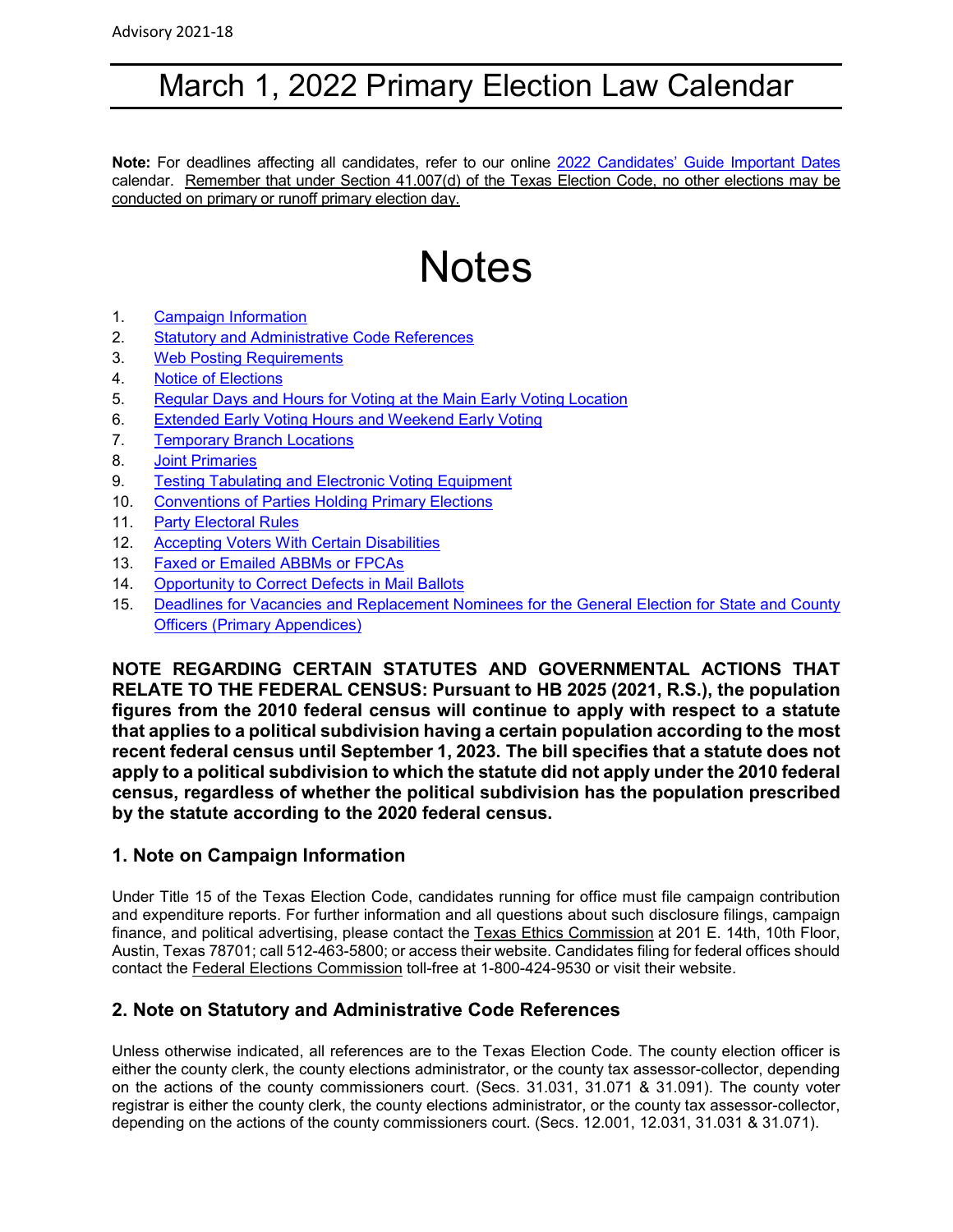Any references to the Texas Administrative Code are cited to the relevant section of the "T.A.C."

## <span id="page-1-0"></span>**3. Note on Web Posting Requirements**

In the 2021 Regular Session, the 87th Legislature enacted SB 1116, which created additional requirements regarding information that a county must post on its website for elections held by a county or elections for any local political subdivision in which the county has contracted to provide election services. While these statutory web posting requirements do not specifically apply to primary elections, **we strongly recommend that you post this information for any primary election in which the county has contracted to provide election services.**

Not later than the 21st day before election day, a county that provides election services for a primary election should post the following information related to that upcoming primary election:

- The date of the election;
- The location of each polling place;
- Each candidate for an elected office on the ballot; and
- Each measure on the ballot. (Sec. 4.009).

In addition**,** a county that provides election services for a primary election should post the following information **as soon as practicable after the election.** This information should be accessible without having to make more than two selections or view more than two network locations after accessing the county's home page. The information on the website should include:

- the results of each election;
- the total number of votes cast:
- the total number of votes cast for each candidate or for or against each measure;
- the total number of votes cast by personal appearance on election day;
- the total number of votes cast by personal appearance or mail during the early voting period; and
- the total number of counted and uncounted provisional ballots cast. (Sec. 65.016).

## <span id="page-1-1"></span>**4. Note on Notice of Elections**

**NOTE: There is no order of election in a primary election.** The primary election occurs automatically as a matter of law on the primary election dates outlined in the Texas Election Code.

The county clerk must post a notice of election on or before the 21st day before the election. (Secs. 4.003(b), 172.1112). (**NOTE:** There is no requirement to publish notice of the primary or runoff primary elections in a newspaper, and the cost of any such publication will not be reimbursed with primary funds.) For the Tuesday, March 1, 2022 Primary Election, this notice must be posted on the county's website (or, if the county does not have a website, on the commissioners court bulletin board) on or before Tuesday, February 8, 2022. For the Tuesday, May 24, 2022 Runoff Primary Election, the notice must be posted on or before Tuesday, May 3, 2022.

This notice **must** include:

- 1. The type and date of the election;
- 2. The location of the main early voting polling place**, including the street address, room number, and building name. The notice must designate which location is the main early voting polling place**;
- 3. The location of each polling place, **including the street address, room number, and building name**;
- 4. The hours the polls will be open;
- 5. The regular dates and hours for early voting by personal appearance;
- 6. The dates and hours of any Saturday or Sunday early voting;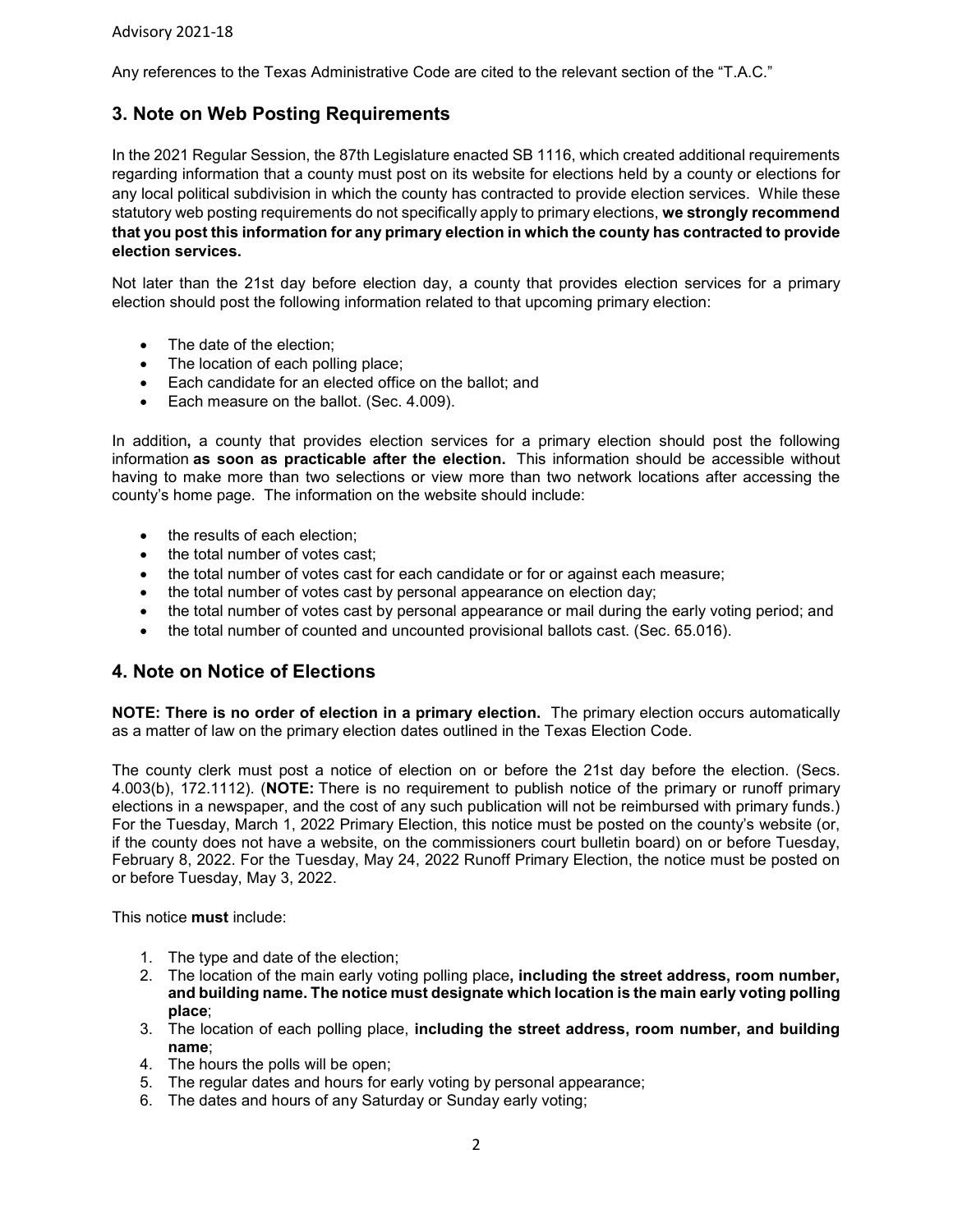- 7. The early voting clerk's official mailing address or street address at which the clerk may receive delivery by common or contract carrier, if different, phone number, e-mail address, and the Internet website, if the early voting clerk has an Internet website;
- 8. We *recommend* that the information regarding branch early voting locations be included as part of your notice; and
- 9. Any other information required by law.

(Secs. 4.004, 83.010, 85.004, 85.007).

**NOTE – NEW LAW:** HB 3107 (2021, R.S.) amended Section 4.004 of the Code to require the notice of election to include the Internet website of the authority conducting the election. (Sec. 4.004(a)).

**NOTE – NEW LAW:** HB 3107 (2021, R.S.) amended Section 83.010 of the Code to require the election notice to state the early voting clerk's official mailing address or street address at which the clerk may receive delivery by common or contract carrier, if different, phone number, e-mail address, and the Internet website, if the early voting clerk has an Internet website. (Sec. 83.010).

**NOTE – NEW LAW:** HB 3107 (2021, R.S.) amended Section 85.004 of the Code to provide that an election notice must designate which location is the main early voting polling place. (Sec. 85.004).

**NOTE –** ANY notice of polling locations must include more detailed information regarding the polling locations including: the polling location's street address, any applicable suite or room number, and any applicable building name. (Sec. 1.021).

**Note regarding branch early voting locations**: The branch early voting locations are no longer a required part of the notice under the Texas Election Code. However, the early voting clerk must post a schedule stating the location of those branch early voting locations and the dates and hours that temporary branch voting will be conducted. That schedule must be posted on the county's website if the county has a website; otherwise, it must be posted on the commissioners court bulletin board. (Secs. 4.004, 85.067, 85.068).

**Notice for Consolidated Precincts**. If precincts are to be consolidated for the election, a notice of consolidated precincts must also be posted and may be included on the Notice of Election. (Secs. 4.003, 172.1112).

**Notice of Changed Polling Place**: If a different polling place is being used from the previous election held by the same authority, notice must be posted at the entrance of the previous polling place informing voters of the current polling place location, if possible, no later than the day before election day. (Sec. 43.062).

**Notice of Nearest Polling Places in Countywide Election:** EACH countywide polling place must post a notice, at that location, of the four nearest locations, by driving distance. (Sec. 43.007(o)). [Notice of Four](https://www.sos.texas.gov/elections/forms/pol-sub/1-16f.pdf)  [Nearest Countywide Polling Place Locations \(PDF\)](https://www.sos.texas.gov/elections/forms/pol-sub/1-16f.pdf).

**NOTE:** The county must post a copy of the election notice on the county's website, if the county maintains a website. If the county does not maintain a website, then the county clerk will post a copy of the election notice on the bulletin board used for commissioners court meetings. (Sec. 4.003(b)).

**NOTE:** Notice of the early voting dates and hours must be posted continuously for 72 hours on the county's website before voting begins. If the county does not maintain a website, then the county clerk will post a copy of the election notice on the bulletin board used for commissioners court meetings. (Sec. 85.007).

**NOTE:** The county must post the notice of election and notice of consolidated precincts on the county's website if the county maintains a website. Under a prior version of the law, the notice was required to be posted on the party's website. (Sec. 172.1112).

## <span id="page-2-0"></span>**5. Note on Regular Days and Hours for Voting at the Main Early Voting Location**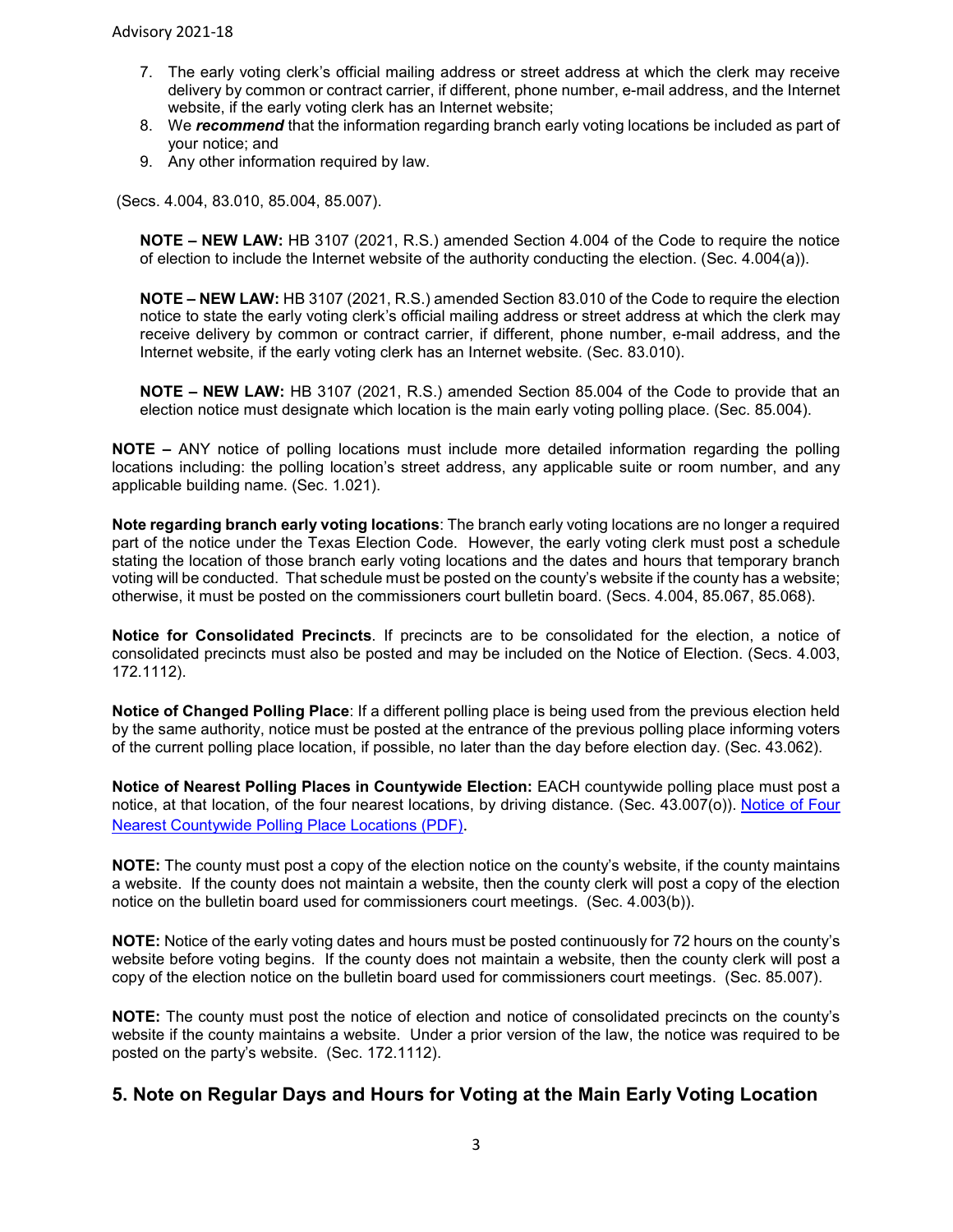**NOTE – NEW LAW:** SB 1 (2021, 2nd C.S.) amended Section 85.005 to modify the required days and hours for early voting by personal appearance at the main early voting location.

For elections in which the county is serving as the early voting clerk, early voting must be conducted at the main early voting location on each weekday that is not a legal state holiday for a period of at least **nine (9) hours**. Voting may not be conducted earlier than 6:00 AM or later than 10:00 PM.

## <span id="page-3-0"></span>**6. Note on Extended Early Voting Hours and Weekend Early Voting**

The county election officer may also order early voting on a Saturday or Sunday, and determine the hours for such Saturday or Sunday early voting. This must be done by written [order \(PDF\).](https://www.sos.texas.gov/elections/forms/pol-sub/5-47f.pdf) [Notice \(PDF\)](https://www.sos.texas.gov/elections/forms/pol-sub/5-48f.pdf) of Saturday or Sunday early voting must be posted for at least 72 hours immediately preceding the first hour that voting will be conducted.

**NOTE**: The election notice must be subsequently amended to include voting later ordered for ANY Saturday or Sunday and must be posted on the county's website, if maintained. (Sec. 85.007).

**NOTE – NEW LAW:** SB 1 (2021, 2nd C.S.) amended Sections 85.005 and 85.006 to modify the requirements relating to extended early voting hours and weekend early voting in a primary election.

#### **In a county with a population of 55,000 or more**:

- Voting in a primary election or general election for state and county officers shall be conducted at the main early voting location for at least 12 hours on each weekday of the last week of the early voting period. Voting may not be conducted earlier than 6:00 AM or later than 10:00 PM.
- Voting in a primary election or general election for state and county officers shall be conducted at the main early voting location on the last Saturday of the early voting period for at least 12 hours. Voting may not be conducted earlier than 6:00 AM or later than 10:00 PM.
- Voting in a primary election or general election for state and county officers shall be conducted at the main early voting location on the last Sunday of the early voting period for at least six hours. Voting may not be conducted earlier than 9:00 AM or later than 10:00 PM.

#### **In a county with a population of less than 55,000**:

- Voting in a primary election or general election for state and county officers shall be conducted at the main early voting location for at least 12 hours on each weekday of the last week of the early voting period if the early voting clerk receives a [written request \(PDF\)](https://www.sos.texas.gov/elections/forms/pol-sub/5-50f.pdf) submitted by at least 15 registered voters of the county requesting extended weekday hours. Voting may not be conducted earlier than 6:00 AM or later than 10:00 PM. The request must be submitted in time to enable compliance with Sec. 85.067. *See* [Notice of Extended Weekday Voting at Main Early Voting](https://www.sos.texas.gov/elections/forms/pol-sub/5-51f.pdf)  [Location for County Elections \(PDF\)](https://www.sos.texas.gov/elections/forms/pol-sub/5-51f.pdf).
- On receipt of a written request submitted by at least 15 registered voters, voting shall be conducted at the main early voting location on the last Saturday of the early voting period for at least 12 hours. Voting may not be conducted earlier than 6:00 AM or later than 10:00 PM.
- On receipt of a written request submitted by at least 15 registered voters, voting shall be conducted at the main early voting location on the last Sunday of the early voting period for at least six hours. Voting may not be conducted earlier than 9:00 AM or later than 10:00 PM.

## <span id="page-3-1"></span>**7. Note on Temporary Branch Locations**

In a primary election, a certain number of temporary branch locations must be established depending on the population size of the county:

1. in a county with a population of 400,000 or more, the commissioners court **must** establish one or more temporary polling places, other than the main early voting polling place, in each state representative district containing territory covered by the election.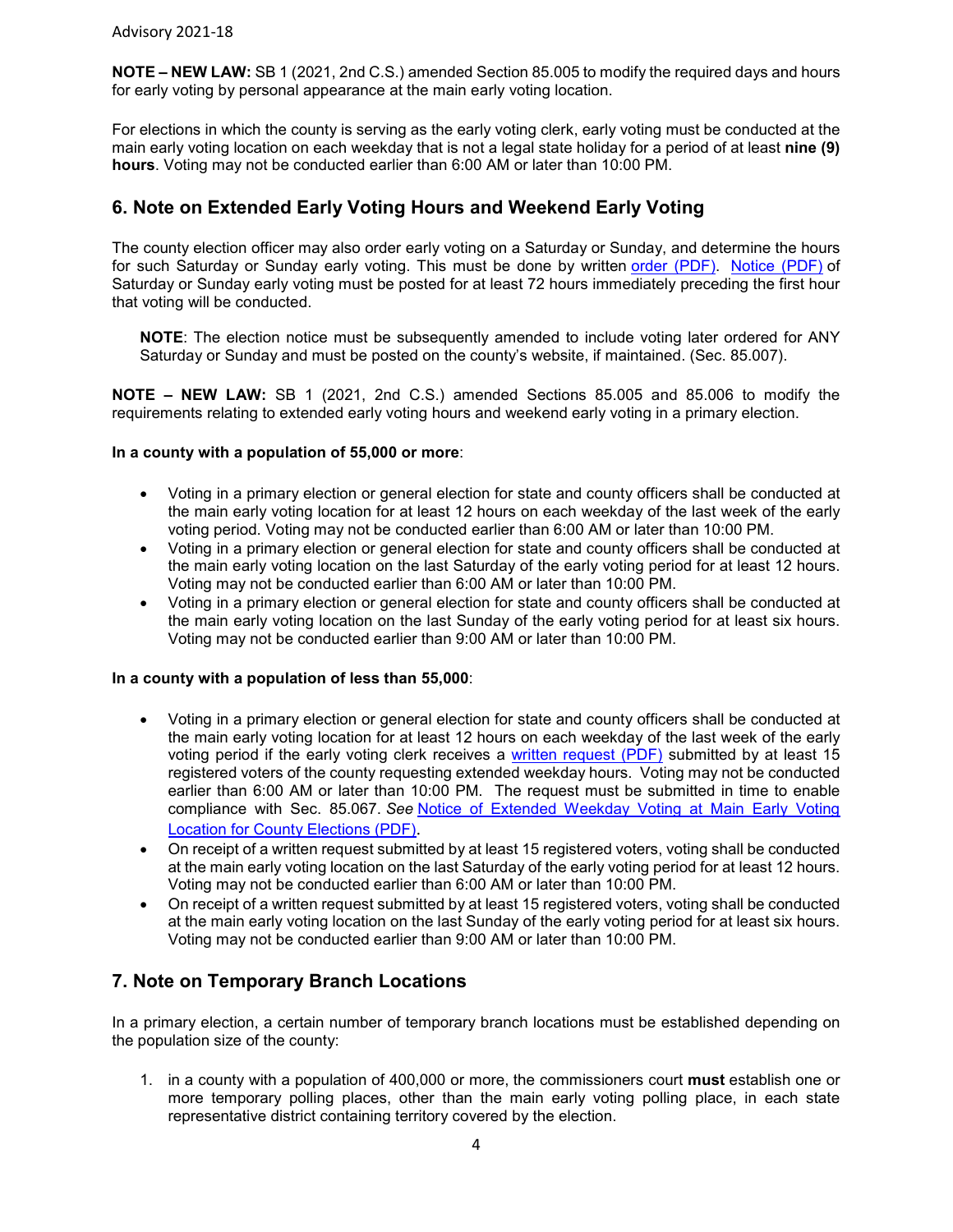- 2. in a county with a population of 120,000 or more but less than 400,000, the commissioners court **must** establish one or more temporary polling places, other than the main early voting polling place, in each commissioners precinct containing territory covered by the election.
- 3. in a county with a population of 100,000 or more but less than 120,000, the early voting clerk **must** establish one or more early voting polling places in each commissioners precinct for which the early voting clerk receives a **timely filed written request by at least 15 registered voters of that precinct**.

The temporary polling place(s) must remain open for each weekday of the early voting period that the main early voting polling place will be open. The temporary branch polling place(s) must be open at least nine hours each day. (Secs. 85.062, 85.064).

**NOTE – NEW LAW:** SB 1 (2021, 2nd C.S.) amended Section 85.062 to provide that the location of temporary branch polling places in an election in which countywide polling places are used must be determined with the same methodology that is used for the location of countywide polling places.

**NOTE – NEW LAW:** HB 3107 (2021, R.S.) amended Section 85.064 and created Section 85.065 to modify the required dates and hours for temporary branch locations based on the population size of the county.

**Note for Counties with a Population of 100,000 or More:** Early voting at any temporary branch polling place **MUST** be conducted on the same days that voting is required to be conducted at the main early voting polling place under Section 85.005 of the Code and **MUST** remain open for at least eight hours each day. Early voting must be conducted for at least 12 hours on the last Saturday and at least 6 hours on the last Sunday of the early voting period at the mandatory temporary branch locations established under Section 85.062(d). (Secs. 85.005, 85.064).

**NOTE – NEW LAW:** HB 3107 (2021, R.S.) amended Section 85.068 of the Code to provide that if the early voting clerk is a county election officer, the clerk must post [notice \(PDF\)](https://www.sos.texas.gov/elections/forms/pol-sub/5-48f.pdf) for each election stating any dates and the hours that voting on Saturday or Sunday will be conducted under Sections 85.064(d) or 85.065(b). (Sec. 85.068).

**Note for Counties with a Population of Less than 100,000:** Early voting at any temporary branch polling place may be conducted on any days and during any hours of the period for early voting by personal appearance, as determined by the authority establishing the branch. However, voting at a temporary branch polling place must be conducted on at least two consecutive business days and for at least eight consecutive hours on each of those days. The authority authorized under Section 85.006 of the Code to order early voting on a Saturday or Sunday may also order, in the manner prescribed by that section, early voting to be conducted on a Saturday or Sunday at any one or more of the temporary branch polling places. The schedules for conducting voting are not required to be uniform among the temporary branch polling places. (Sec. 85.065).

**NOTE – NEW LAW:** HB 3107 (2021, R.S.) amended Section 85.068 of the Code to provide that if the early voting clerk is a county election officer, the clerk must post [notice \(PDF\)](https://www.sos.texas.gov/elections/forms/pol-sub/5-48f.pdf) for each election stating any dates and the hours that voting on Saturday or Sunday will be conducted under Sections 85.064(d) or 85.065(b). (Sec. 85.068).

**NOTE**: There is no petition process to require weekend early voting at temporary branch locations in counties with a population of less than 100,000. However, the early voting clerk may voluntarily order weekend early voting at those temporary branch locations by written order if they choose to do so.

## <span id="page-4-0"></span>**8. Note on Joint Primaries**

In many Texas counties, the commissioners court, the county election officer, and the county chair of each political party holding a primary election in the county will sign a joint resolution agreeing to hold a joint primary. (Sec. 172.126(a)).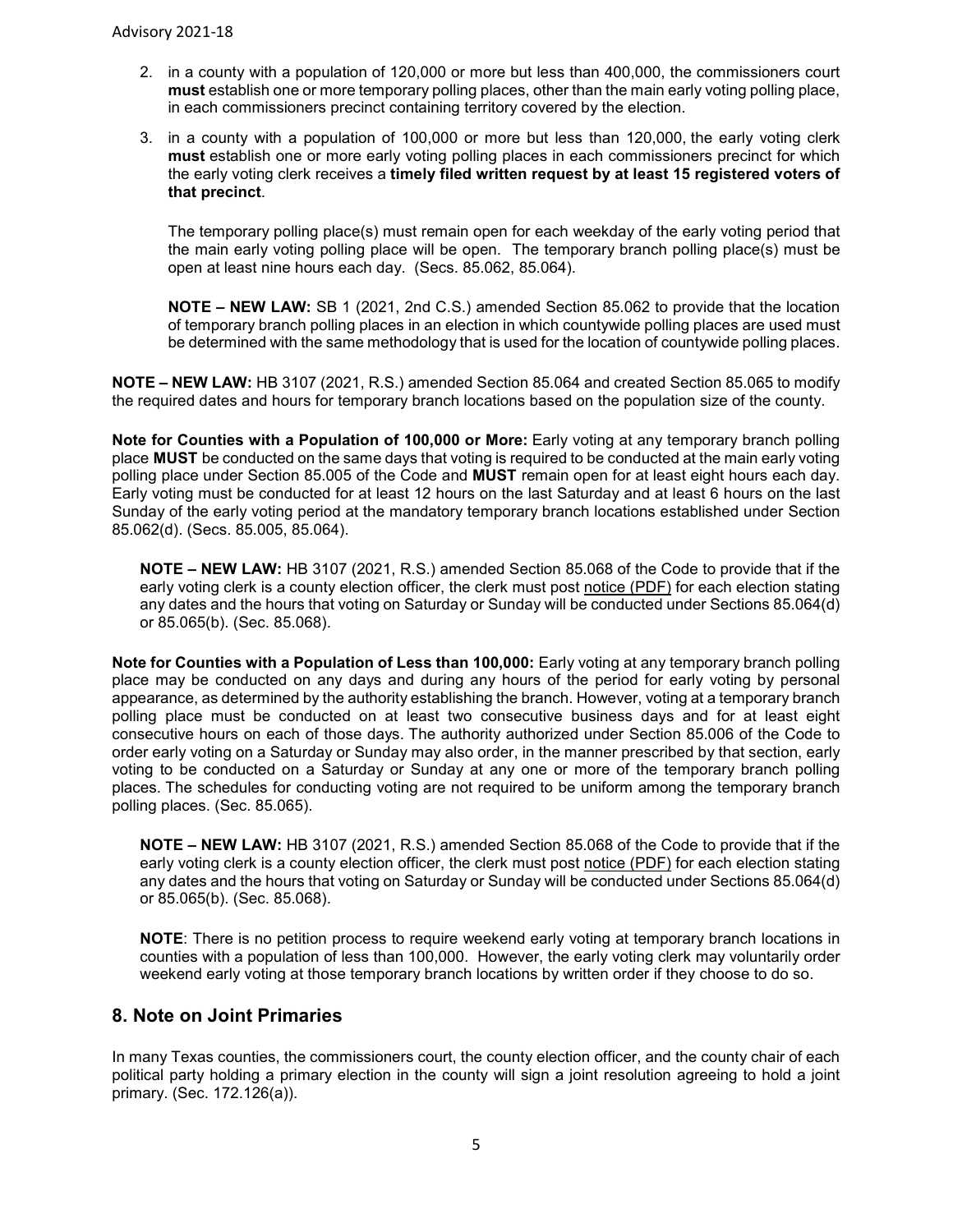Joint primary elections are held in many Texas counties, with the political parties sharing election equipment, polling places, and a team of election workers in each polling place composed of an even number of workers from each political party. (Sec. 172.126; 1 T.A.C. Ch. 81, Subch. G).

The entries in this calendar are generally written in terms of primary elections being held separately rather than jointly. Unless indicated to the contrary, entries in this calendar are applicable whether a primary election is held separately or jointly. However, in a joint primary, the authority responsible for carrying out many of the activities associated with conducting an election will be the county election officer. (Sec. 172.126).

**NOTE – NEW LAW:** HB 3107 (2021, R.S.) amended Section 31.124 of the Code to provide that the mandatory meeting between the county election officer and the county chair of each political party holding primary elections in the county must now include a discussion of whether to hold a joint primary election in the county. (Sec. 31.124).

## <span id="page-5-0"></span>**9. Note on Testing Tabulating and Electronic Voting Equipment**

#### **Note on Ballot Testing:**

Once all candidate filing deadlines have passed, we recommend that you proof and test your ballot programming as soon as possible. Early testing will allow adequate time to locate any errors and make any necessary corrections in ballot programming. We also strongly suggest that you have candidates proof their names and offices before finalizing the ballot to avoid the necessity for last minute ballot corrections.

#### **Note on Logic and Accuracy Test:**

We recommend establishing a date to perform the first test of your electronic voting equipment (L&A, or Logic and Accuracy Test) as soon as possible. We recommend that this test be performed on a date that allows time to correct programming and retest, if necessary. A notice of this test must be published by the custodian of the electronic voting equipment at least 48 hours before the date of the test. That notice must be posted on the county's website if the county maintains a website; otherwise, it must be posted on the commissioners court bulletin board. (Sec. 129.023; [Tex. Sec'y of State Election Advisory No. 2019-23\)](https://www.sos.texas.gov/elections/laws/advisory2019-23.shtml). Additionally, for a primary election, the custodian must notify the county chair of the test 48 hours prior to the test. The L&A test must be conducted not later than 48 hours before voting begins on a voting system. (Sec. 129.023).

**NOTE – NEW LAW:** SB 1 (2021, 2nd C.S.) provides that if logic and accuracy testing is being conducted for a primary election, the general custodian of election records shall notify the county chair of the test at least 48 hours before the date of the test. The county chair must confirm receipt of the notice. (Sec. 129.023(b-1)).

**NOTE – NEW LAW:** SB 1 (2021, 2nd C.S.) requires the general custodian of election records to demonstrate, using a representative sample of voting system equipment, that the source code of the equipment has not been altered. (Sec. 129.023(c-1)).

#### **Note on Testing Tabulating Equipment:**

The automatic tabulating equipment used for counting ballots at a central counting station must be tested three times for each election. (Ch. 127, Subch. D). We recommend you test the equipment as soon as possible; early testing will allow adequate time to locate any errors and make any necessary corrections in programming. However, the first test **must be conducted at least 48 hours before** the automatic tabulating equipment is used to count ballots voted in the election. The second test shall be conducted immediately before the counting of ballots with the equipment begins. The third test must be conducted immediately after the counting of ballots with the equipment is completed. Please note that the custodian of the automatic tabulating equipment must publish [notice](http://www.sos.state.tx.us/elections/forms/pol-sub/6-1f.pdf) of the date, hour, and place of the first test in a newspaper at least 48 hours before the date of the test. Additionally, in a primary election, the custodian must notify the county chair 48 hours prior to the time of the test. (Sec. 127.096). The electronic files created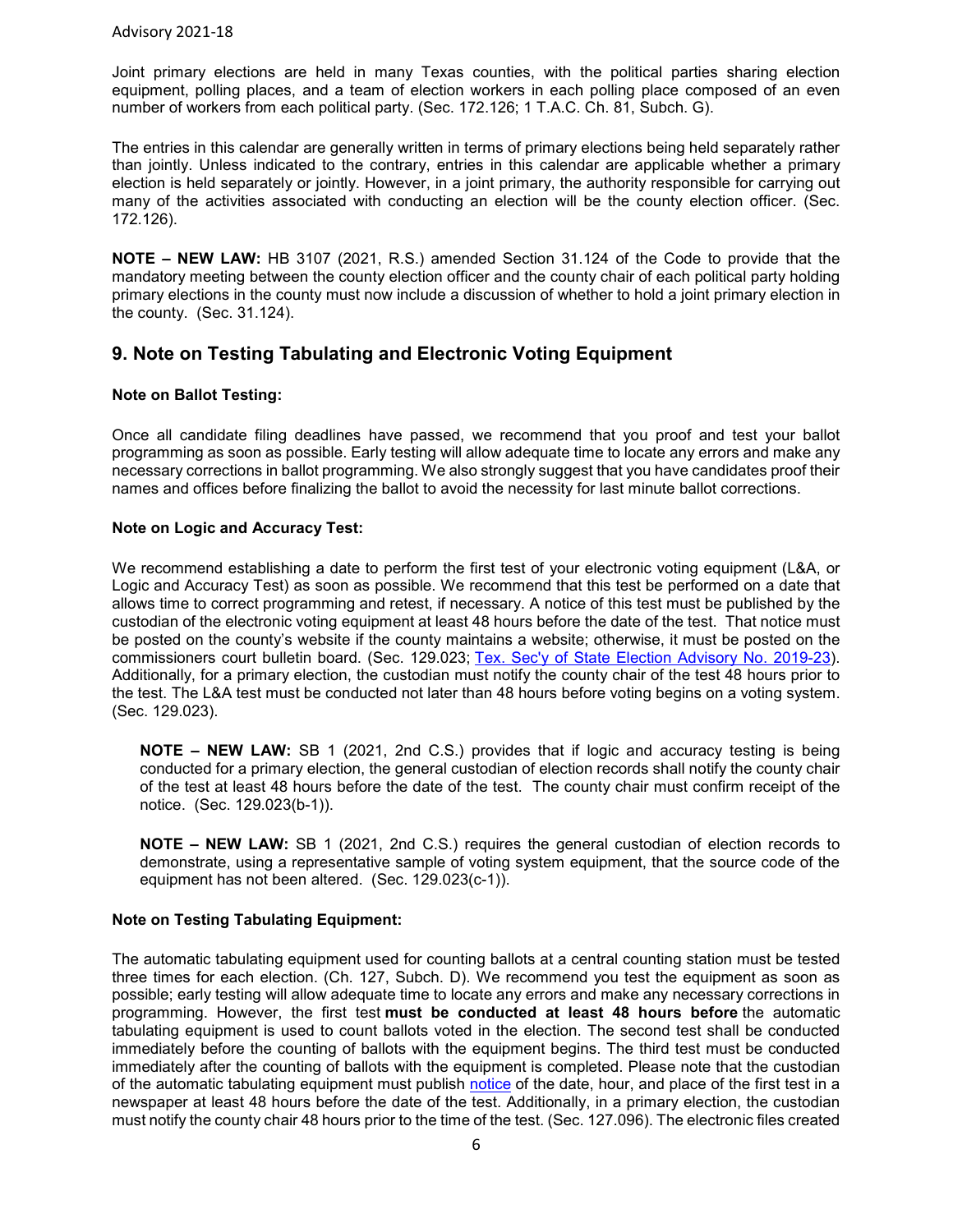from the L&A testing are what must be used for testing the tabulating equipment. [\(Tex. Sec'y of State](https://www.sos.texas.gov/elections/laws/advisory2019-23.shtml)  [Election Advisory No. 2019-23\)](https://www.sos.texas.gov/elections/laws/advisory2019-23.shtml).

Precinct tabulators must also be tested in accordance with the procedures set forth in Chapter 127, Subchapter D of the Texas Election Code to the extent those procedures can be made applicable. (Sec.127.152; [Tex. Sec'y of State Election Advisory No. 2019-23\)](https://www.sos.texas.gov/elections/laws/advisory2019-23.shtml).

Our recommendation is that both L&A testing and testing of the automatic tabulating equipment take place prior to ballots by mail being sent out. However, should there be a reason to delay testing, please be advised that L&A testing must be conducted at least 48 hours before voting begins on a voting system. This means that L&A testing should be completed before early voting and possibly, before election day, if your election day system is different than your early voting system. Additionally, the automatic tabulating equipment may not be used to count ballots voted in the election until a test is successful. (See Chapters 127 and 129, Election Code.)

For more information on testing tabulating equipment used at the central counting station, please see Chapter 127, Subchapter D of the Election Code and [Tex. Sec'y of State Election Advisory No. 2019-23.](https://www.sos.texas.gov/elections/laws/advisory2019-23.shtml) See Chapter 129, Subchapter B of the Election Code and [Tex. Sec'y of State Election Advisory No. 2019-](https://www.sos.texas.gov/elections/laws/advisory2019-23.shtml) [23](https://www.sos.texas.gov/elections/laws/advisory2019-23.shtml) **for other types of testing such as functionality tests, logic and accuracy tests, tests for central accumulators, etc**. Please se[e Tex. Sec'y of State Election Advisory No. 2019-23](https://www.sos.texas.gov/elections/laws/advisory2019-23.shtml) for additional information regarding voting system equipment access, security and preservation, and chain of custody.

## <span id="page-6-0"></span>**10. Note on Conventions of Parties Holding Primary Elections**

#### **Precinct Conventions**

Time and Place. Section 174.022 of the Texas Election Code provides that precinct conventions may be held at a time and place determined by rules adopted by the state executive committee of a political party. If precinct conventions are held on general primary election day, the hour set for convening the conventions may not be earlier than 7:00 PM or later than 9:00 PM, but a convention may not convene until the last voter has voted at the precinct polling place. If precinct conventions are held on a day other than general primary election day, the county executive committee must set the hour for convening or a time frame in which the convention must convene. (Secs. 174.021 & 174.022).

**NOTE:** Section 174.021(b) allows a political party to hold their precinct conventions during the county convention and at the same place as the county convention.

Notice Required: Section 174.023(a) requires the county chair to post a notice of the date, hour, and place for convening each precinct convention on the county or state party's Internet website or other Internet location easily found through a search engine. If the county party does not maintain an Internet website, the chair shall post the notice on the county commissioners court bulletin board. The notice must remain posted continuously for the 10 days immediately preceding the date of the convention. Because the convention times are not yet determined, this calendar does not show any deadlines for posting such notices. (Sec. 174.023(b)).

**NOTE:** The county chair is no longer required to deliver written notice to the county clerk of the date, time and place of each precinct convention by the 10th day before the date of the conventions.

#### **County and Senatorial Conventions**

Time and Place: Section 174.063(a) provides that the state executive committee by rule specifies the date the county and senatorial conventions will be held. Under Section 174.021 of the Texas Election Code, a political party may by rule allow a county to hold precinct conventions before or during the county convention on the same day and at the same place as the county convention.

**NOTE:** Section 174.021(b) allows a political party to hold their precinct conventions during the county convention and at the same place as the county convention.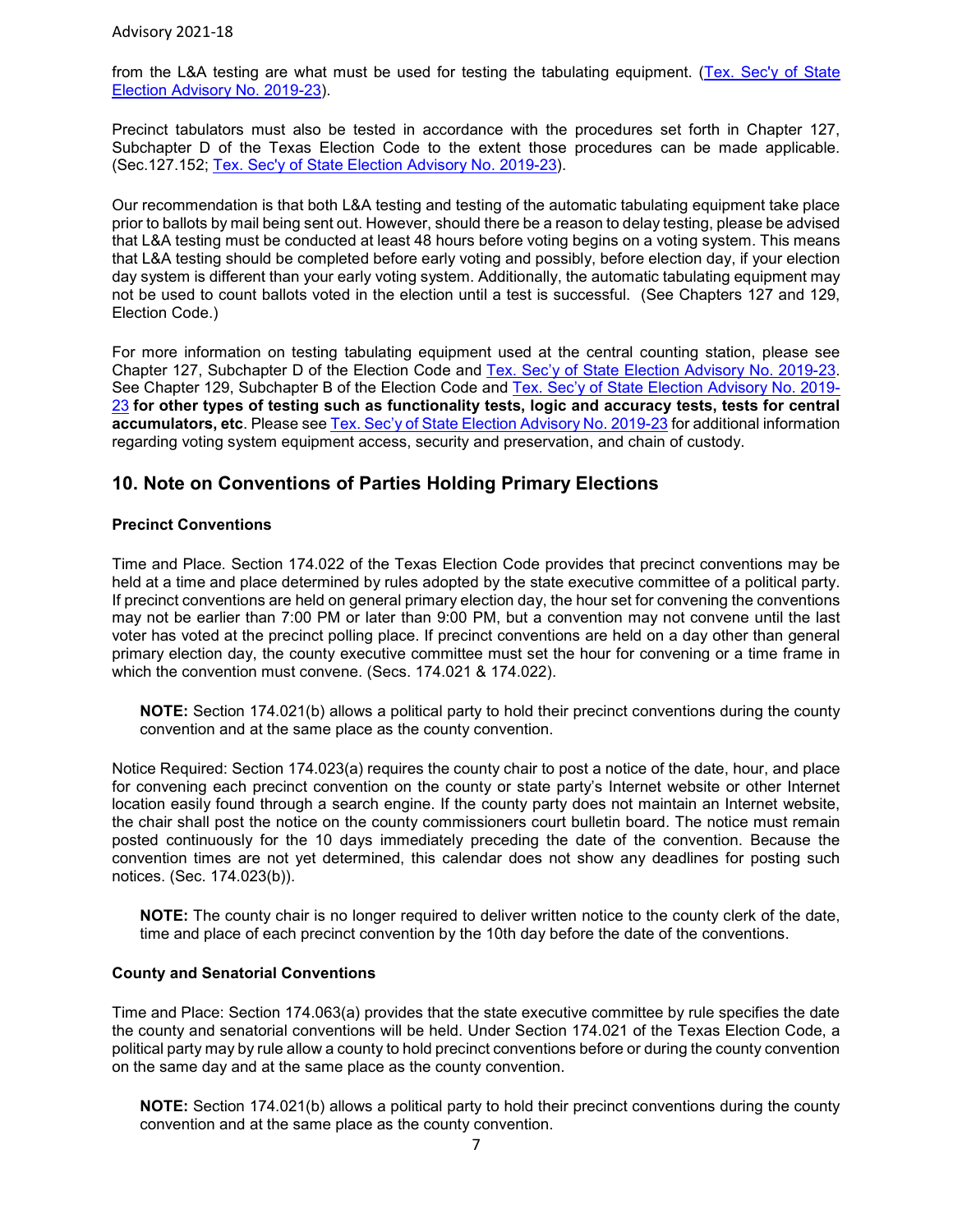Notice Required: Section 174.064(a) requires notice of the hour and date for convening each county convention to be posted electronically on the county or state party's Internet website or on the bulletin board used for posting notice of meetings of the commissioners court. The notice must remain posted continuously for the 10 days immediately preceding the date of the convention. Because the convention times are not yet determined, this calendar does not show any deadlines for posting such notices.

**NOTE:** The county chair is no longer required to deliver written notice to the county clerk of the date, time and place of each precinct convention by the 10th day before the date of the conventions.

#### **State Conventions**

Section 174.092(a) of the Texas Election Code provides that the biennial state convention must be convened on a date selected by the state executive committee. The state convention date is no longer limited to one in June or July. Section 174.092(b) of the Texas Election Code continues to provide that the state executive committee must set the date of the state convention not later than the date the state chair delivers to the county chairs the certification of names for placement on the primary election ballot. *See* entry at [Wednesday, December 22, 2021](#page-14-0). Accordingly, this calendar does not show any deadline or time frame for holding the state convention. Notice of the date, hour, and place for convening the state convention must be posted by the state chair on the party's Internet website before the date of the party's precinct conventions under Section 174.093 of the Texas Election Code.

## <span id="page-7-0"></span>**11. Note on Party Electoral Rules**

Section 163.006(a) of the Texas Election Code provides that a rule on electoral affairs that is to become effective in a year in which the party will hold precinct conventions must be posted on the party's Internet website, as well as filed with Secretary of State, **not later than the 30th day before the date the party convenes its earliest precinct conventions**. It should be noted that the date of precinct conventions is no longer fixed by statute. (*See* **[Note 10](#page-6-0)** above.) Accordingly, this calendar does not show any deadline for the posting or filing of such electoral rules.

## <span id="page-7-1"></span>**12. Note on Accepting Voters with Certain Disabilities**

An election officer may accept a person with a mobility problem that substantially impairs a person's ability to ambulate who is offering to vote before accepting others offering to vote at the polling place who arrived **before** the person. "Mobility problem that substantially impairs a person's ability to ambulate" has the meaning assigned by Section 681.001, Transportation Code. A person assisting an individual with a mobility problem may also, at the individual's request, be given voting order priority. [Notice](https://www.sos.state.tx.us/elections/forms/pol-sub/7-7bf.pdf) of the priority given to persons with a mobility problem that substantially impairs a person's ability to ambulate **shall** be posted:

- 1. at one or more locations in each polling place where it can be read by persons waiting to vote;
- 2. on the website of the Secretary of State; **and**
- 3. on each website relating to elections maintained by a county. (Sec. 63.0015).

**NOTE – NEW LAW:** SB 1 (2021, 2nd C.S.) provides that a qualified individual with a disability may request a reasonable accommodation or modification to any election standard, practice, or procedure mandated by law or rule that the individual is entitled to request under federal or state law. (Sec. 1.022).

The voting order priority notice required under Section 63.0015 **must** read as follows:

 "Pursuant to Section 63.0015, Election Code, an election officer may give voting order priority to individuals with a mobility problem that substantially impairs the person's ability to move around. A person assisting an individual with a mobility problem may also, at the individual's request, be given voting order priority. Disabilities and conditions that may qualify you for voting order priority include paralysis, lung disease, the use of portable oxygen, cardiac deficiency, severe limitation in the ability to walk due to arthritic, neurological, or orthopedic condition, wheelchair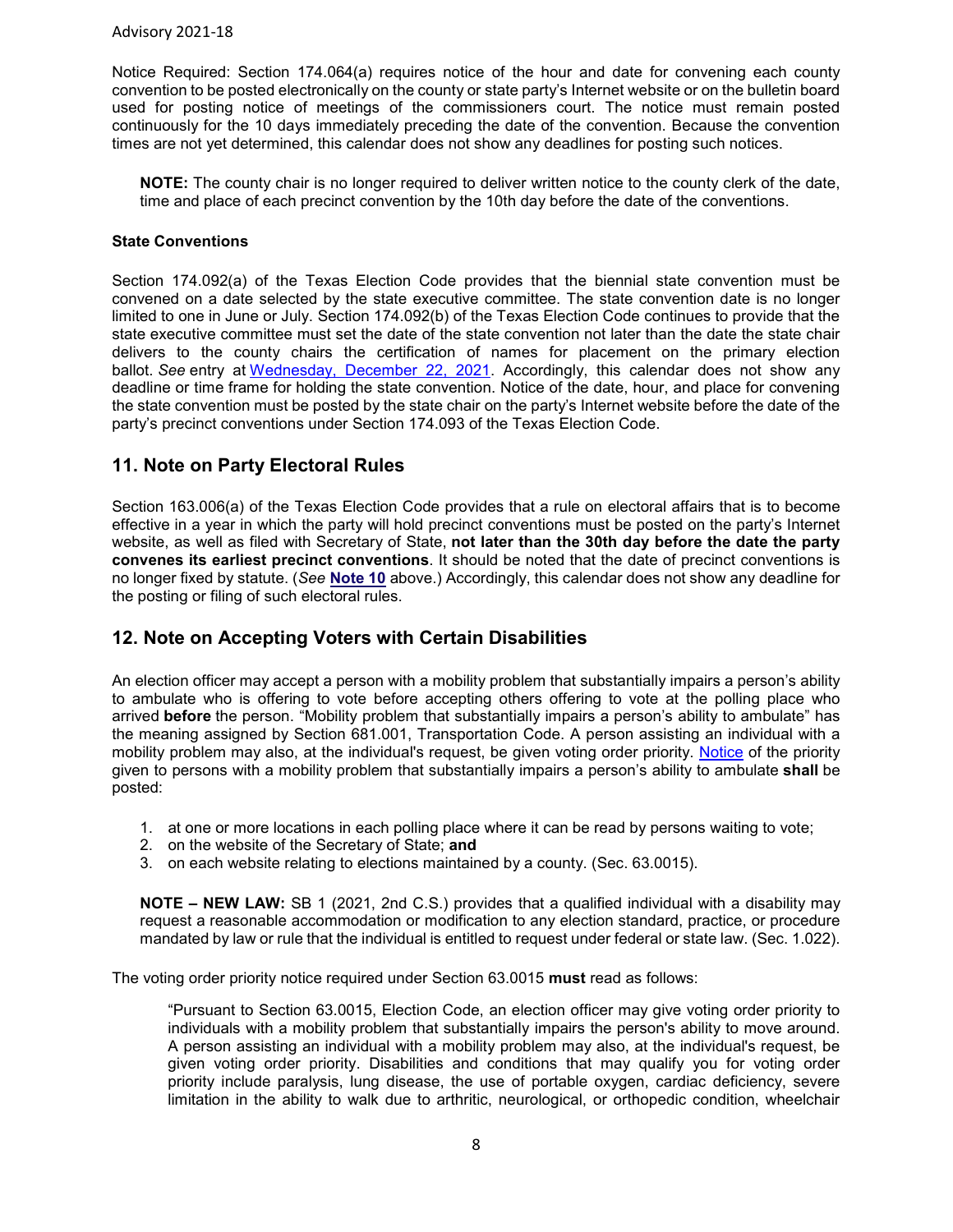confinement, arthritis, foot disorder, the inability to walk 200 feet without stopping to rest, or use of a brace, cane, crutch, or other assistive device."

The *recommended* time to include the voting order priority notice on a county website is when the Notice of Election is also posted on the website. (Sec 85.007(d)). See [Note](#page-1-1) 4 regarding Notice of Elections.

## <span id="page-8-0"></span>**13. Note Regarding Faxed or Emailed ABBMs and Faxed FPCAs**

If an ABBM is faxed or emailed or if an FPCA is faxed, then the applicant **must** submit the ORIGINAL application BY MAIL to the early voting clerk so that the early voting clerk **receives the original no later than the 4th business day after receiving the emailed or faxed ABBM or faxed FPCA.** If the early voting clerk does not receive the original ABBM or FPCA by that deadline, then the emailed or faxed ABBM or faxed FPCA will be considered incomplete, and the early voting clerk may NOT send the applicant a ballot. The early voting clerk should retain a copy of the FPCA for their own records, but should send the FPCA submitted by the voter to the Voter Registrar for registration purposes. (Sec. 84.007).

If a voter faxes or emails the ABBM or faxes the FPCA, the date the early voting clerk receives the fax or email is considered the date of submission. Essentially, the faxed or emailed form serves as a place-holder for the voter. Therefore, a voter whose application was faxed or emailed by the 11th day before election day (the deadline), and whose original application is received on or before the 4th business day after that date, would still be entitled to receive a ballot for the election (if otherwise eligible). The early voting clerk will have to hold the faxed or emailed ABBM or faxed FPCA until the clerk receives the original, and would only send the voter a ballot if the original is received by the 4th business day after the faxed or emailed ABBM or faxed FPCA was received. *See* [Tex. Sec'y of State Election Advisory No. 2018-02.](https://www.sos.texas.gov/elections/laws/advisory2018-02.shtml)

The requirement to mail the original application does not apply to an **emailed** FPCA, but does apply to a faxed FPCA.

**NOTE – NEW LAW:** HB 3107 (2021, R.S.) amended Section 101.001 of the Code regarding FPCAs. Effective September 1, 2021, a member of the Texas National Guard or the National Guard of another state or a member of a reserve component of the armed forces of the United States serving on active duty under an order of the President of the United States or activated on state orders, or the spouse or dependent of a member, may submit an FPCA. (Sec. 101.001).

**NOTE – NEW LAW:** HB 3107 (2021, R.S.) amended Section 101.052 of the Code regarding FPCAs. Effective September 1, 2021, an FPCA may be submitted by in-person delivery by the voter in accordance with Section 84.008 of the Code or by common or contract carrier. (Sec. 101.052).

**NOTE – NEW LAW:** HB 3107 (2021, R.S.) amended Section 84.008 of the Code to provide that an applicant for a ballot to be voted by mail may submit the application by delivering it in person to the early voting clerk if the application is submitted not later than the deadline provided by Section 84.007(c) of the Code. This means that effective September 1, 2021, voters may now personally deliver their ABBM or FPCA to the early voting clerk not later than the close of regular business in the early voting clerk's office or 12 noon, whichever is later, on the 11th day before election day (unless that day is a Saturday, Sunday, or legal state or national holiday, in which case the last day is the first preceding regular business day). (Sec. 84.008).

## <span id="page-8-1"></span>**14. Note on Opportunity to Correct Defects in Mail Ballots**

**NEW LAW: Pursuant to SB 1 (2021, 2nd C.S.), effective December 2, 2021, the early voting ballot board, or signature verification committee (if one is appointed), will need to provide voters voting a ballot by mail the opportunity to correct certain defects in the voter's carrier envelope containing the voter's ballot.** 

**Early Voting Ballot Board:** Section 87.0411 provides a procedure by which a voter can correct certain defects in their carrier envelope containing their voted ballot. Not later than the second business day after an early voting ballot board discovers the defect and before the board decides whether to accept or reject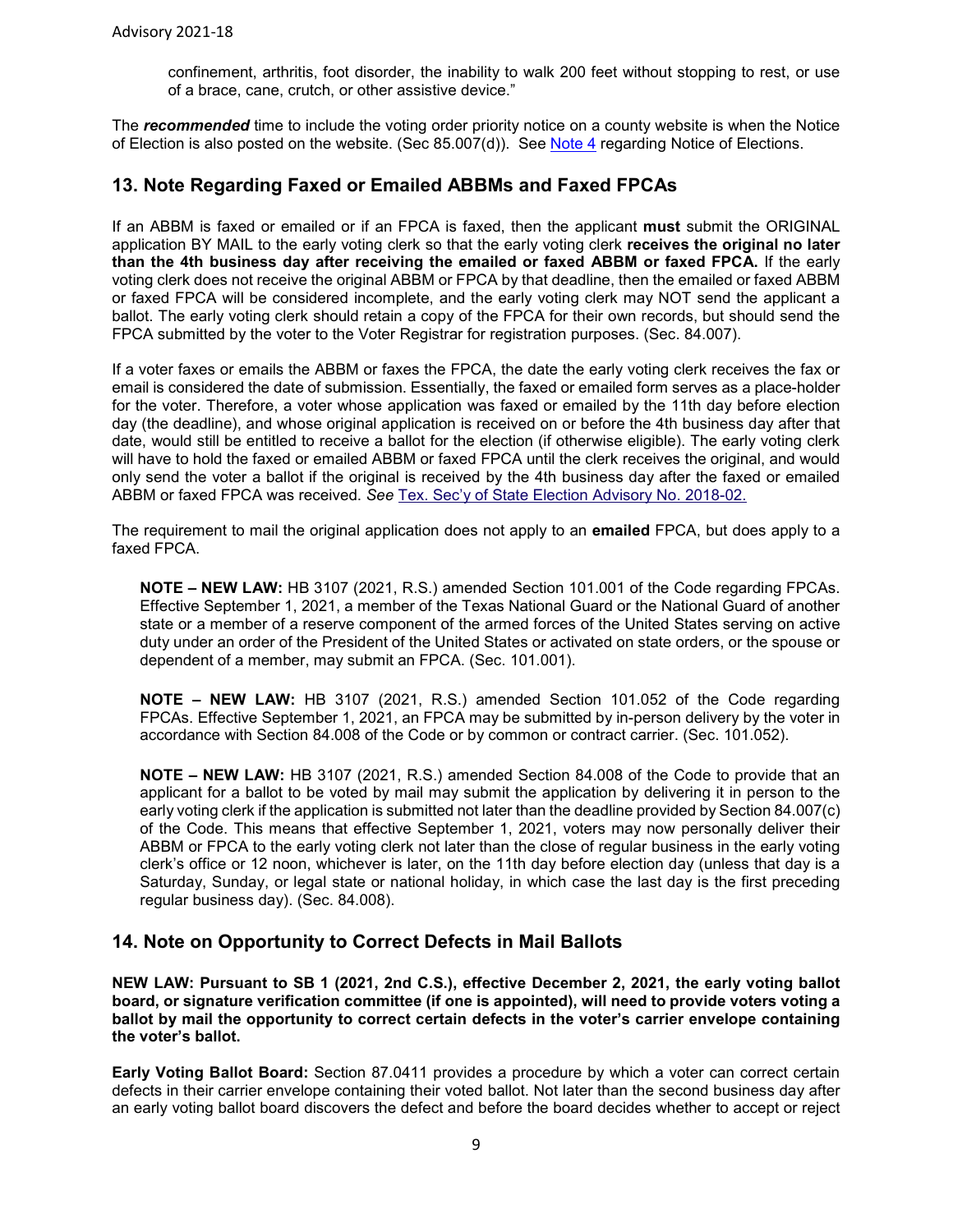a timely delivered ballot under Section 87.041, the board shall: (1) determine if it would be possible for the voter to correct the defect and return the carrier envelope before the time the polls are required to close on election day; and (2) return the carrier envelope to the voter by mail, if the board determines that it would be possible for the voter to correct the defect and return the carrier envelope before the time the polls are required to close on election day. If the board determines that it would not be possible for the voter to correct the defect and return the carrier envelope before the time the polls are required to close on election day, the board may notify the voter of the defect by phone or email and inform the voter that the voter may cancel their mail ballot in accordance with Section 84.032 or come to the early voting clerk's office in person not later than the sixth day after election day to correct the defect. If the ballot board takes one of the actions described above, the board must take that action with respect to each ballot in the election that to which these options apply. Poll watchers are entitled to observe these activities by the early voting ballot board.

**Signature Verification Committee (if appointed):** Section 87.0271 provides a procedure by which a voter can correct certain defects in their carrier envelope containing their voted ballot. Not later than the second business day after a signature verification committee discovers the defect and before the committee decides whether to accept or reject a timely delivered ballot under Section 87.027, the committee shall: (1) determine if it would be possible for the voter to correct the defect and return the carrier envelope before the time the polls are required to close on election day; and (2) return the carrier envelope to the voter by mail, if the committee determines that it would be possible for the voter to correct the defect and return the carrier envelope before the time the polls are required to close on election day. If the committee determines that it would not be possible for the voter to correct the defect and return the carrier envelope before the time the polls are required to close on election day, the signature verification committee may notify the voter of the defect by phone or email and inform the voter that the voter may cancel their mail ballot in accordance with Section 84.032 or come to the early voting clerk's office in person not later than the sixth day after election day to correct the defect. If the signature verification committee takes one of the actions described above, the committee must take that action with respect to each ballot in the election that to which these options apply. Poll watchers are entitled to observe these activities by the signature verification committee.

The Secretary of State is authorized to prescribe any procedures necessary to implement Sections 87.0271 and 87.0411. (Secs. 87.0271(f), 87.0411(f)). The Secretary of State will issue such procedures prior to the March 2022 primary.

## <span id="page-9-0"></span>**15. Note on Deadlines for Vacancies and Replacement Nominees for the General Election for State and County Officers (Primary Appendices)**

While most public offices are filled at the expiration of the term for that office, vacancies will occasionally occur in the middle of a term of office. The Election Code outlines specific procedures that determine whether that office will be placed on the ballot in the following November general election for state and county officers, and if so, whether the party's nominees for that office will be selected through the primary election process or whether nominations will be made by the party executive committees.

In addition, certain candidacy issues during the primary election process may result in situations where the party's nominee for a public office becomes vacant before the November general election for state and county officers. The Election Code outlines specific rules for when and how those vacancies in nomination may be filled by a political party.

For more information on these rules and deadlines, please see our advisory on Deadlines for Vacancies and Replacement Nominees for the General Election for State and County Officers (Primary Calendar Appendices).

## **Calendar of events**

## **September**

**Wednesday, September 1, 2021**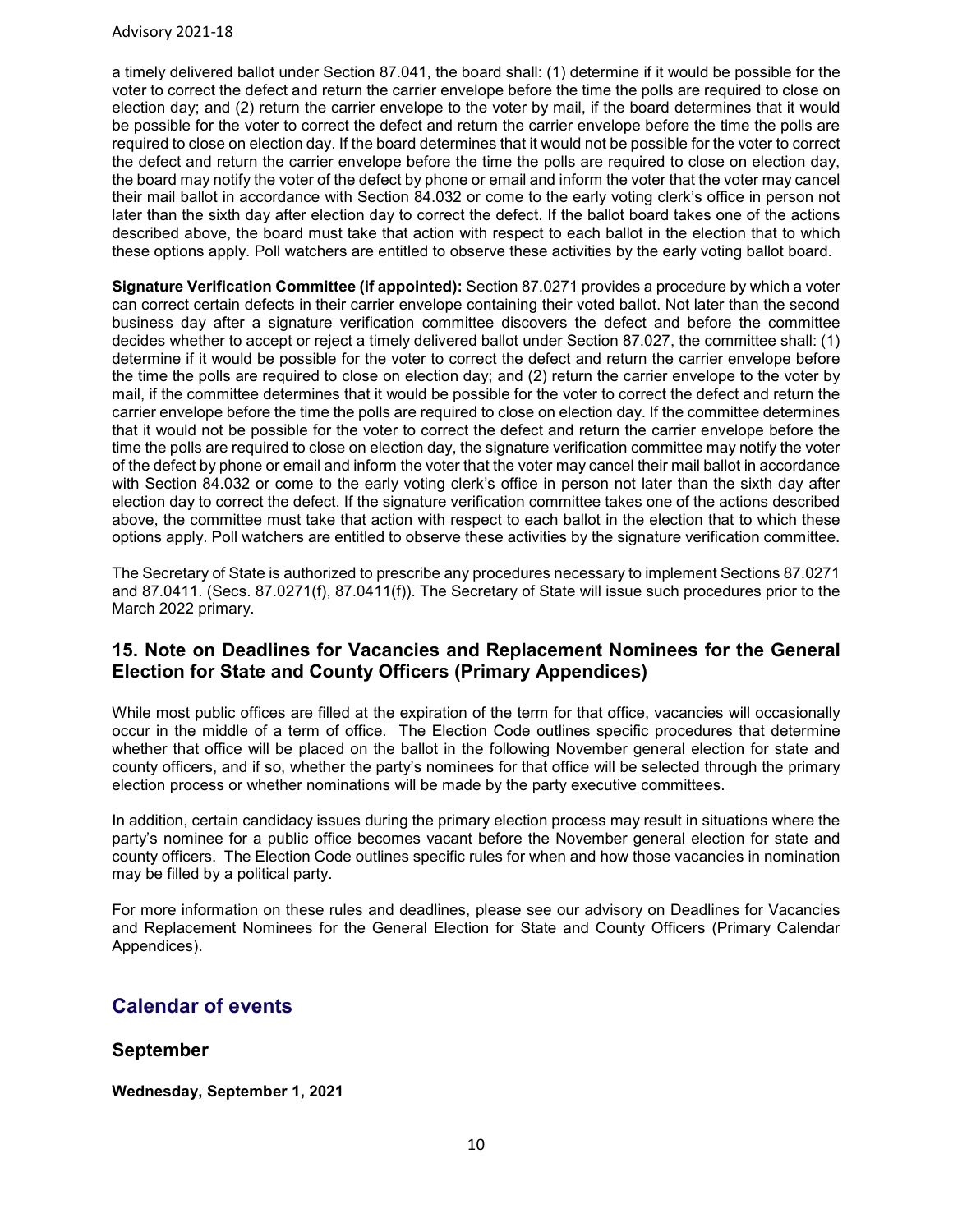*Recommended* date that the voter registrar forwards a list of voters who have indicated an interest in working as an election judge to the county chair. (Sec. 13.004(c-1)).

#### **Tuesday, September 14, 2021 (90th day before regular filing deadline)**

First day to file an [application \(PDF\)](https://www.sos.texas.gov/elections/forms/pol-sub/2-1f.pdf) for the office of precinct chair. (Sec. 172.023(b)). County chair must review each application within five days after the date the application is received. If the application is rejected, the chair must immediately deliver written notice of the reason for the rejection to the candidate. (Sec. 141.032).

**NOTE – NEW LAW:** SB 13 (2021, 2nd C.S.) provides that the election for the office of precinct chair in 2022 will be held on the same date as the runoff primary election. SB 13 further states that precinct chairs will be elected by plurality vote (rather than majority vote) in 2022. SB 13 also directs the Secretary of State to set the dates of the filing period for precinct chair elections. SB 13 takes effect on December 2, 2021. Before that date, the Texas Election Code's existing provisions regarding the opening of the precinct chair candidate filing period remain in place. Accordingly, the office of precinct chair will have a split filing period in accordance with Section 172.023 of the Texas Election Code and SB 13. Candidates for the office of precinct chair may file their application during the first filing period (September 14, 2021 – December 1, 2021) or during the second filing period (dates to be announced in a future advisory).

## **October**

#### **October 2021**

Secretary of State must email each state and county chair that has provided an email address rules regarding primary election financing. The Secretary of State will also post these rules on the Secretary of State's website. (Sec. 173.010).

#### **November**

#### **Saturday, November 13, 2021 (30th day before statutory regular filing deadline)**

First day to file an [application for a place on the primary ballot \(PDF\)](https://www.sos.texas.gov/elections/forms/pol-sub/2-2f.pdf) for an office other than precinct chair. (Sec. 172.023(b)).

**NOTE – NEW LAW:** HB 4555 (2021, R.S.) amended Sections 141.031 and 141.039 of the Code by modifying the application requirements related to a candidate's final felony conviction status and what must be included on the candidate application form. Specifically, effective September 1, 2021, candidates will need to provide an indication on their candidate application that the candidate has either not been finally convicted of a felony, or if so convicted, has been pardoned or otherwise released from the resulting disabilities. A person who has been convicted of a felony will need to include with the application proof that the person has been pardoned or otherwise released from the resulting disabilities. The application form must include a statement informing candidates of the requirement to submit this information. Further, the official application form will need to include a statement informing candidates that knowingly providing false information on their application related to their final felony conviction status is a Class B misdemeanor. (Secs. 141.031, 141.039).

**NOTE – NEW LAW:** HB 3107 (2021, R.S.) amended Sections 143.004 and 144.003 of the Code to provide that candidate applications, other than those that must be accompanied by a filing fee, may be filed via email. The application must be a scanned copy of the candidate application and must be sent to the filing authority's designated email address for accepting applications. (Secs. 143.004, 144.003).

First day to file a [Declaration of Intent to Run as an Independent Candidate \(PDF\)](https://www.sos.texas.gov/elections/forms/pol-sub/2-5f.pdf) with appropriate filing authority. (Sec. 142.002).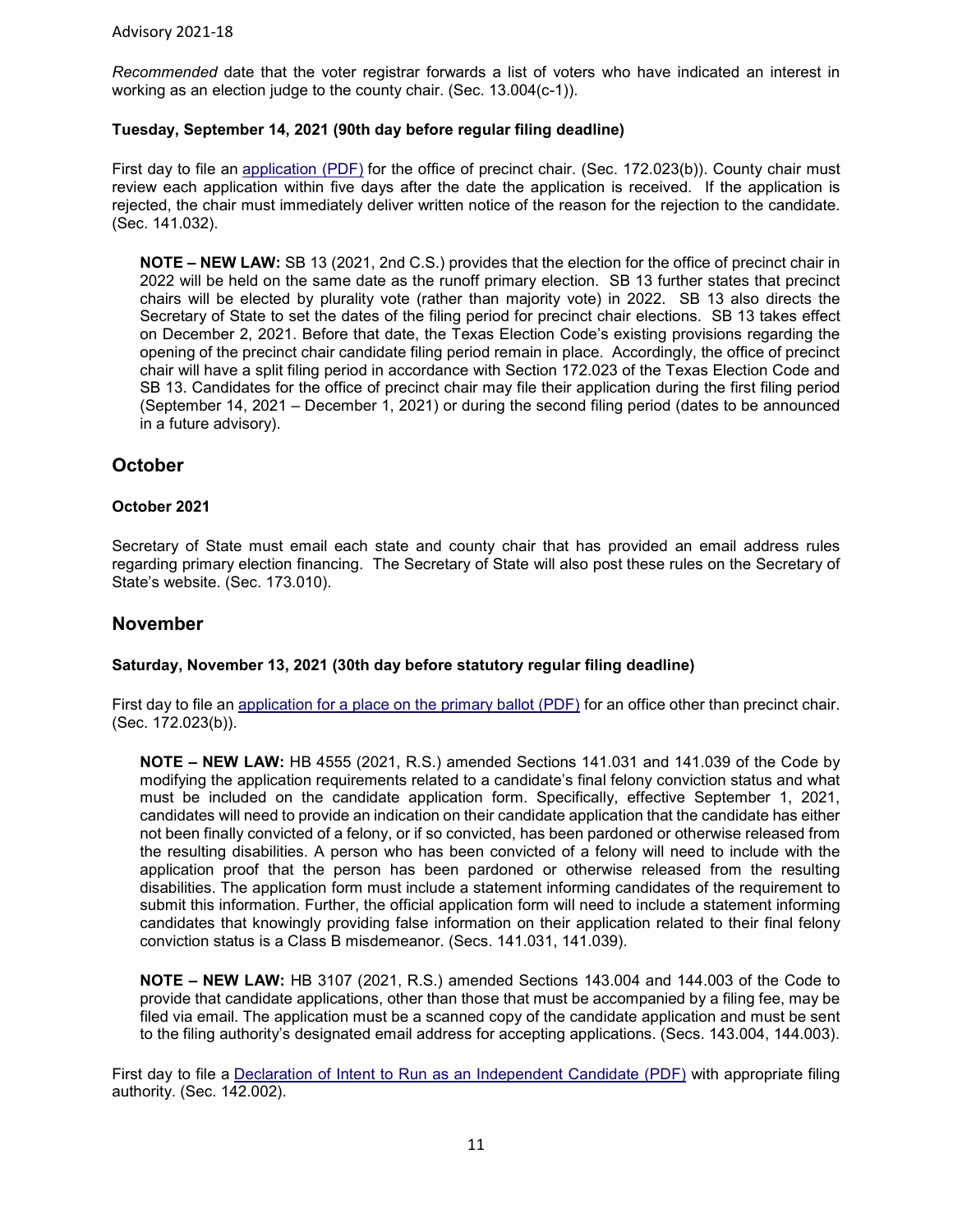#### **Saturday, November 20, 2021 (30th day before write-in candidate filing deadline)**

First day to file a Declaration of Write-in Candidacy for the Office of County and/or Precinct Chair as a writein candidate for the office of precinct chair or county chair, if the county executive committee has decided to authorize write-in candidates. (Secs. 171.0231, 146.025).

#### **Friday, November 26, 2021 (72 hours before meeting date of county election officer and county chairs)**

Deadline to provide notice of meeting under Section 31.124, if the meeting is to be held on Monday, November 29, 2021, as recommended. The county election officer must deliver written notice of time and place of meeting between county election officer and county chair on or before this date. *See* entry under [Monday, November 29, 2021.](#page-11-0) Notice may be delivered by U.S. mail, electronic mail, or other method of written communication. (Sec. 31.124).

#### <span id="page-11-0"></span>**Monday, November 29, 2021**

*Recommended* day by which the county election officer in each county should hold the mandatory meeting with the county chair of each political party to discuss for the primary election whether a joint primary election will be held and the plan for implementation of Subchapters A, B, C, and D of Chapter 87 concerning the establishment of the early voting ballot board, the delivery of materials to the early voting ballot board, the acceptance of mail ballots, the manual counting of early voting ballots. (Sec. 31.124).

**NOTE – NEW LAW:** HB 3107 (2021, R.S.) amended Section 31.124 to require that the mandatory meeting between the county election officer and the county chair include a discussion of whether to hold a joint primary election in the county.

*Recommended* date by which county chairs who wish to conduct a joint primary should meet with the county election officer to determine whether to enter into a joint resolution to conduct the primary, and if the determination is in the affirmative, to discuss potential consolidation or combination of election precincts, to determine the estimated number of election judges and clerks, members of the early voting ballot board, and central counting station personnel to be appointed from the parties, and to decide which voting system and ballot formats are to be used. (Sec. 172.126).

*Recommended* date by which county chairs should meet with the county election officer to discuss whether a contract for election services should be entered into, even if a joint primary will not be conducted. The terms of such a contract, potential consolidation or combination of election precincts, the estimated number of election judges and clerks, members of the early voting ballot board, and central counting station personnel that will be needed and how they will be obtained, and which voting system and ballot formats will be used should be discussed. (Secs. 31.092, 31.094 & 172.1113).

*Recommended* date by which county chairs should submit names of persons eligible to serve as deputy early voting clerks for the primary election. (Sec. 85.0091). The early voting clerk will select elections officers for the main and branch early voting polling places from lists provided by the county chair. However, the early voting clerk will set the actual deadline for the submission of those lists. This recommended deadline serves to provide adequate time for chairs to compile lists and the election officials to be notified.

## **December**

#### **Wednesday, December 1, 2021 (day before effective date of SB 13 and SB 1)**

Last day to file application for a place on the ballot for the office of precinct chair during the first filing period. (Secs. 172.023, 41.0075).

**NOTE – NEW LAW:** SB 13 (2021, 2nd C.S.) provides that the election for the office of precinct chair in 2022 will be held on the same date as the runoff primary election. SB 13 further states that precinct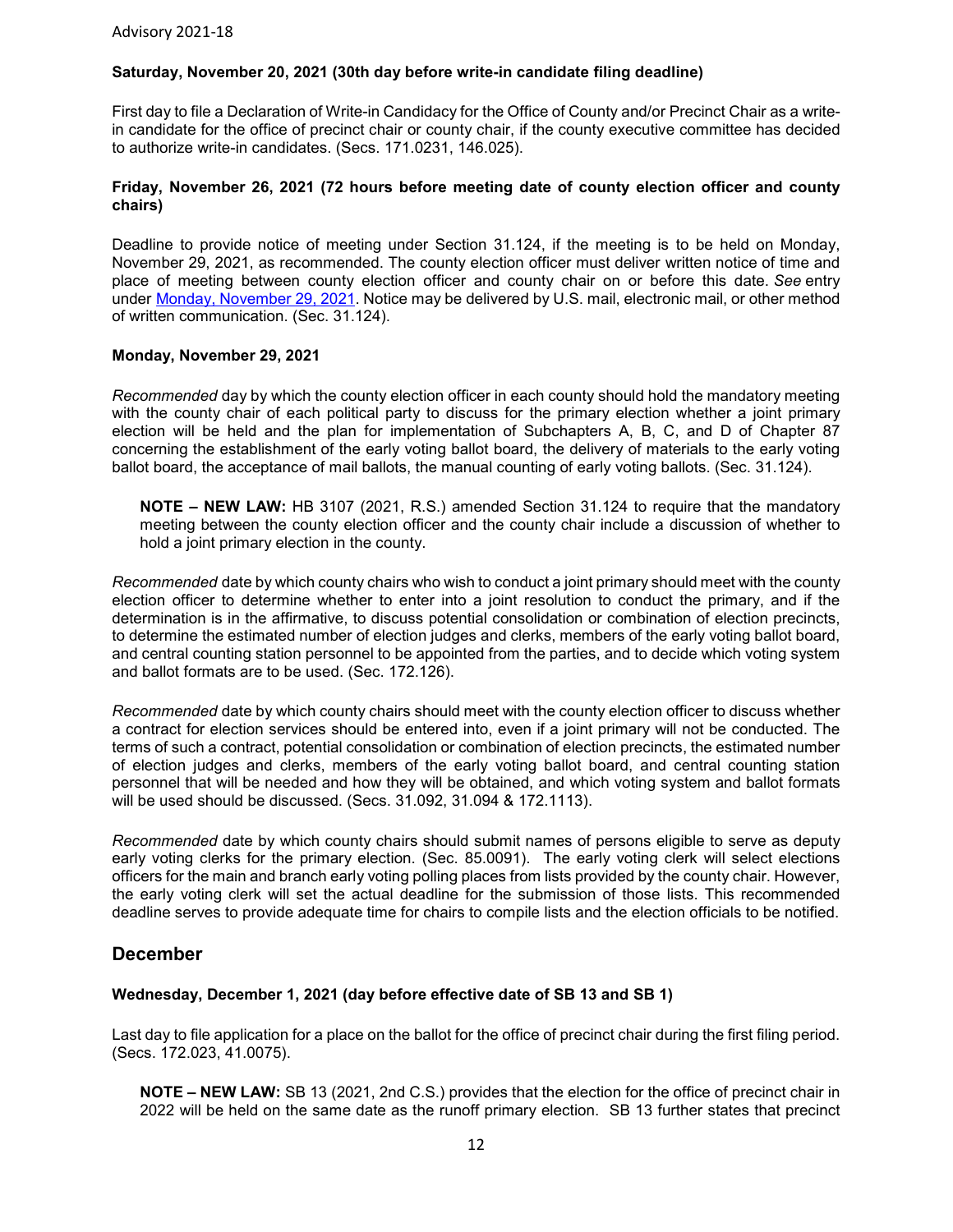chairs will be elected by plurality vote (rather than majority vote) in 2022. SB 13 also directs the Secretary of State to set the dates of the filing period for precinct chair elections. SB 13 takes effect on December 2, 2021. Before that date, the Texas Election Code's existing provisions regarding the opening of the precinct chair candidate filing period remain in place. Accordingly, the office of precinct chair will have a split filing period in accordance with Section 172.023 of the Texas Election Code and SB 13. Candidates for the office of precinct chair may file their application during the first filing period (September 14, 2021 – December 1, 2021) or during the second filing period (dates to be announced in a future advisory).

#### **Saturday, December 4, 2021 (day after 10th day before date of regular filing deadline)**

If a vacancy for an unexpired term in an office of the state or county government occurs after the 10th day before the date of the regular filing deadline, but on or before the 5th day before the date of the regular filing deadline (on or after December 4 and on or before December 8), an application for the unexpired term is subject to an extended filing deadline. *See* entry at **[Monday, December 20, 2021](#page-13-0)**. (Sec. 202.004(a), (c)).

#### **Wednesday, December 8, 2021 (5th day before regular filing deadline)**

Last day a vacancy for an unexpired term in an office of the state or county government may occur and appear on the primary ballot. (Sec. 202.004(a)). An application for such a vacancy is subject to an extended filing deadline. *See* entry at **[Monday, December 20, 2021](#page-13-0)**. (Sec. 202.004(a), (c)).

#### **Thursday, December 9, 2021**

*Recommended* time frame in which the commissioners court should approve resolution to have a joint primary. *See* entry under [Monday, November 29, 2021.](#page-11-0) (Sec. 172.126(a)).

#### **Sunday, December 12, 2021 (last day before regular filing deadline)**

Deadline for the county chair (or secretary of the county executive committee) **to post on the political party's Internet website or in the location where a candidate files for a place on the ballot** a **[notice](https://www.sos.texas.gov/elections/forms/pol-sub/c2w.pdf)  [\(PDF\)](https://www.sos.texas.gov/elections/forms/pol-sub/c2w.pdf)** containing the address at which the county chair and secretary of the county executive committee will be available to receive applications on the last day for filing an application. This deadline is not extended under Section 1.006. (Sec.172.022(b)).

**NOTE:** If the party secretary is accepting applications at a second location in addition to the county chair, the notice must include both locations.

#### **Monday, December 13, 2021 (2nd Monday in December)**

6:00 PM – Deadline for applications for a place on the general primary election ballot to be **received** by the state or county chair, as applicable to the office. (Secs. 172.022(a), 172.023(a)). Postmark by this deadline without actual receipt by the state or county chair is **not** sufficient. (Sec. 172.021(c)).

**NOTE – NEW LAW:** HB 4555 (2021, R.S.) amended Sections 141.031 and 141.039 of the Code by modifying the application requirements related to a candidate's final felony conviction status and what must be included on the candidate application form. Specifically, effective September 1, 2021, candidates will need to provide an indication on their candidate application that the candidate has either not been finally convicted of a felony, or if so convicted, has been pardoned or otherwise released from the resulting disabilities. A person who has been convicted of a felony will need to include with the application proof that the person has been pardoned or otherwise released from the resulting disabilities. The application form must include a statement informing candidates of the requirement to submit this information. Further, the official application form will need to include a statement informing candidates that knowingly providing false information on their application related to their final felony conviction status is a Class B misdemeanor. (Secs. 141.031, 141.039).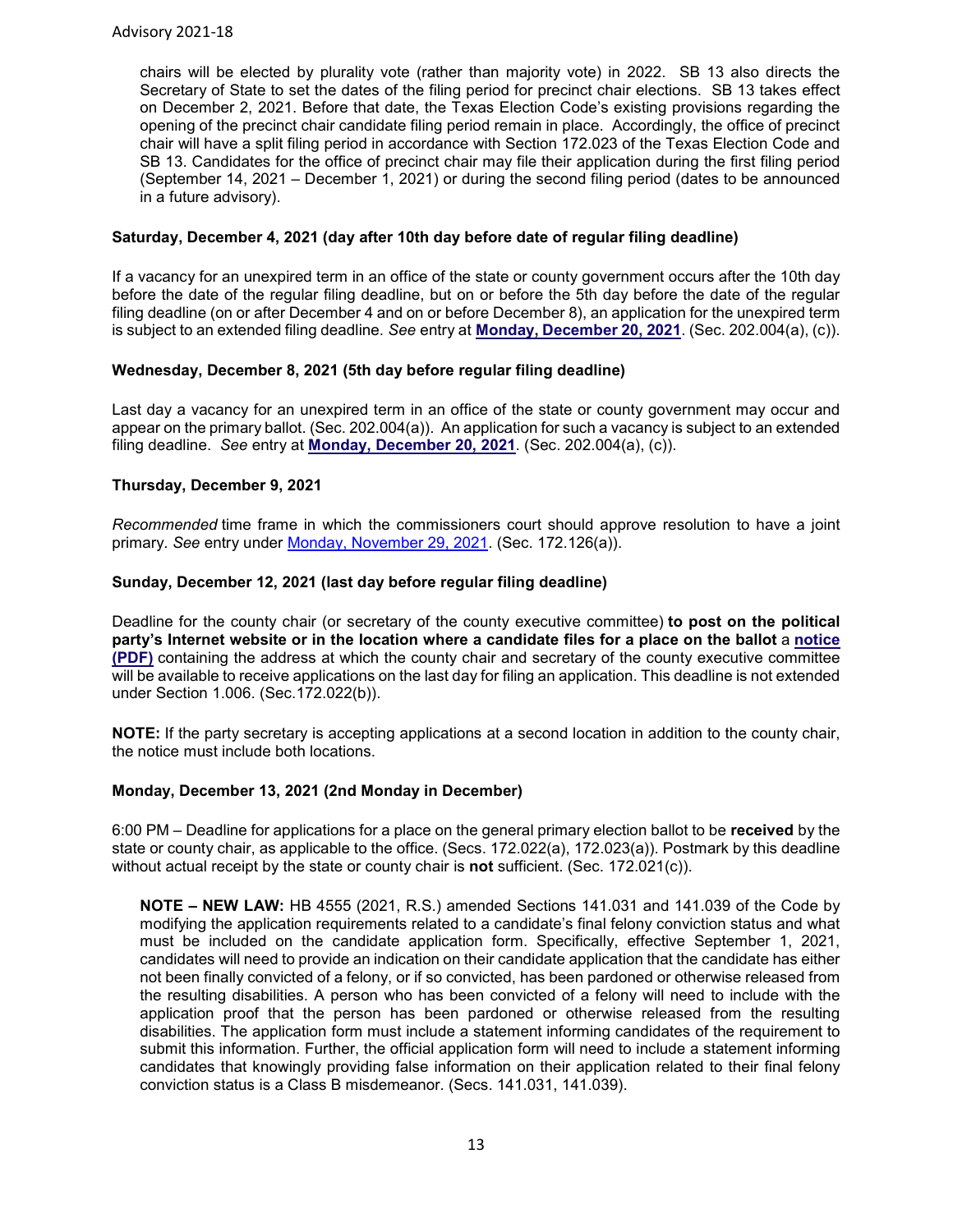**NOTE – NEW LAW:** HB 3107 (2021, R.S.) amended Sections 143.004 and 144.003 of the Code to provide that candidate applications, other than those that must be accompanied by a filing fee, may be filed via email. The application must be a scanned copy of the candidate application and must be sent to the filing authority's designated email address for accepting applications. (Secs. 143.004, 144.003).

**NOTE:** This deadline is also applicable to applications for a place on the primary election ballot to fill a vacancy for an unexpired term in an office of the state or county government that occurred on or before the 10th day before the date of the regular filing deadline (December 3, 2021). (Sec. 202.004(b)).

6:00 PM – Deadline for minor party candidates to file applications to be nominated by convention. (Sec. 181.033(a)).

6:00 PM – Deadline for independent candidates to file declaration of independent candidacy with appropriate filing authority. (Sec. 142.002).

Deadline for each party chair to deliver lists of names of election judges and clerks, early voting ballot board members, and central counting station personnel (if applicable) to the county election officer if joint primary election is going to be conducted. (Sec. 172.126(c); 1 T.A.C. § 81.148).

#### **Tuesday, December 14, 2021 (1st day after the regular filing deadline)**

If a candidate withdraws, dies or is declared ineligible by this date, their name is omitted from the primary ballot. (Secs. 172.057 & 172.058(a)).

#### <span id="page-13-0"></span>**Monday, December 20, 2021 (7th day after regular filing deadline)**

6:00 PM – Deadline for the state or county chair, as applicable, to **receive** applications for a place on the general primary election ballot for an unexpired term for a vacancy in an office of the state or county government that occurs after the 10th day (December 3, 2021) before the date of the regular filing deadline, but on or before the 5th day (December 8, 2021) before the date of the regular filing deadline. (Secs. 1.006 & 202.004(a), (c)). (The deadline is extended to the next regular business day which is Monday, December 20, 2021 due to the **5th day after the regular candidate filing deadline falling on Saturday, December 18, 2021. (Sec. 1.006).**)

6:00 PM – Extended deadline for the state or county chair to receive an application for a place on the general primary election ballot for an office if a candidate who has made an application that complies with the applicable requirements (Sec. 172.054(b)):

- dies on or after the fifth day before the date of the regular filing deadline (December 8, 2021) and on or before the first day after the date of the regular filing deadline (December 14, 2021);
- holds the office for which the application was made and withdraws or is declared ineligible on the date of the regular filing deadline (December 13, 2021) or on the first day after the date of the regular filing deadline (December 14, 2021); or
- withdraws or is declared ineligible on the date of the regular filing deadline (December 13, 2021) or on the first day after the date of the regular filing deadline (December 14, 2021), and at the time of the withdrawal or declaration of ineligibility no other candidate has made an application that complies with the applicable requirements for the office sought by the withdrawn or ineligible candidate.

(The deadline is extended to the next regular business day which is Monday, December 20, 2021 due to the **5th day after the regular candidate filing deadline falling on Saturday, December 18, 2021. (Sec. 1.006).**)

**NOTE:** An application filed by mail with the state chair in a situation where the deadline is extended due to death, withdrawal, or ineligibility of a candidate under the circumstances outlined above is not timely if received later than 5:00 PM on the extended deadline. (Sec. 172.054(b)).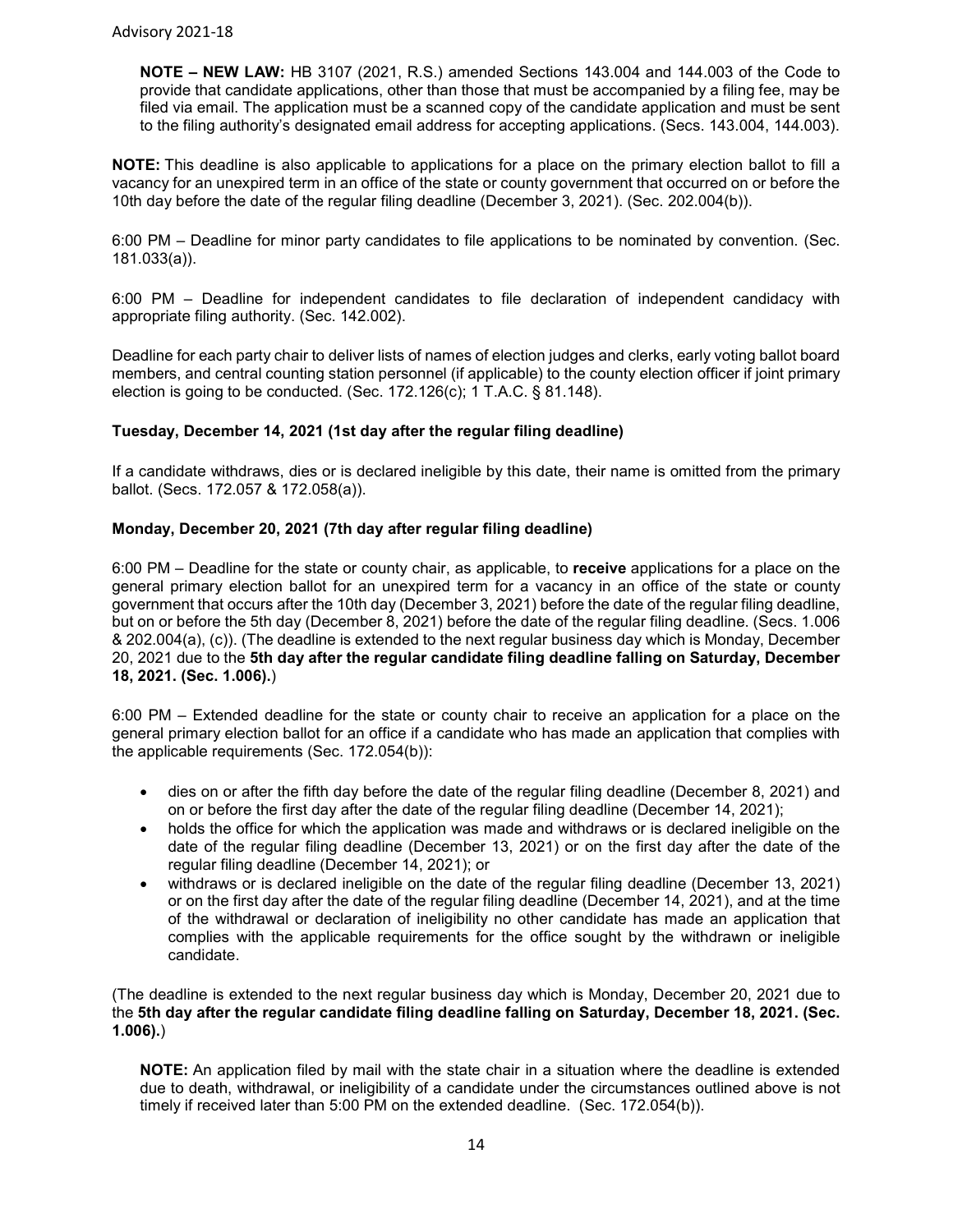6:00 PM – Deadline to file a declaration of write-in candidacy for county chair or precinct chair if authorized by the county executive committee. (Secs. 171.0231, 1.006).

#### **Tuesday, December 21, 2021 (8th day after regular filing deadline)**

Deadline for county and state chairs to electronically submit candidate information and status for posting on the Secretary of State's website.

Recommended deadline for each state chair to certify to Secretary of State for placement on the general primary election ballot the name of each candidate who files with the chair an application that complies with Section 172.021(b). (Sec. 172.028(a)).

#### <span id="page-14-0"></span>**Wednesday, December 22, 2021 (9th day after regular filing deadline)**

Deadline for state chair to notify county chair in each county in which the candidate's name is to appear on the ballot that the certification of candidates has been posted by the Secretary of State. (Sec. 172.028(b)).

Date by which Secretary of State anticipates posting on Secretary of State's Internet website that is viewable by the public the certified list of candidates who filed, provided by each chair. (Sec. 172.028(a)).

Deadline for chair to post notice on the party's website 24 hours preceding the date, hour, and place of ballot drawing if ballot drawing is conducted on December 23, 2021. If the party does not maintain an Internet website, the party must post notice on the commissioners court bulletin board. All candidates who provide an email address on their filing form must be notified electronically of drawing. (Sec. 172.082(e)).

Deadline for state executive committee to set date, hour, and place for convening state convention. (Sec. 174.092(b)). (*See* **[Note 1](#page-6-0)0** prior to Calendar of Events.)

#### **Thursday, December 23, 2021 (10th day after regular filing deadline)**

Deadline for county chair or county chair's designee to conduct drawing for candidate order on ballot (unless committee provides by resolution that the county executive committee is to conduct drawing). (Sec. 172.082(c)).

**NOTE:** Section 172.082(b) allows the county chair to designate another individual to conduct the ballot drawing. To be eligible to act as the county chair's designee, the individual must be a member of the county executive committee. If no member of the county executive committee is available, then a resident of the county who is affiliated with the same political party may serve as the county chair's designee.

#### **Wednesday, December 29, 2021 (62nd day before election day)**

Recommended date for county chair to submit the ballot format to primary committee for its approval, if primary committee has been established. (Sec. 172.083).

Recommended date for primary committee to approve ballot format, if primary committee has been established.

Recommended date for county chair to order ballots.

Recommended last day to order election supplies (other than ballots).

Recommended date to order the lists of registered voters from the county voter registrar. (Sec. 18.006).

#### **Friday, December 31, 2021 (60th day before primary election day; New Year's Eve)**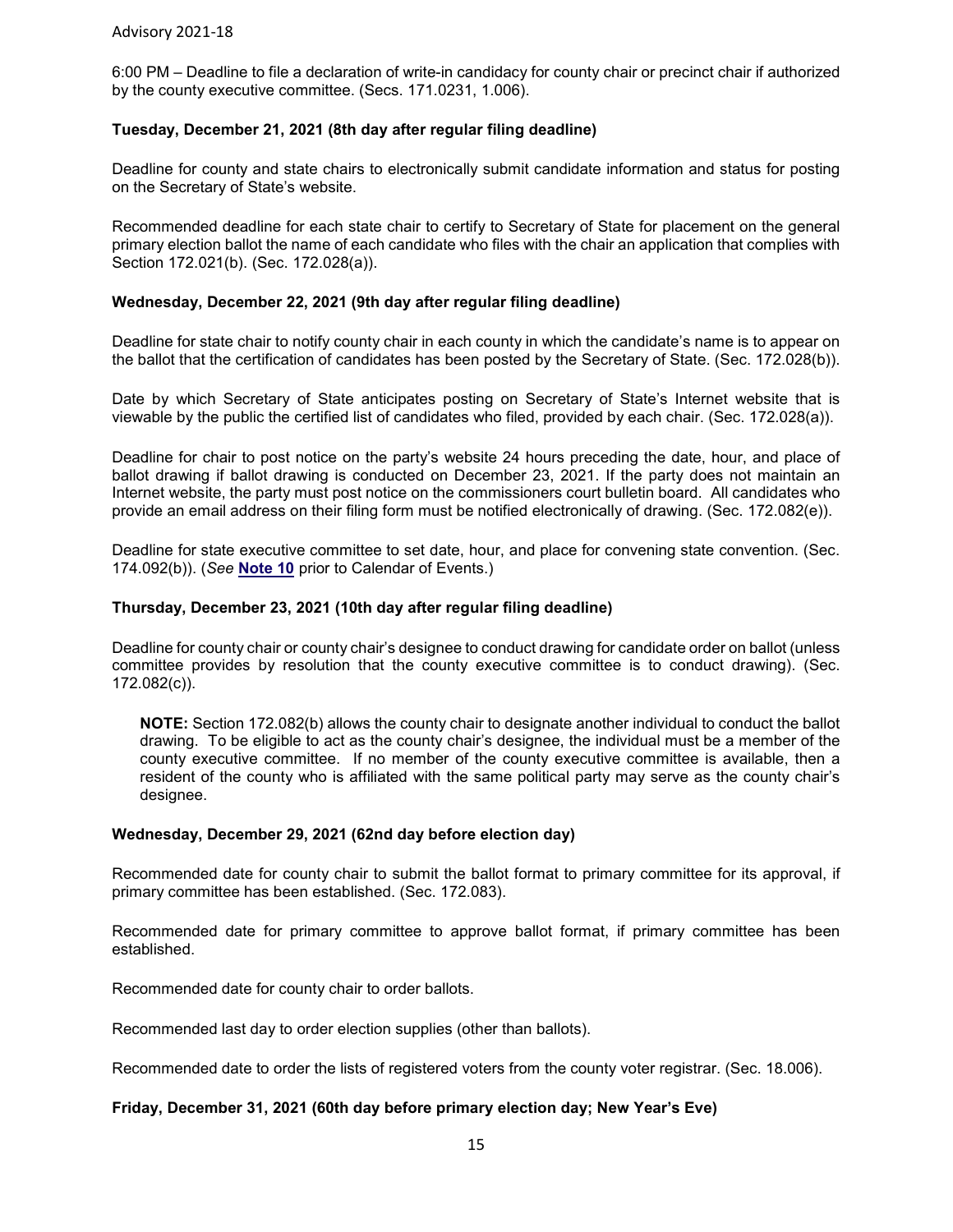Deadline for printers/vendors to register with the Secretary of State to print primary ballots. (Sec. 51.013).

Recommended last day for the county chair of each political party to appoint presiding and alternate judges for each precinct in which the primary election will be held in the county, presiding judge and alternate presiding judge for the early voting ballot board, presiding judge of the central counting station, and personnel for the central counting station. (Secs. 32.006, 32.008, 87.002 & 127.002-127.005). Written notice of the appointments must be given to the judges. (Sec. 32.009).

**NOTE – NEW LAW:** SB 1 (2021, 2nd C.S.) amended Section 87.002 to require the early voting ballot board to have an alternate judge. The alternate judge is appointed in the same manner as the presiding judge.

Recommended last day for the county election officer to appoint presiding and alternate judges from the lists provided by each county chair and to appoint the election clerks in a **joint primary** election. (Sec. 172.126(c)). Written notice of the appointments must be given to the judges. (Sec. 32.009).

**NOTE:** General eligibility requirements for election judges and clerks are found in Subchapter C, Chapter 32 of the Texas Election Code. General eligibility requirements for central counting station personnel are found in Sections 127.002-127.006 of the Texas Election Code. The presiding judge appoints the clerks, but not more than the maximum set by the political party, consistent with Secretary of State's primary finance rules; however, the alternate judge must serve as one of the clerks. (Secs. 32.031, 32.032, & 32.033; 1 T.A.C. § 81.117).

## **January**

#### **Saturday, January 1, 2022 (59th day before election day; New Year's Day)**

First day for voters to submit a **regular application** for ballot by mail for an election in 2022. The application is considered submitted at the time of receipt. (Secs. 84.001(e), 84.007).

First day for voters to submit an **annual application** for ballot by mail for all elections in calendar year 2022. The voter must be 65 years of age or older on election day or disabled in order to submit an annual application. The application is considered submitted at the time of receipt. (Secs. 84.001(e), 84.007, 86.0015).

#### **Monday, January 10, 2022 (50th day before election day)**

Last day to publish notice for testing of automatic tabulation equipment testing and logic and accuracy testing (L&A testing) of a voting system if test will be completed by recommended deadline of Wednesday, January 12, 2022. Notice of the public tests must be published at least 48 hours before the test begins. The notice must be posted on the county's website if the county maintains a website. If the county does not maintain a website, the notice must be posted on the commissioners court bulletin board. Additionally, for a primary election, the custodian must notify the county chair of the test 48 hours prior to the test. The county chair must confirm receipt of the notice. (Secs. 127.093, 127.096, 129.022, 129.023).

Recommended deadline for county chair of party holding a primary election to procure from voter registrar a set of precinct lists of registered voters (also supplemental lists and correction lists, if necessary) to deliver to county election officer for use in conducting early voting by mail and in person in the party's general primary. (Secs. 18.001(d) & 18.002-18.004).

Deadline to challenge the filing of an application for a place on the ballot as to form, content, and procedure. (Sec. 172.0223).

#### **Wednesday, January 12, 2022 (48th day before election day)**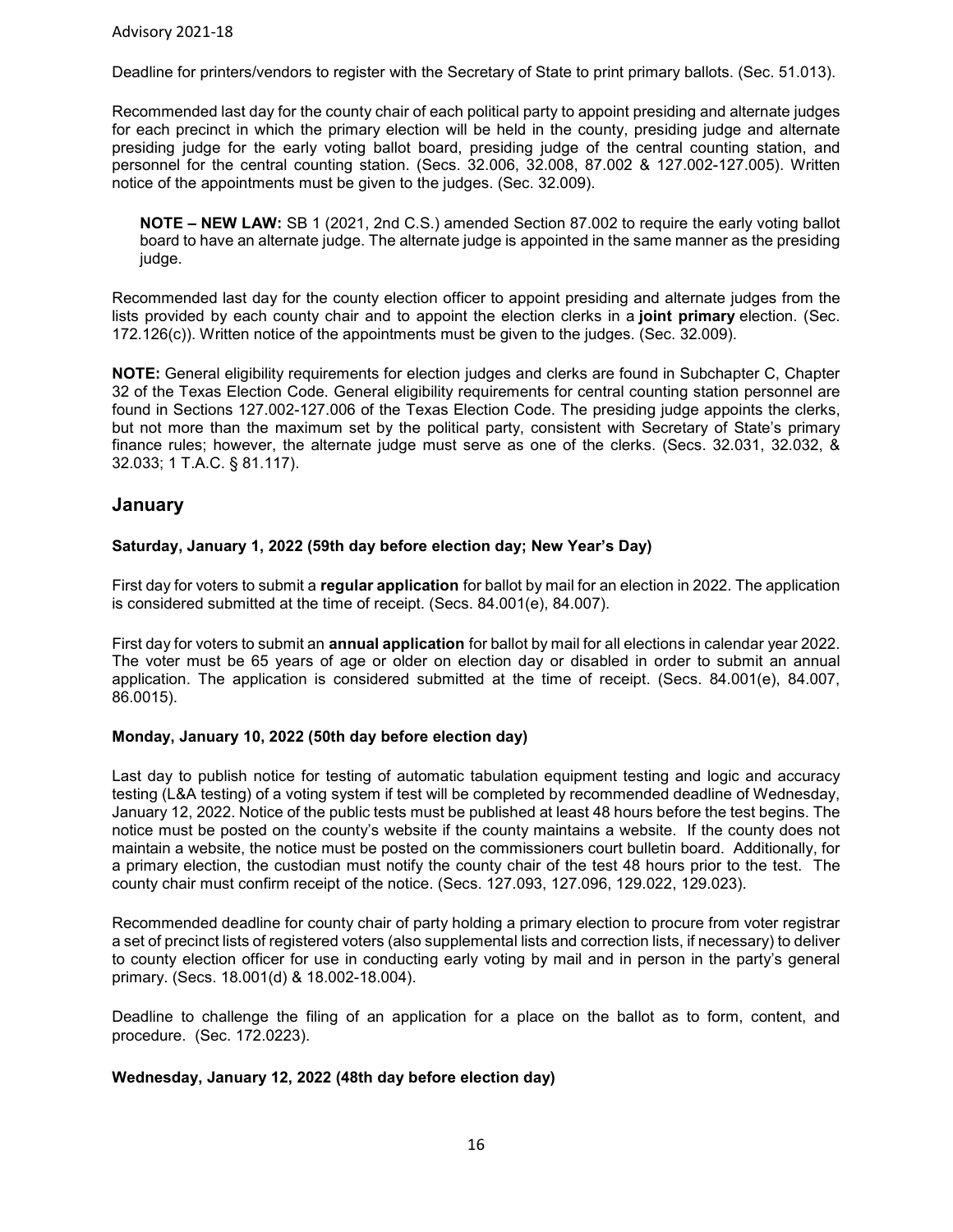*Recommended* date to conduct the first test of the automatic tabulating equipment and for logic and accuracy (L&A test) test on voting system. (Secs. 127.093, 127.096. 129.022, 129.023). The SOS recommends you complete your first round of testing prior to mailing your mail ballots if those ballots will be counted using automatic tabulation equipment. If you conduct your first round of testing by this date, you must publish notice of the test 48 hours prior to testing. See [Note 9](#page-5-0), above.

**NOTE – NEW LAW:** SB 1 (2021, 2nd C.S.) provides that if logic and accuracy testing is being conducted for a primary election, the general custodian of election records shall notify the county chair of the test at least 48 hours before the date of the test. The county chair must confirm receipt of the notice. (Sec. 129.023(b-1)).

**NOTE – NEW LAW:** SB 1 (2021, 2nd C.S.) requires the general custodian of election records to demonstrate, using a representative sample of voting system equipment, that the source code of the equipment has not been altered. (Sec. 129.023(c-1)).

#### **Saturday, January 15, 2022 (45th day before primary election day)**

Deadline to mail ballots to military or overseas voters who already submitted their ballot requests via a federal postcard application (FPCA) or via a standard application for ballot by mail (ABBM) and indicated that they are outside the United States. If the early voting clerk cannot meet this 45th-day deadline, the clerk **must** notify the Secretary of State within 24 hours. (Sec. 86.004(b)).

**NOTE – NEW LAW:** HB 3107 (2021, R.S.) amended Section 101.052 of the Code regarding FPCAs. Effective September 1, 2021, an FPCA may be submitted by in-person delivery by the voter in accordance with Section 84.008 of the Code or by common or contract carrier. (Sec. 101.052).

**NOTE – NEW LAW:** HB 3107 (2021, R.S.) amended Section 101.001 of the Code regarding FPCAs. Effective September 1, 2021, a member of the Texas National Guard or the National Guard of another state or a member of a reserve component of the armed forces of the United States serving on active duty under an order of the President of the United States or activated on state orders, or the spouse or dependent of a member, may submit an FPCA. (Sec. 101.001).

#### **NOTE: The 45th Day deadline under Section 86.004(b) is** *not* **extended by Section 1.006 to the next business day. The ballots covered by Section 86.004(b) should be sent out on or before Saturday, January 15, 2022.**

**Reminder Regarding FPCAs and Overseas ABBMs:** If the early voting clerk receives an FPCA (from a military or non-military voter) or an ABBM from an overseas voter after the 45th day deadline, then the ballot **must** be mailed within seven days after the early voting clerk **receives** the FPCA or ABBM. (Secs. 86.004(b), 101.104).

**Reminder:** In regards to mail ballots for other voters (not military voters using an FPCA or overseas voters using an FPCA or ABBM), the early voting clerk **must** mail a ballot not later than the 7th day after the later of: (1) the date the early voting clerk has accepted a voter's application for a ballot by mail or (2) the date the ballots become available for mailing. However, if the 7th day falls earlier than the 37th day before election day, the voter's mail ballot must be mailed no later than the 30th day before election day. (Sec. 86.004(a)). This means that for every application that comes in before the 37th day before election day, the balloting materials must be mailed by the 30th day before election day. Any application that comes in after the 37th day before election day will follow the 7-day timeline in Sec. 86.004.

**NOTE:** Information on the early voting roster for both early voting in person and early voting by mail must be made available for public inspection and on the county's website if the county clerk or elections administrator is serving as the early voting clerk. The early voting roster shall be posted by 11:00 AM on the day after the information is entered on the roster (for early voting in person) or by 11:00 AM on the day after the early voting clerk receives a ballot voted by mail. (Sec. 87.121).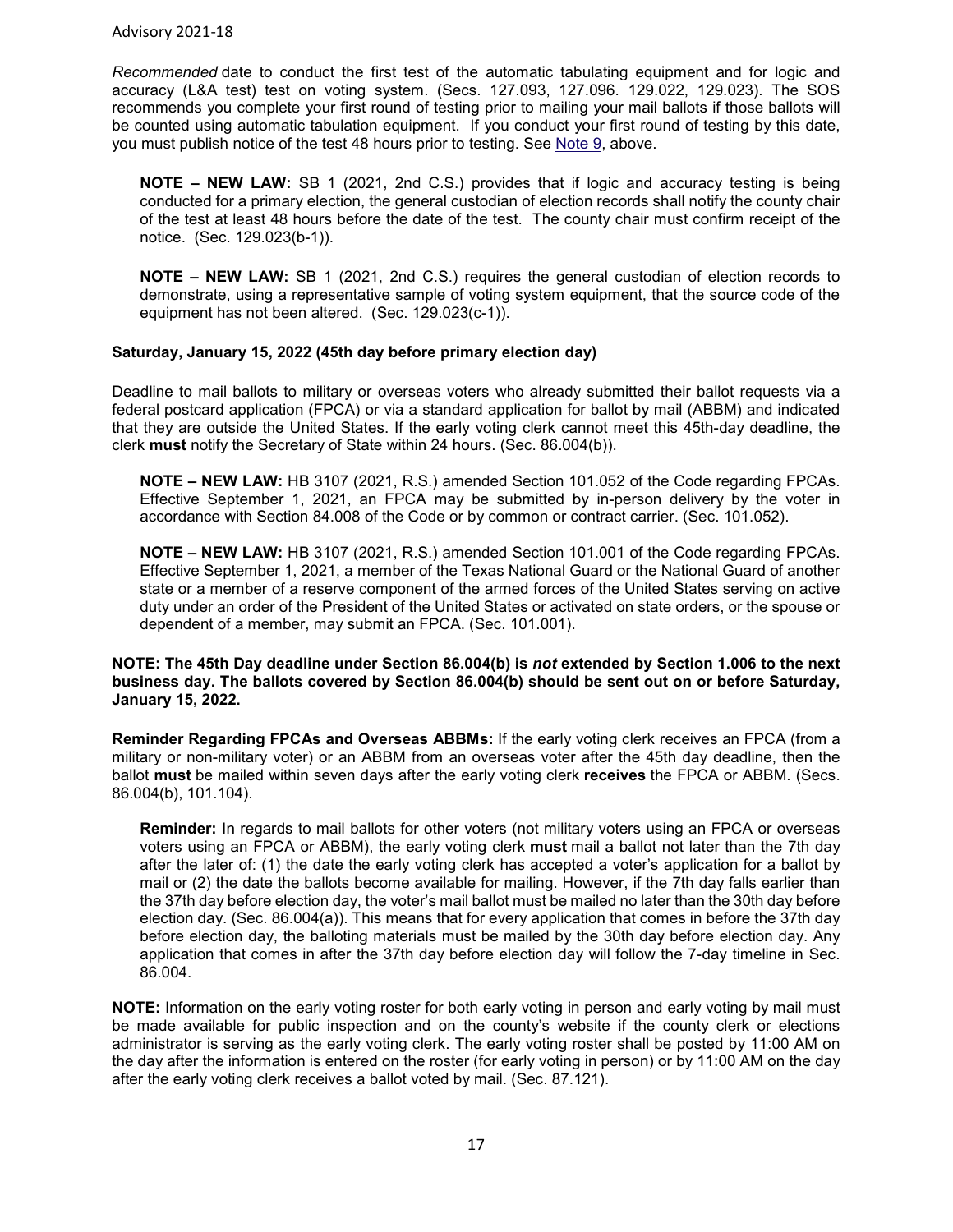**NOTE – NEW LAW:** HB 1622 (2021, R.S.) amended Section 87.121 of the Code to provide that if an early voting clerk fails to post their early voting rosters in accordance with Section 87.121, a person registered to vote in the county where the early voting clerk is conducting early voting may file a complaint with the Secretary of State regarding the early voting clerk's noncompliance. The Secretary of State by rule shall create and maintain a system for receiving and recording these complaints. (Sec. 87.121).

#### **Monday, January 17, 2022 (43rd day before primary election day; MLK Day)**

#### **Tuesday, January 18, 2022 (42nd day before primary election day)**

Deadline for state chairs and county chairs to submit itemized estimate and request for state funds to cover general primary expenses. (Sec. 173.081(c)(2)). Notice of consolidation of county election precincts, if any, must accompany the itemized estimate. (Sec. 173.081(f)). (The deadline is extended to the next regular business day, due to the **45th day before primary election day falling on Saturday, January 15, 2022 and due to the fact that Monday, January 17, 2022 is MLK Day, a legal holiday**. (Sec. 1.006).)

**NOTE**: The state chair (or the state chair's designee) may submit this statement on behalf of the county chair if the county chair (1) requests the state chair to submit the statement on the county chair's behalf, or  $(2)$  fails to submit the statement by the deadline. (Sec. 173.081 $(g)$ ).

#### <span id="page-17-0"></span>**Friday, January 28, 2022 (32nd day before primary election day and 12th day before first day signature verification committee may convene)**

Recommended date for early voting clerk to issue order calling for appointment of signature verification committee for the primary election, if the early voting clerk determines that a committee is to be appointed. (Sec. 87.027).

If the signature verification committee will start meeting on Wednesday, February 9, 2022, **recommended date** early voting clerk should post copy of the order calling for appointment of the signature verification committee. (Saturday, January 29, and Sunday, January 30, 2022 are the 10th and 11th days before the first day the committee may meet.) The notice must remain posted continuously for at least 10 days before the first day the committee meets. The notice must be posted on the county's website if the county maintains a website. If the county does not maintain a website, the notice must be posted on the commissioners court bulletin board. (Sec. 87.027).

#### **Monday, January 31, 2022 (29th day before primary election day)**

Last day to register to vote or make a change of address effective for the Tuesday, March 1, 2022 primary election. (Secs. 13.143, 15.025).

**NOTE** - A Federal Postcard Application (FPCA) also serves as an application for **permanent** registration under Texas law **unless the voter marked "my intent to return is uncertain" (2019 form), or "my return is uncertain" (2017 form)**. The early voting clerk should make a copy (for mailing ballots, keeping records, etc.), then should forward the original to the county voter registrar, as soon as practicable. (Sec. 101.055; 1 T.A.C. § 81.40(a), (c)(2)).

## **February**

#### **Wednesday, February 2, 2022 (5th day after recommended date to order signature verification committee)**

If the early voting clerk issues order calling for appointment of signature verification committee, this is the deadline for the county chair to appoint the members to the committee. *See* entry under [Friday, January](#page-17-0)  [28, 2022.](#page-17-0) (Sec. 87.027).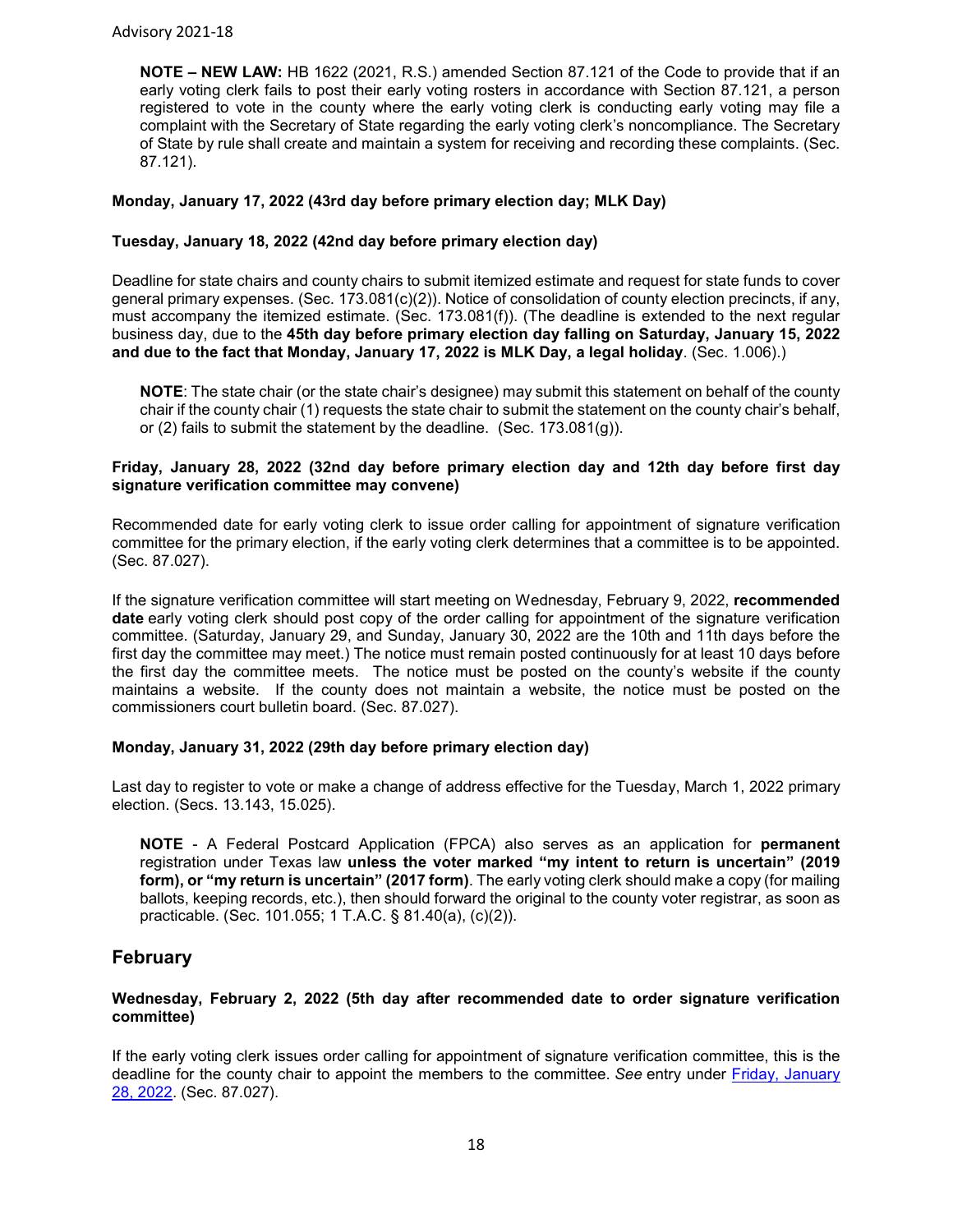#### **Tuesday, February 8, 2022 (21st day before primary election day)**

Last day for county clerk to post notice of the general primary election on the county's website. The notice must also be posted on the party's website if the party maintains a website. If the party does not maintain a website, the notice must be posted on the commissioners court bulletin board. (Secs. 4.003 & 172.1112).

**NOTE:** Section 172.1112 requires the county to post the notice of election and notice of consolidated precincts on the county's website if the county maintains a website. Under the prior version of the law, the notice was required to be posted on the party's website.

**NOTE**: Section 172.1112 requires that the **county clerk**, rather than the county chair, post the notice of election for the primary election.

**NOTE – NEW LAW:** SB 1116 (2021, R.S.) created additional requirements regarding information that a county must post on its website for elections held by a county or elections for any local political subdivision in which the county has contracted to provide election services. While these statutory web posting requirements do not specifically apply to primary elections, **we strongly recommend that you post this information for any primary election in which the county has contracted to provide election services.** Accordingly, the following information should be posted on the county's website not later than the 21st day before election day:

- The date of the election;
- The location of each polling place;
- Each candidate for an elected office on the ballot; and
- Each measure on the ballot. (Sec. 4.009).

#### <span id="page-18-0"></span>**Wednesday, February 9, 2022 (20th day before primary election day; 5th day before the first day of early voting)**

Deadline for a person who is not permanently registered to vote to submit a postmarked FPCA, in order to receive a full ballot by mail for the March 1, 2022 primary election. A person who is **not** permanently registered to vote and submits a postmarked FPCA after this date (20th day) and before the deadline to submit an application for ballot by mail, is not entitled to receive a ballot for any non-federal election. *See* Monday, February 14, 2022 [entry](#page-20-0) for timeliness of an FPCA received without a postmark. (Secs. 101.052(e), 101.052(i)(2)).

**NOTE – NEW LAW:** HB 3107 (2021, R.S.) amended Section 101.052 of the Code regarding FPCAs. Effective September 1, 2021, an FPCA may be submitted by in-person delivery by the voter in accordance with Section 84.008 of the Code or by common or contract carrier. (Sec. 101.052)

**NOTE – NEW LAW:** HB 3107 (2021, R.S.) amended Section 101.001 of the Code regarding FPCAs. Effective September 1, 2021, a member of the Texas National Guard or the National Guard of another state or a member of a reserve component of the armed forces of the United States serving on active duty under an order of the President of the United States or activated on state orders, or the spouse or dependent of a member, may submit an FPCA. (Sec. 101.001)

**NOTE:** Be sure to check the list of registered voters for permanent registration status. Also, state law authorizes an FPCA to also serve as an application for **permanent registration**; therefore, the person might be permanently registered based on a prior FPCA. Even if the FPCA arrives too late for a particular election, the early voting clerk will still need to forward the original FPCA to the county voter registrar, after making a copy for your early voting clerk's use (mailing ballots, etc.) and records **unless the voter marked "my intent to return is uncertain" (2019 form), or "my return is uncertain" (2017 form)**, in which case, it will not serve as a permanent registration. (Sec. 101.055; 1 T.A.C. § 81.40).

**NOTE: Overseas (non-military) voters** marking the FPCA **"my intent to return is uncertain**" (2019 form), **or "my return is uncertain" (2017 form)** receive a federal ballot **only** regardless of the date filed. (Chapter 114).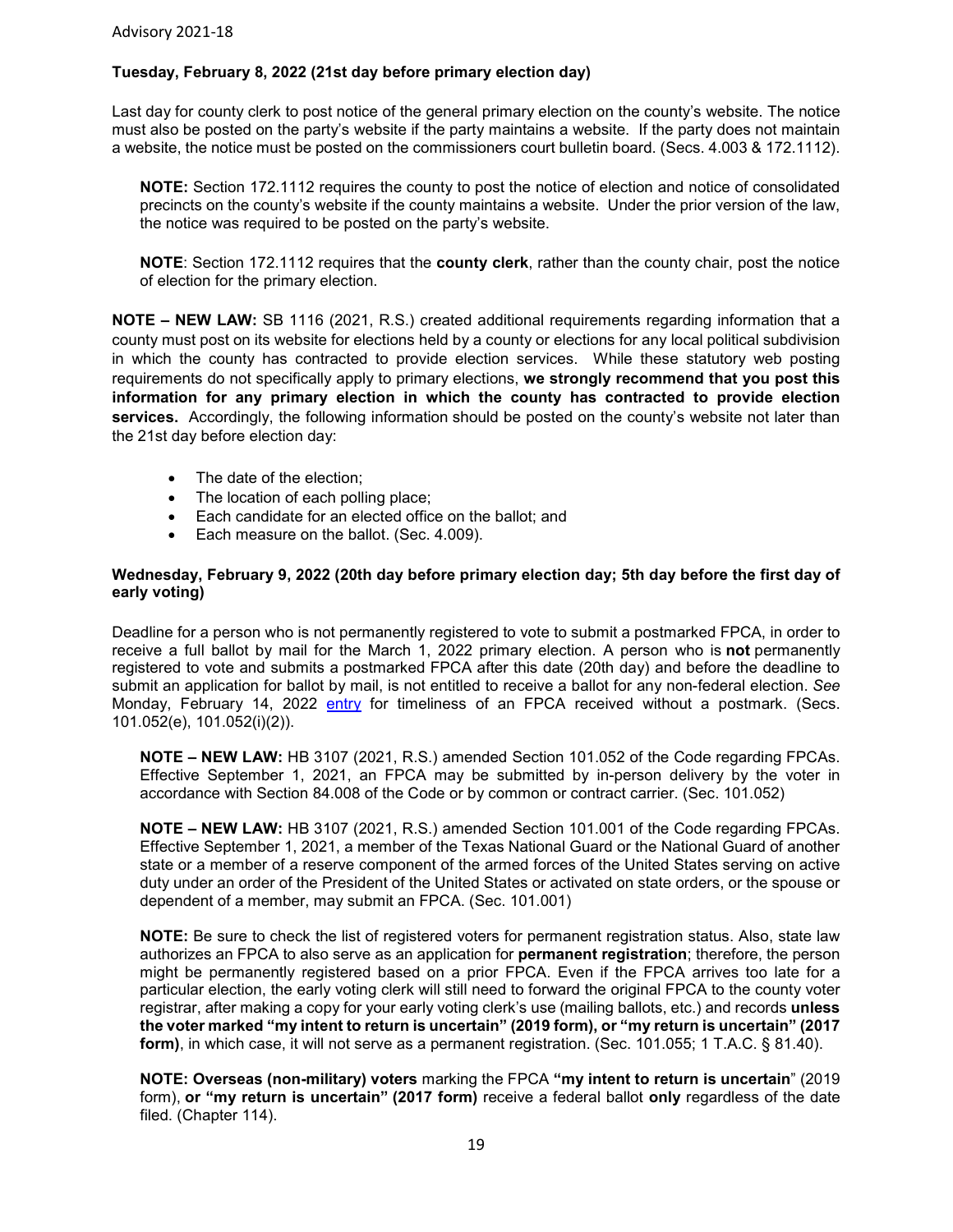Last day to publish notice of L&A test if test will be held on Friday, February 11, 2022, if testing was not already completed by January 12, 2022. Notice of the public L&A Test must be published at least 48 hours before the test begins. The notice must be posted on the county's website if the county maintains a website. If the county does not maintain a website, the notice must be posted on the commissioners court bulletin board. Additionally, for a primary election, the custodian must notify the county chair of the test 48 hours prior to the test. The county chair is required to confirm receipt of the notice. (Secs. 129.001, 129.023). See [Note 9,](#page-5-0) above.

**NOTE – NEW LAW:** SB 1 (2021, 2nd C.S.) provides that if logic and accuracy testing is being conducted for a primary election, the general custodian of election records shall notify the county chair of the test at least 48 hours before the date of the test. The county chair must confirm receipt of the notice. (Sec. 129.023(b-1)).

First day that the signature verification committee, if one is appointed, may begin operating. (Sec. 87.027).

**NOTE – NEW LAW:** SB 1 (2021, 2nd C.S.) added Section 87.0271 to provide a procedure by which a voter can correct certain defects in their carrier envelope containing their voted ballot. Not later than the second business day after a **signature verification committee** discovers the defect and before the committee decides whether to accept or reject a timely delivered ballot under Section 87.027, the committee shall: (1) determine if it would be possible for the voter to correct the defect and return the carrier envelope before the time the polls are required to close on election day; and (2) return the carrier envelope to the voter by mail, if the committee determines that it would be possible for the voter to correct the defect and return the carrier envelope before the time the polls are required to close on election day. If the committee determines that it would not be possible for the voter to correct the defect and return the carrier envelope before the time the polls are required to close on election day, the signature verification committee may notify the voter of the defect by phone or email and inform the voter that the voter may cancel their mail ballot in accordance with Section 84.032 or come to the early voting clerk's office in person not later than the sixth day after election day to correct the defect. If the signature verification committee takes one of the actions described above, the committee must take that action with respect to each ballot in the election that to which these options apply. (Sec. 87.0271). *See* [Note 14.](#page-8-1)

Last day to post branch early voting schedule, which should be posted continuously from the fifth day before the start of the early voting period until the last day of the early voting period. The schedule must include the location of each permanent and temporary branch early voting location, and the dates and hours that voting will be conducted at temporary branch locations. The schedule may also include the dates and hours of any weekend or extended early voting that will be conducted at permanent or temporary branch locations. (Sec. 85.067).

**NOTE:** This schedule may be amended after posting to include additional temporary branch locations or additional dates and hours at those locations. If any locations, dates, or hours are added, then the amended schedule must be posted at least five days before the start of voting at those additional locations or at least five days before the additional or extended hours at existing locations. (Sec. 85.067).

#### **Thursday, February 10, 2022 — Friday, February 18, 2022 (19th — 11th day before primary election day)**

A person submitting an FPCA during this period who is **not** registered to vote is not entitled to receive a full ballot for the March 1, 2022 primary election, meaning that a person submitting an FPCA during this period is entitled to receive a federal ballot only (no state, district, or county offices), if not already a permanent registered voter. (Secs. 101.052(f), 114.002, 114.004). *See* entry below under [Monday, February 14,](#page-20-0)  [2022](#page-20-0) (FPCA without a postmark). (Secs. 101.052(f) & 114.004(c)).

The early voting clerk is required to maintain a copy of this application since it may be used for other elections and forward the original to the voter registrar. (Secs. 84.007, 101.052(e), (f)).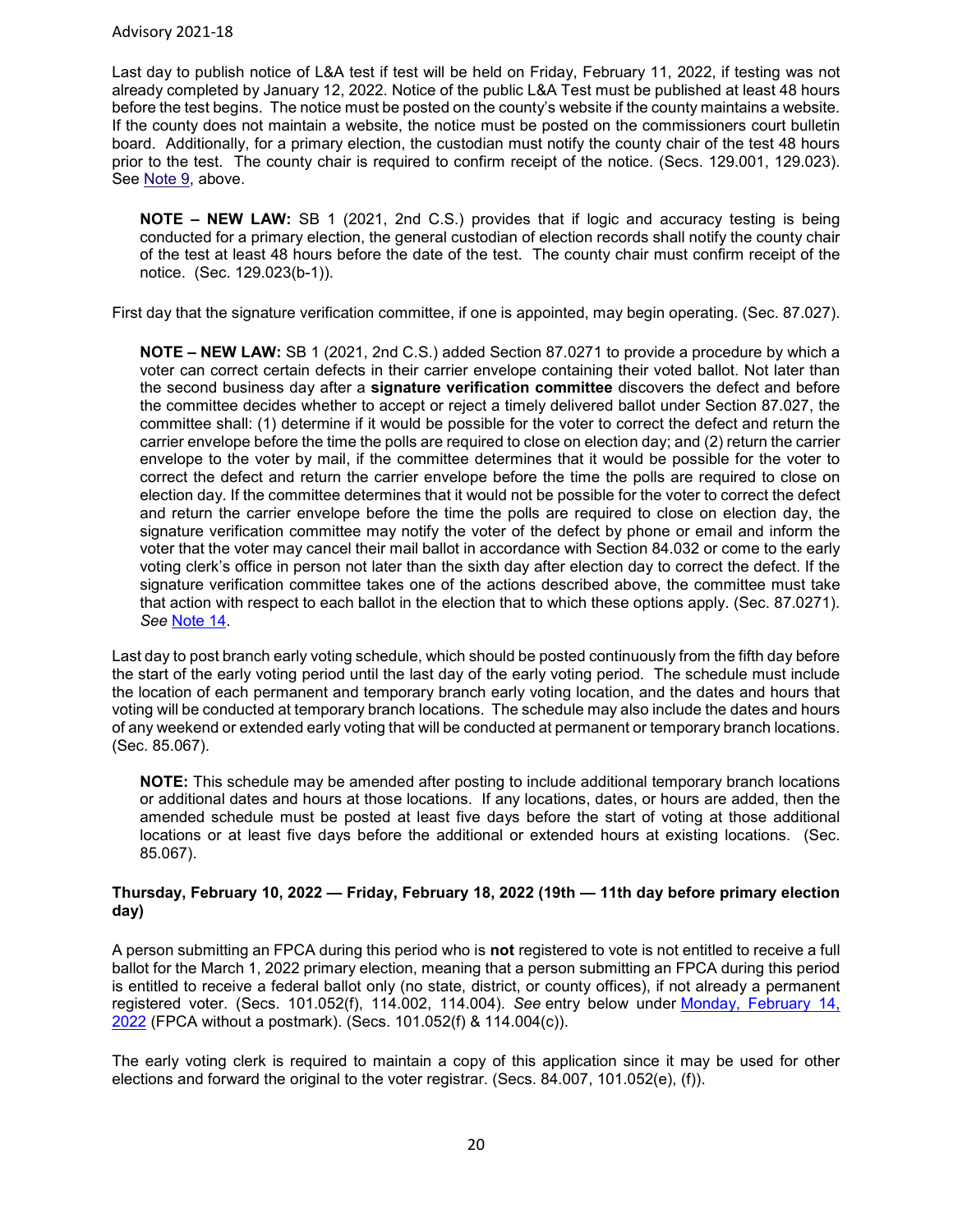**NOTE** - Be sure to check the list of registered voters for permanent registration status. Also, state law authorizes an FPCA to also serve as an application for **permanent registration**; therefore, the person might be permanently registered based on a prior FPCA. Even if the FPCA arrives too late for a particular election, the early voting clerk will still need to forward the original FPCA to the county voter registrar, after making a copy for your early voting clerk's use (mailing ballots, etc.) and records unless the voter marked "**my intent to return is uncertain**" (2019 form), or "**my return is uncertain**" (2017 form) in which case, it will not serve as a permanent registration. (Sec. 101.055, 1 T.A.C. § 81.40).

**NOTE - Overseas (non-military) voters** marking the FPCA "**my intent to return is uncertain**" (2019 form), or "**my return is uncertain**" (2017 form) receive a federal ballot **only** regardless of the date filed. (Chapter 114).

#### **Friday, February 11, 2022 (18th day before primary election; last business day 48 hours before start of early voting in person)**

Last day to conduct public L&A test of a voting system. We highly *recommend* that this test is done on an earlier date to allow time for corrections to programming, if necessary. (See Note 9, above). Per Section 129.023, the L&A test shall be conducted not later than 48 hours before voting begins on such voting systems, assuming that the voting system will first be used for early voting in person.

**NOTE – NEW LAW:** SB 1 (2021, 2nd C.S.) requires the general custodian of election records to demonstrate, using a representative sample of voting system equipment, that the source code of the equipment has not been altered. (Sec. 129.023(c-1)).

If a **defective application to vote early by mail** is received on or before this date, the early voting clerk must mail the applicant a new application with explanation of defects and instructions for submitting the new application. For defective applications received after this date and before the end of early voting by personal appearance, the early voting clerk must mail only the [Notice of Rejected Application for Ballot by](https://www.sos.texas.gov/elections/forms/pol-sub/5-16f.pdf)  [Mail](https://www.sos.texas.gov/elections/forms/pol-sub/5-16f.pdf) and a statement that the voter is not entitled to vote early by mail unless he or she submits a sufficient application by the deadline, which is Friday, February 18, 2022. (Secs. 84.007(c), 86.008).

**NOTE – NEW LAW:** SB 1 (2021, 2nd C.S.) amended Section 86.001 to provide that if the information required by Section 84.002(a)(1-a) included on the application does not identify the same voter identified on the applicant's voter registration application, the clerk shall reject the application. (Sec. 86.001(f)). If an application is rejected under Section 86.001(f), the clerk shall provide notice of the rejection. The notice must include information regarding the ability to correct or add the required information through the online ballot by mail tracker described in Section 86.015(c). (Sec. 86.001(f-1)). If the applicant corrects the application for ballot by mail online and that application subsequently identifies the same voter identified on the applicant's voter registration application, the clerk shall provide a ballot to the voter. (Sec. 86.001(f-2)).

#### <span id="page-20-0"></span>**Monday, February 14, 2022 (15th day before primary election day)**

First day to vote early in person. (Sec. 85.001(a)).

**NOTE:** The early voting period for the general primary election begins 17 days prior to election day, but because the first day of the early voting period falls on a weekend (Saturday, February 12, 2022), it is extended to the next regular business day, Monday, February 14, 2022. (Sec. 85.001(c)).

In a primary election, a certain number of temporary branch locations must be established depending on the population size of the county:

1. in a county with a population of 400,000 or more, the commissioners court **must** establish one or more temporary polling places, other than the main early voting polling place, in each state representative district containing territory covered by the election.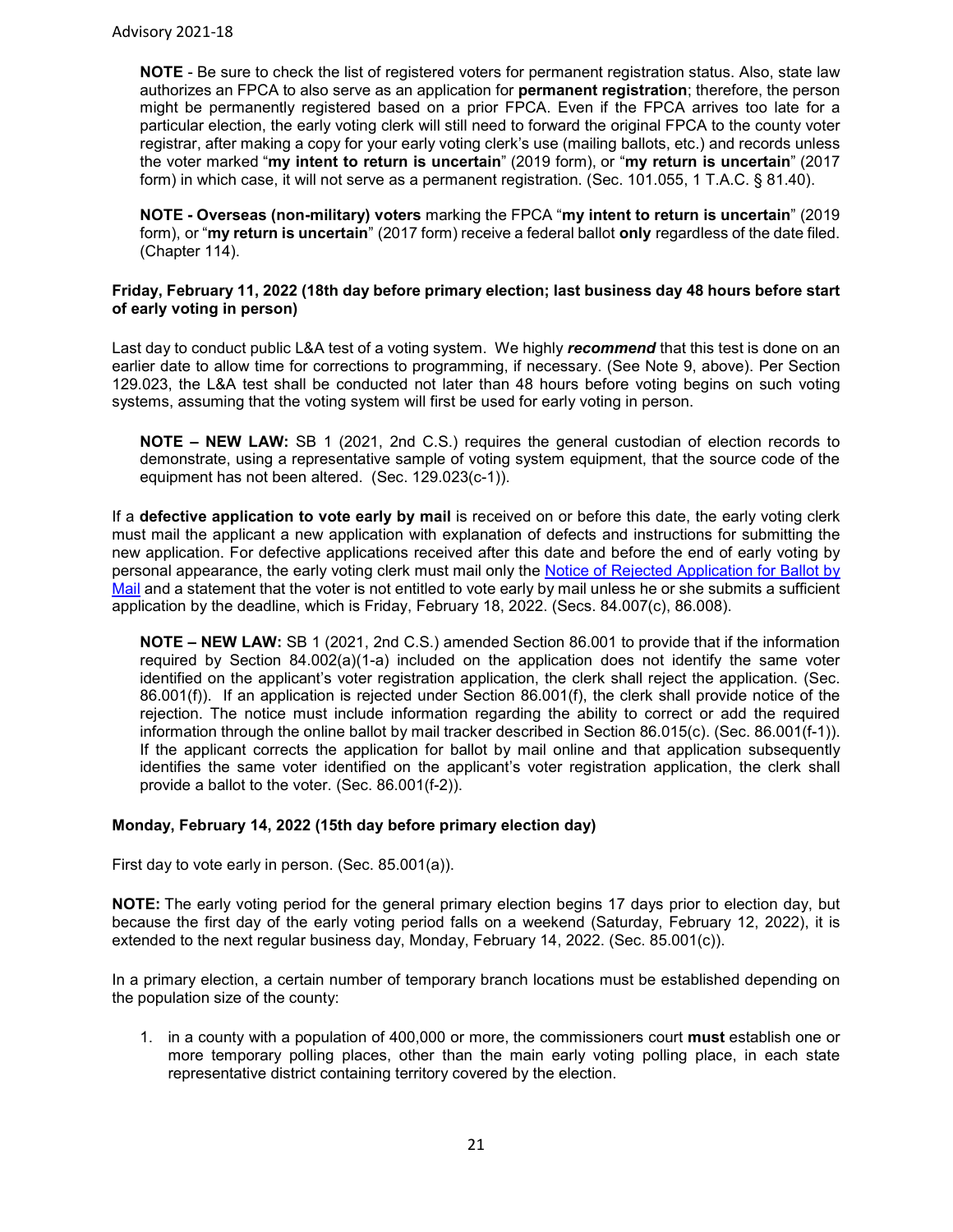- 2. in a county with a population of 120,000 or more but less than 400,000, the commissioners court **must** establish one or more temporary polling places, other than the main early voting polling place, in each commissioners precinct containing territory covered by the election.
- 3. in a county with a population of 100,000 or more but less than 120,000, the early voting clerk **must** establish one or more early voting polling places in each commissioners precinct for which the early voting clerk receives a **timely filed written request by at least 15 registered voters of that precinct**.

The temporary polling place(s) must remain open for each weekday of the early voting period that the main early voting polling place will be open. The temporary branch polling place(s) must be open at least eight hours each day. (Secs. 85.062, 85.064).

**NOTE – NEW LAW:** SB 1 (2021, 2nd C.S.) amended Section 85.062 to provide that the location of temporary branch polling places in an election in which countywide polling places are used must be determined with the same methodology that is used for the location of countywide polling places.

**NOTE – NEW LAW**: (SB 1, 2nd C.S.) amended Section 85.005 to provide that early voting in person must be conducted at the main early voting location on each weekday of the early voting period that is not a legal state holiday and for a period of at least **nine (9) hours**, except that voting may not be conducted earlier than 6:00 AM or later than 10:00 PM. (Sec. 85.005(a)).

**NOTE – NEW LAW: Temporary Branch Locations**: Effective September 1, 2021, the rules for temporary branch locations differ based on the population size of the county. *See* [Note 7](#page-3-1) for additional information regarding temporary branch location days and hours.

**NOTE – NEW LAW:** SB 1 (2021, 2nd C.S.) amended Section 61.002 to provide that immediately before the opening of the polls on the first day of early voting and on election day, the presiding judge or alternate judge shall confirm that the public counters on each voting machine are set to zero and shall print the tape that shows that there are zero votes for each candidate or measure on the ballot. Each election judge and alternate judge shall sign the printed tapes. (Sec. 61.002).

If early voting by personal appearance is required to be conducted for extended hours or for weekend hours, the county voter registrar's office is required to remain open for providing voter registration information during the extended hours or weekend hours that the main early voting polling place is open for voting. (Secs. 12.004(d), 85.005(c) & 85.006(e)).

**NOTE:** The notice of precinct conventions must be posted continuously during the early voting period. Prior to opening the polls, the presiding judge of each precinct must post at each entrance to the building a notice of the time and place for convening the precinct, county, senatorial and state conventions. This notice must remain posted continuously during the early voting period and on election day. (Sec. 172.1111).

Deadline to receive an FPCA **without** a postmark. If an FPCA is received by this date **without** a postmark to prove mailing date, the early voting clerk will accept the FPCA and mail the applicant a full ballot even if the applicant is **not** a permanently registered voter but meets the requirements under Title 2 of the Election Code (unless the voter marks the FPCA form indicating **"my intent to return is uncertain"** (2019 form), **or "my return is uncertain"** (2017 form), in which case the voter receives a federal-only ballot). (Sec. 101.052(i)). *See* [Note](#page-18-0) under entry for Wednesday, February 9, 2022.

Last day to notify election judges of duty to hold election [\(Writ of Election\)](https://www.sos.texas.gov/elections/forms/pol-sub/4-12f.pdf). The Writ of Election must be given to each presiding judge and include:

- 1. The judge's duty to hold the election;
- 2. The type and date of election;
- 3. The polling place location at which the judge will serve;
- 4. The polling place hours; and
- 5. The maximum number of clerks the judge may appoint.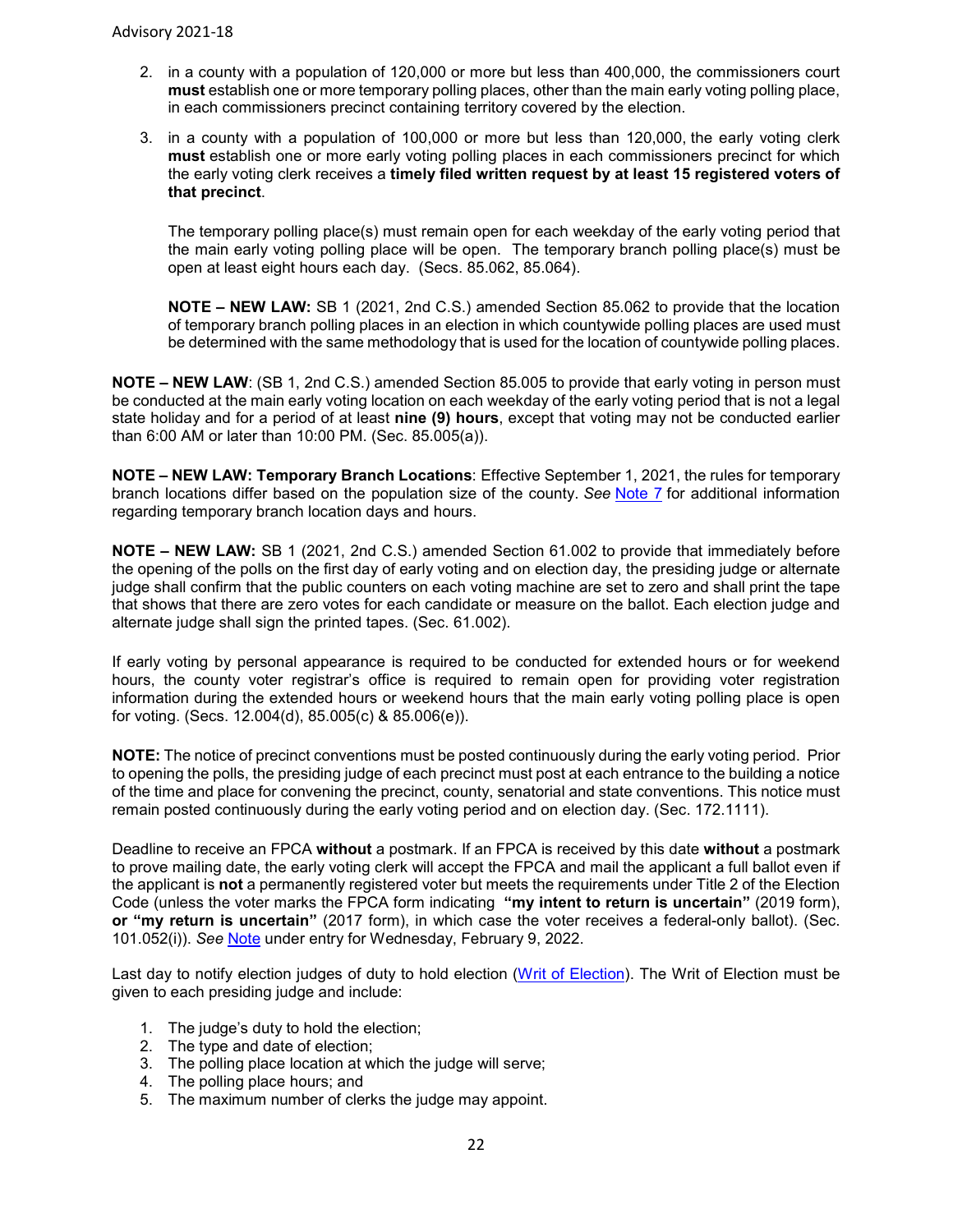(Sec. 4.007).

**NOTE – NEW LAW:** *Recommended date* for a signature verification committee (if appointed) that has discovered a defect in a voter's carrier envelope to return the voted ballot in the carrier envelope to the voter. (Sec. 87.0271).

**NOTE:** If the committee determines that it would not be possible for the voter to correct the defect and return the carrier envelope before the time the polls are required to close on election day, the signature verification committee may notify the voter of the defect by **phone or email** and inform the voter that the voter may cancel their mail ballot in accordance with Section 84.032 or come to the early voting clerk's office in person not later than the sixth day after election day to correct the defect. (Sec. 87.0271). *See* [Note 14.](#page-8-1)

#### **Tuesday, February 15, 2022 (14th day before primary election day)**

Deadline to file a [petition \(PDF\)](https://www.sos.texas.gov/elections/forms/pol-sub/5-45f.pdf) to require the county early voting clerk in a county with a population less than 55,000 to conduct extended early voting on Saturday, February 19, 2022. [Notice of weekend voting](https://www.sos.texas.gov/elections/forms/pol-sub/5-48f.pdf)  [\(PDF\)](https://www.sos.texas.gov/elections/forms/pol-sub/5-48f.pdf) must be posted beginning no later than Wednesday, February 16, 2022, and continuing through Friday, February 18, 2022. (Secs. 85.006(d), 85.007(c)).

#### **Wednesday, February 16, 2022 (72 hours preceding first hour Saturday early voting will be conducted; 13th day before primary election day)**

Deadline to post notice of Saturday early voting on county website. The notice must be posted continuously for at least 72 hours preceding the first hour that early voting on Saturday, February 19, 2022 will be conducted. (Sec. 85.007(b), (c)).

In counties with a population of 100,000 or more, deadline to post notice of Saturday early voting at any required temporary branch locations (created under Section 85.062(d) of the Texas Election Code). The notice must be posted continuously for at least 72 hours preceding the first hour that early voting on Saturday, February 19, 2022 will be conducted. (Secs. 85.006(e), 85.007(c), 85.062(d), 85.064(d), 85.068).

**NOTE:** There is no petition process to require a county with a population less than 100,000 to conduct weekend early voting at temporary branch locations. However, the early voting clerk may voluntarily order weekend early voting at temporary branch locations by written order if they choose to do so.

Deadline to file a [petition \(PDF\)](https://www.sos.texas.gov/elections/forms/pol-sub/5-45f.pdf) to require the county early voting clerk to conduct extended early voting on Sunday, February 20, 2022. [Notice of weekend voting \(PDF\)](https://www.sos.texas.gov/elections/forms/pol-sub/5-48f.pdf) must be posted beginning no later than Thursday, February 17, 2022, and continuing through Saturday, February 19, 2022. (Secs. 85.006(d), 85.007(c)).

**Note for Counties with Population of Less than 55,000: Extended Early Voting Hours - Notice Requirement**: Deadline for counties with populations of less than 55,000 to post the [Notice of Extended](https://www.sos.texas.gov/elections/forms/pol-sub/5-51f.pdf)  [Hours \(PDF\)](https://www.sos.texas.gov/elections/forms/pol-sub/5-51f.pdf) for the general primary election if the early voting clerk received a timely **petition** for early voting to be conducted at the main early voting location for 12 hours on each weekday of the last week of the early voting period. The notice must be posted beginning no later than Wednesday, February 16, 2022, and continuing through Sunday, February 20, 2022. For additional information, *see* Note 6 regarding extended early voting hours.

**NOTE – NEW LAW:** SB 1 (2021, 2nd C.S.) modified the days and hours for extended early voting by personal appearance. In counties with a population of 55,000 or more, early voting in a primary election shall be conducted at the main early voting location for least 12 hours on each weekday of the last week of the early voting period. Voting may not be conducted earlier than 6:00 AM or later than 10:00 PM. (Sec. 85.005(c)).

<span id="page-22-0"></span>**Thursday, February 17, 2022 (72 hours preceding first hour Sunday early voting will be conducted; 12th day before primary election day)**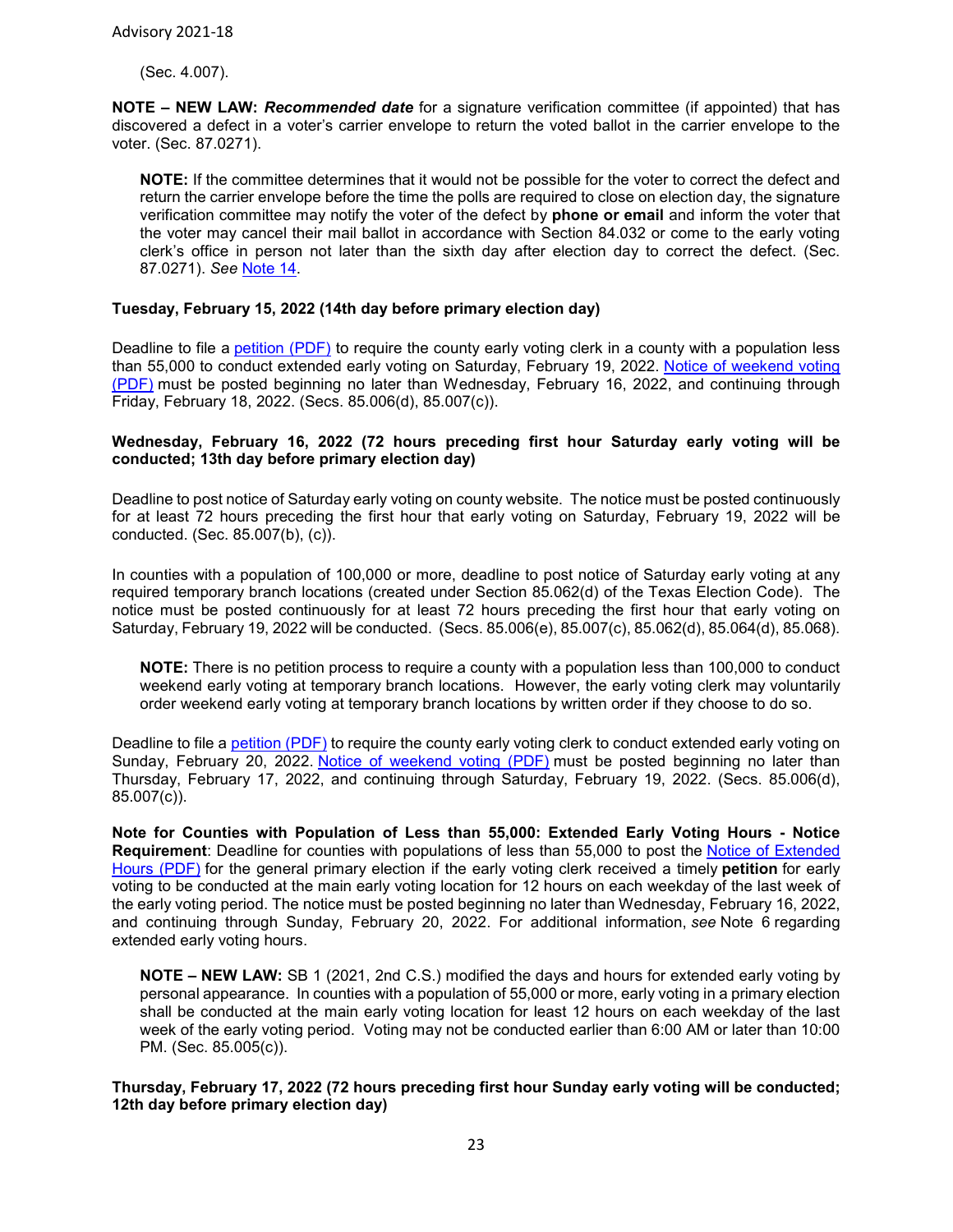Deadline to post notice of Sunday early voting on county website. The notice must be posted continuously for at least 72 hours preceding the first hour that early voting on Sunday, February 20, 2022 will be conducted. (Sec. 85.007(b), (c)).

In counties with a population of 100,000 or more, deadline to post notice of Sunday early voting at any required temporary branch locations (created under Section 85.062(d) of the Texas Election Code). The notice must be posted continuously for at least 72 hours preceding the first hour that early voting on Sunday, February 20, 2022 will be conducted (Secs. 85.006(e), 85.007(c), 85.062(d), 85.064(d)).

**NOTE:** There is no petition process to require a county with a population less than 100,000 to conduct weekend early voting at temporary branch locations. However, the early voting clerk may voluntarily order weekend early voting at temporary branch locations by written order if they choose to do so.

First day a voter who becomes sick or disabled on or after this date may submit an application for a late ballot if the sickness or physical condition prevents the voter from appearing at the polling place without the likelihood of needing personal assistance or of injuring his or her health. (Sec. 102.001). *See* [Application](https://www.sos.texas.gov/elections/forms/pol-sub/5-25f.pdf)  [for Emergency Early Voting Ballot Due to Sickness or Physical Disability \(PDF\).](https://www.sos.texas.gov/elections/forms/pol-sub/5-25f.pdf) Applications may continue to be submitted until 5:00 PM on Election Day. (Sec. 102.003).

First day that counties with a population of 100,000 or more may convene their early voting ballot board and deliver ballot materials to begin processing and qualifying mail ballots; however, the mail ballots may not be counted until (i) the polls open on election day, or (ii) in a county with a population of 100,000 or more, the end of the period for early voting in person. (Secs. 87.0222, 87.0241). The early voting clerk shall continuously post notice for 24 hours preceding each delivery of voting materials that is to be made before the time for opening the polls on election day. (Sec. 87.0222). **NOTE: results may not be released until the polls close on election day.**

**NOTE – NEW LAW:** SB 1 (2021, 2nd C.S.) added Section 87.0411 to provide a procedure by which a voter can correct certain defects in their carrier envelope containing their voted ballot. Not later than the second business day after an **early voting ballot board** discovers the defect and before the board decides whether to accept or reject a timely delivered ballot under Section 87.041, the board shall: (1) determine if it would be possible for the voter to correct the defect and return the carrier envelope before the time the polls are required to close on election day; and (2) return the carrier envelope to the voter by mail, if the board determines that it would be possible for the voter to correct the defect and return the carrier envelope before the time the polls are required to close on election day. If the board determines that it would not be possible for the voter to correct the defect and return the carrier envelope before the time the polls are required to close on election day, the board may notify the voter of the defect by phone or email and inform the voter that the voter may cancel their mail ballot in accordance with Section 84.032 or come to the early voting clerk's office in person not later than the sixth day after election day to correct the defect. If the ballot board takes one of the actions described above, the board must take that action with respect to each ballot in the election that to which these options apply. (Sec. 87.0411). *See* [Note 14.](#page-8-1)

#### **Friday, February 18, 2022 (11th day before primary election day)**

Last day for early voting clerk to receive applications for a ballot to be voted by mail. (Sec. 84.007(c)). All applications to vote by mail must be received by the early voting clerk before the close of regular business or 12 noon, **whichever is later**. Applications to vote by mail must be submitted by mail, common or contract carrier, fax (if a fax machine is available in the office of the early voting clerk) or by electronic submission of a scanned application with an original signature. The early voting clerk's designated e-mail address for the receipt of applications for ballot by mail must be posted on the Secretary of State's website. (Sec. 84.007(c)).

Last day to receive an FPCA from a voter. If the voter is **not** registered in the county (or the voter marked **"my intent to return is uncertain"** (2019 form), **or "my return is uncertain"** (2017 form)), the voter is eligible for a ballot containing federal offices only. (Secs. 101.052(f) & 114.004(c)).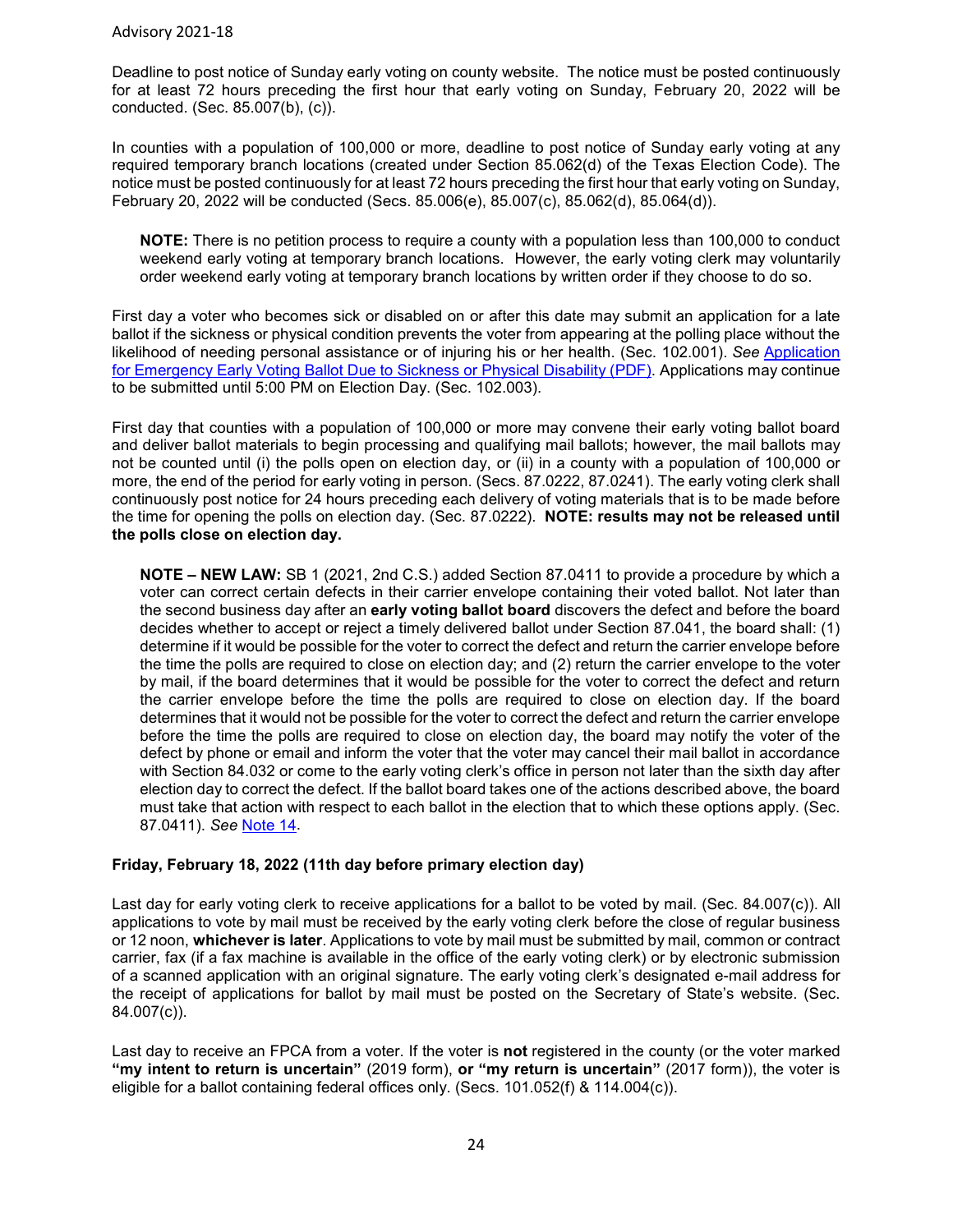**NOTE – NEW LAW:** HB 3107 (2021, R.S.) amended Section 101.001 of the Code regarding FPCAs. Effective September 1, 2021, a member of the Texas National Guard or the National Guard of another state or a member of a reserve component of the armed forces of the United States serving on active duty under an order of the President of the United States or activated on state orders, or the spouse or dependent of a member, may submit an FPCA. (Sec. 101.001).

**NOTE**: If an ABBM is faxed or emailed or if an FPCA is faxed, then the applicant must submit the ORIGINAL application BY MAIL to the early voting clerk so that the early voting clerk **receives the original no later than the 4th business day after receiving the emailed or faxed ABBM or faxed FPCA.** If the early voting clerk does not receive the original ABBM or FPCA by that deadline, then the emailed or faxed ABBM or faxed FPCA will be considered incomplete, and the early voting clerk may NOT send the applicant a ballot. The requirement to mail the original application does not apply to an **emailed** FPCA. For additional information, please *see* [Note 13,](#page-8-0) above.

An applicant for a ballot to be voted by mail (ABBM or FPCA) may submit the application by delivering it in person to the early voting clerk if the application is submitted not later than the close of regular business in the clerk's office on Friday, February 18, 2022. (Sec. 84.008).

**NOTE – NEW LAW:** HB 3107 (2021, R.S.) amended Section 101.052 of the Code regarding FPCAs. Effective September 1, 2021, an FPCA may be submitted by in-person delivery by the voter in accordance with Section 84.008 of the Code or by common or contract carrier. (Sec. 101.052).

**NOTE – NEW LAW:** HB 3107 (2021, R.S.) amended Section 84.008 of the Code to provide that an applicant for a ballot to be voted by mail may submit the application by delivering it in person to the early voting clerk if the application is submitted not later than the deadline provided by Section 84.007(c) of the Code. This means that effective September 1, 2021, voters may now personally deliver their ABBM or FPCA to the early voting clerk not later than the close of regular business in the early voting clerk's office or 12 noon, whichever is later, on the 11th day before election day (unless that day is a Saturday, Sunday, or legal state or national holiday, in which case the last day is the first preceding regular business day).

#### **Saturday, February 19, 2022 (10th day before primary election day)**

In counties with a population of 55,000 or more, early voting must be conducted for at least 12 hours on the last Saturday of the early voting period at the main early voting polling place. In counties with a population less than 55,000, early voting must be conducted for this same number of hours at the main early voting polling place upon receipt of a petition submitted by at least 15 registered voters of the county. (Sec. 85.006(e)).

In counties with a population of 100,000 or more, early voting must be conducted for at least 12 hours on the last Saturday of the early voting period at any required temporary branch locations (created under Section 85.062(d) of the Texas Election Code). (Secs. 85.006(e), 85.062(d), 85.064(d)).

**NOTE:** There is no petition process to require a county with a population less than 100,000 to conduct weekend early voting at temporary branch locations. However, the early voting clerk may voluntarily order weekend early voting at temporary branch locations by written order if they choose to do so.

#### **Sunday, February 20, 2022 (9th day before primary election day)**

In counties with a population of 55,000 or more, early voting must be conducted for at least six hours on the last Sunday of the early voting period at the main early voting polling place. In counties with a population less than 55,000, early voting must be conducted for this same number of hours at the main early voting polling place upon receipt of a petition submitted by at least 15 registered voters of the county. (Sec. 85.006(e)).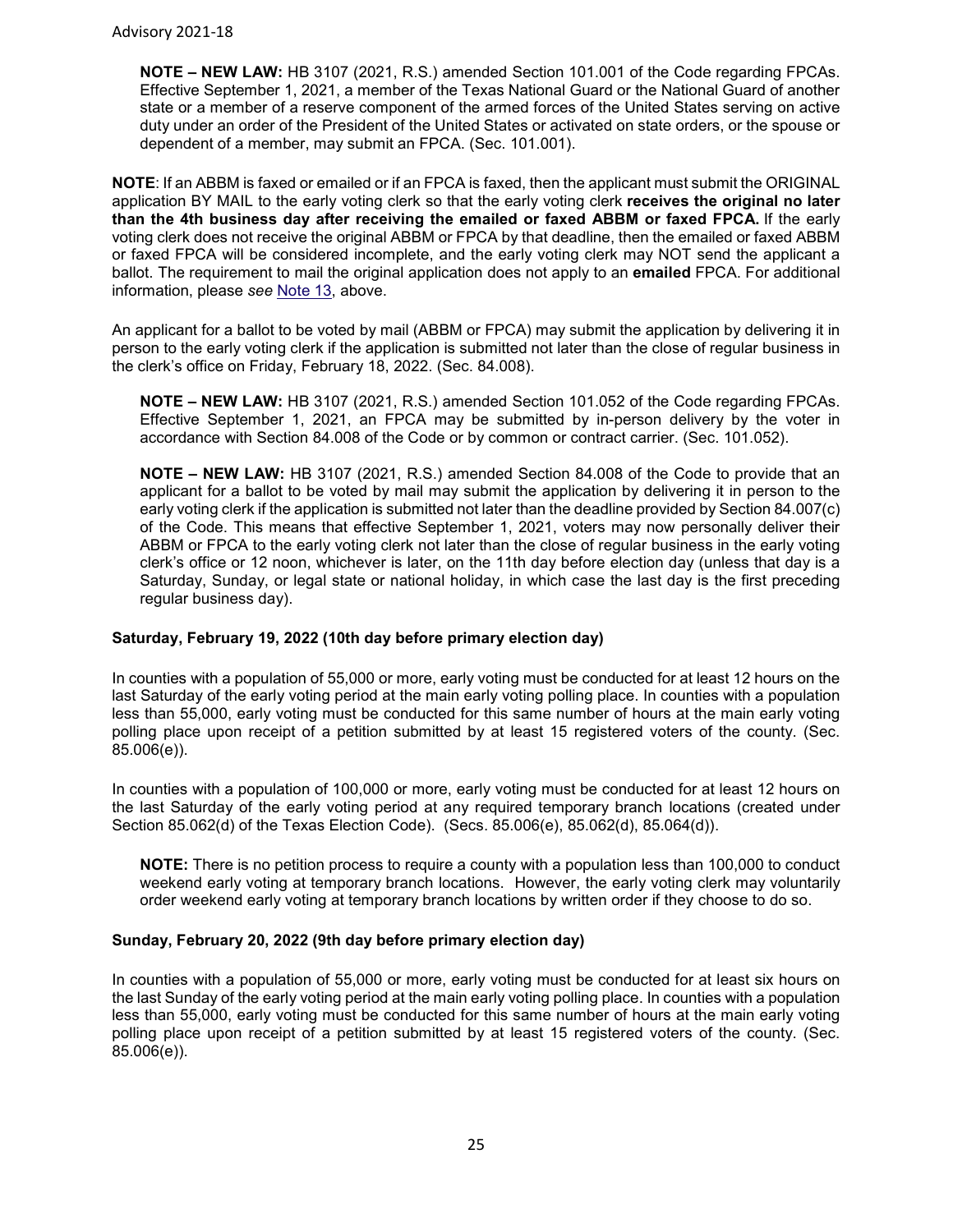In counties with a population of 100,000 or more, early voting must be conducted for at least six hours on the last Sunday of the early voting period at any required temporary branch locations (created under Section 85.062(d) of the Texas Election Code). (Secs. 85.006(e), 85.062(d), 85.064(d)).

**NOTE:** There is no petition process to require a county with a population less than 100,000 to conduct weekend early voting at temporary branch locations. However, the early voting clerk may voluntarily order weekend early voting at temporary branch locations by written order if they choose to do so.

#### **Monday, February 21, 2022 (Presidents' Day; 8th day before primary election day)**

**Because Monday, February 21, 2022 is Presidents' Day, which is a legal holiday, early voting will not be conducted on this date. (Sec. 85.005).** 

#### **Tuesday, February 22, 2022 — Friday, February 25, 2022 (7th day — 4th day before primary election day)**

In counties with a population of 55,000 or more, the early voting clerk must keep the main early voting polling place open for at least 12 hours each day between February 22 and February 25, 2022. Early voting must be conducted at permanent branch locations for at least 12 hours each day. (Secs. 85.005(c) & 85.067).

In counties with a population of less than 55,000, the early voting clerk must keep the main early voting polling place open for at least 12 hours each weekday of the last week of the early voting period for the primary election if 15 or more registered voters petition the county for the extended 12-hour schedule. (Secs. 85.005(c) & 85.067).

#### **Tuesday, February 22, 2022 (7th day before primary election day)**

If county election precincts are consolidated, county clerk must post at the polling place used in the preceding general election for state and county officers a notice of consolidation and location of the polling place. For purposes of conducting a primary election, the "preceding general election" is the preceding primary election. (Secs. 4.003(b) & 172.1112). (The deadline is extended to the next regular business day which is Tuesday, February 22, 2022 due to the 10th day falling on Saturday, February 19, 2022 and due to the fact that Monday, February 21, 2022 is Presidents' Day, a legal holiday. (Sec. 1.006).)

**NOTE**: Section 172.1112 provides that the **county clerk** is required to post the notice of consolidation, if polling places are consolidated. The notice of consolidation should be posted on the county's website.

**NOTE:** Section 172.1112 requires the county to post the notice of election and notice of consolidated precincts on the county's website if the county maintains a website. Under the prior version of the law, the notice was required to be posted on the party's website.

#### **Wednesday, February 23, 2022 (4th business day before primary election day)**

Last day for Secretary of State to receive a [Request for Election Inspectors f](http://www.sos.state.tx.us/elections/forms/pol-sub/4-19f.pdf)or the general primary election. The request must be a written request by 15 or more registered voters of the county for which the inspector is requested. (Sec. 34.001).

#### **Thursday, February 24, 2022 (day before the last day of early voting in person)**

A voter is eligible to vote a late ballot if they will be out of the county of residence on election day due to a death in the immediate family (related within 2nd degree of consanguinity or affinity) that occurs on or after this day. The voter may submit the [Application for Emergency Early Ballot Due to Death in Family](http://www.sos.state.tx.us/elections/forms/pol-sub/5-24f.pdf) starting Saturday, February 26, 2022 (the day after early voting in person ends). (Secs. 103.001, 103.003(b)). An application may be submitted after the last day of the period for early voting by personal appearance and before the close of business on the day before election day. (Sec. 103.003).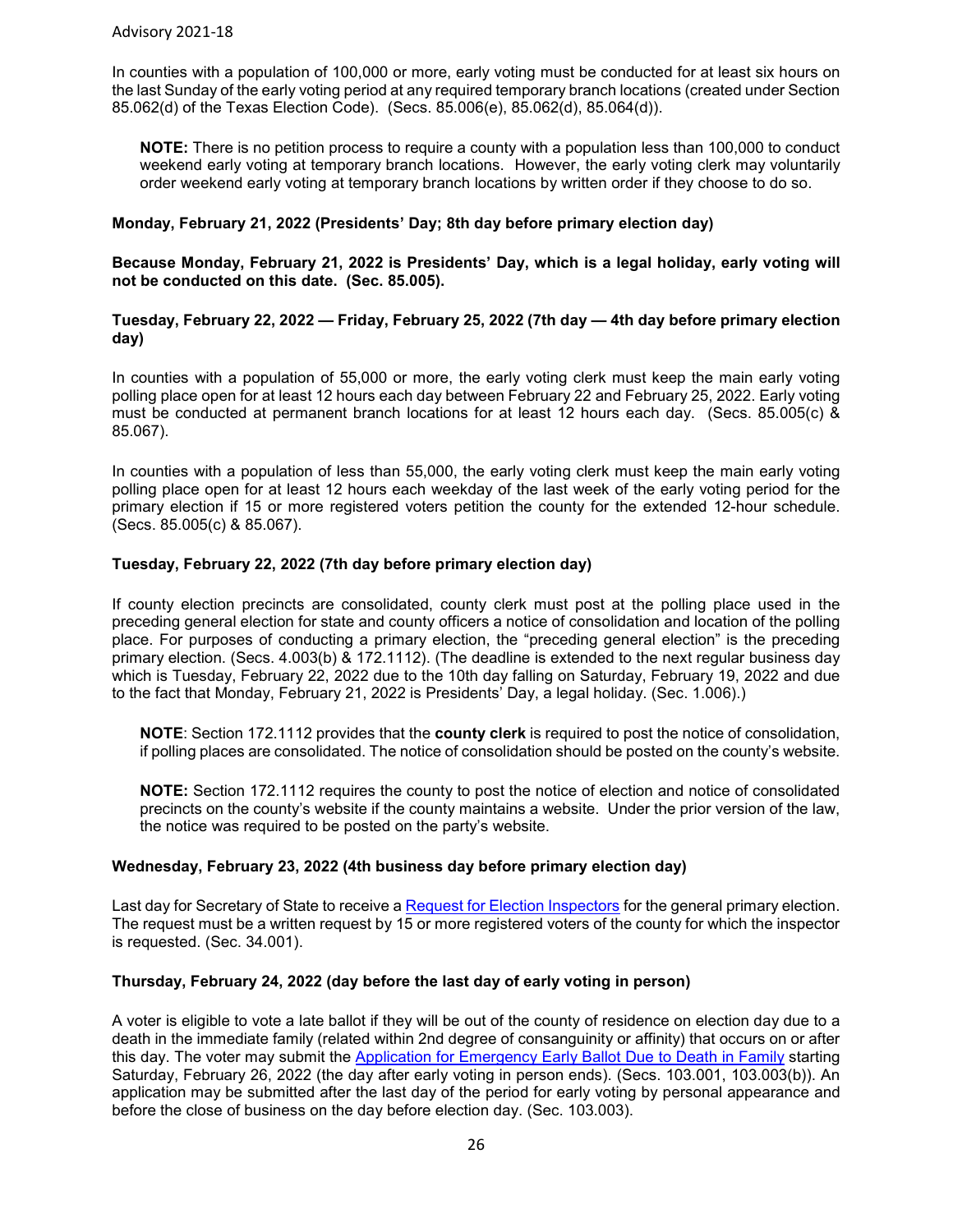Early voting clerk must post [Notice of Delivery of Early Voting Balloting Materials](http://www.sos.state.tx.us/elections/forms/pol-sub/6-6f.pdf) to the early voting ballot board if materials are to be delivered to the board on Friday, February 25, 2022. Notice must be posted continuously for 24 hours preceding each delivery to the board. (Secs. 87.0221, 87.0222, 87.023, 87.024, 87.0241).

**NOTE**: The Notice of Delivery of Early Voting Balloting Materials serves as notice of the convening of the early voting ballot board. This notice should be posted every time the early voting ballot board reconvenes.

#### **Friday, February 25, 2022 (4th day before primary election day)**

#### **Last day to vote early in person.** (Sec. 85.001(a)).

Last day to publish notice of public test of automatic tabulating equipment, if test will be held on Sunday, February 27, 2022, and testing was not already completed. The public notice of the test of automatic tabulating equipment must be published at least 48 hours before the test begins. Additionally, for a primary election, the custodian must notify the county chair of the test 48 hours prior to the test. (Sec. 127.096).

**NOTE**: Section 127.096 requires that for a primary election, the custodian of election records must give the county chair 48 hours of notice prior to the test. The county chair is required to confirm receipt of the notice.

**After the polls close at the end of early voting**, the ballot board and/or central counting station may convene to perform the following activities, depending on the population size of the county:

#### **Counties with a population of 100,000 or more:**

First day those counties may convene their early voting ballot board and/or central counting station and begin **counting** ballots; **however, the results may not be announced until after the polls close on election day.** (Secs. 87.0222, 87.0241).

**NOTE -** If a county with a population of 100,000 or more is convening their early voting ballot board and/or central counting station early to begin **counting** ballots, the test of the tabulation equipment will need to be completed at least 48 hours before the equipment is used to count ballots. (Secs. 87.0222, 87.0241, 127.096).

#### **Counties with a population less than 100,000:**

First day those counties may convene their early voting ballot board for processing and qualifying mail ballots, but cannot begin counting the ballots until the polls open on election day. The early voting clerk shall continuously post notice for 24 hours preceding each delivery of voting materials that is to be made before the time for opening the polls on election day. (Secs. 87.0221, 87.023, 87.024, 87.0241). *See* [Notice of Delivery of Early Voting Balloting Materials \(PDF\)](https://www.sos.texas.gov/elections/forms/pol-sub/6-7f.pdf).

**NOTE – NEW LAW:** SB 1 (2021, 2nd C.S.) added Section 87.0411 to provide a procedure by which a voter can correct certain defects in their carrier envelope containing their voted ballot. Not later than the second business day after an **early voting ballot board** discovers the defect and before the board decides whether to accept or reject a timely delivered ballot under Section 87.041, the board shall: (1) determine if it would be possible for the voter to correct the defect and return the carrier envelope before the time the polls are required to close on election day; and (2) return the carrier envelope to the voter by mail, if the board determines that it would be possible for the voter to correct the defect and return the carrier envelope before the time the polls are required to close on election day. If the board determines that it would not be possible for the voter to correct the defect and return the carrier envelope before the time the polls are required to close on election day, the board may notify the voter of the defect by phone or email and inform the voter that the voter may cancel their mail ballot in accordance with Section 84.032 or come to the early voting clerk's office in person not later than the sixth day after election day to correct the defect. If the ballot board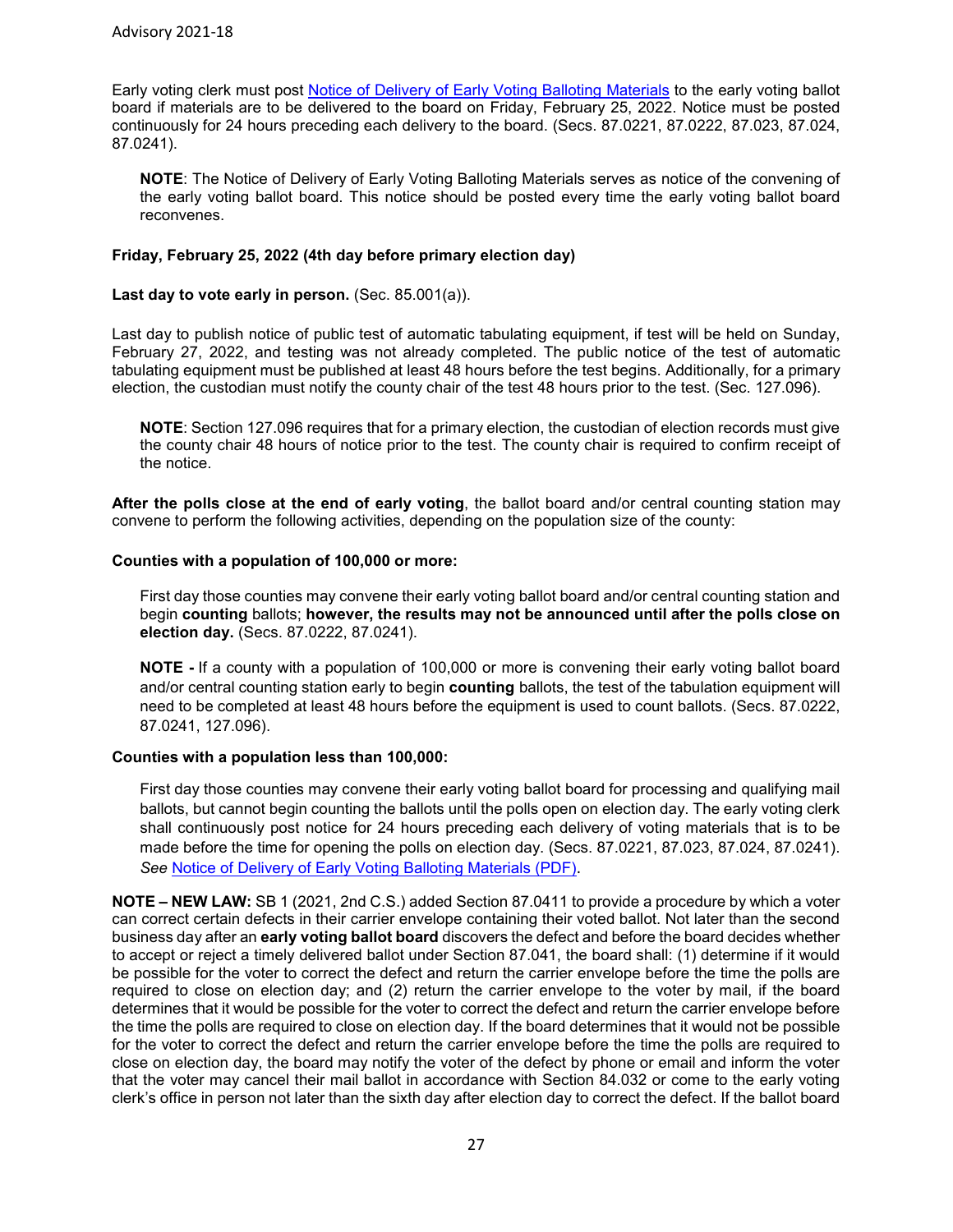takes one of the actions described above, the board must take that action with respect to each ballot in the election that to which these options apply. (Sec. 87.0411). *See* [Note 14.](#page-8-1)

**NOTE – NEW LAW:** SB 1 (2021, 2nd C.S.) amended Section 127.1232 to provide that in counties with a population of 100,000 or more, the general custodian of election records shall implement a video surveillance system that retains a record of all areas containing voted ballots: (1) from the time the voted ballots are delivered to the central counting station until the canvass of the precinct election returns; and (2) from the time the voted ballots are delivered to the signature verification committee or early voting ballot board until the canvass of precinct election returns. Video from the surveillance system shall be made available to the public by live stream. The recorded video is considered an election record and shall be retained by the general custodian until the end of the calendar year in which an election is held or until an election contest filed in the county has been resolved, whichever is later. (Sec. 127.1232).

#### **Saturday, February 26, 2022 (day after last day of early voting in person; 3rd day before primary election day)**

First day to submit an [Application for Emergency Early Ballot Due to Death in Family](http://www.sos.state.tx.us/elections/forms/pol-sub/5-24f.pdf) because of a death in the immediate family that occurred on or after Thursday, February 24, 2022 ("the day before the last day of the period for early voting by personal appearance"), and will require absence from the county of residence on election day. The application may be submitted through the close of business on Monday, February 28, 2022, the day before primary election day. (Secs. 103.001 & 103.003(b)).

#### **Sunday, February 27, 2022 (2nd day before primary election day)**

Last day to conduct public test of automatic tabulation equipment. Per Section 127.093, the test shall be conducted at least 48 hours before the automatic tabulating equipment is used to count ballots voted in an election and was not previously tested. We highly *recommend* that this test is done on an earlier date to allow time for corrections to programming, if necessary. (See [Note 9,](#page-3-0) above).

#### **Monday, February 28, 2022 (day before primary election day)**

Last day for early voting clerk to mark the precinct list of registered voters with a notation beside each name of voter who voted early, and deliver the list to election judges. The early voting clerk must also deliver the precinct early voting list. The list may be delivered electronically if the county will be using an electronic pollbook. (Sec. 87.122).

Last day to submit [Application for Emergency Early Ballot Due to Death in Family](http://www.sos.state.tx.us/elections/forms/pol-sub/5-24f.pdf) and vote a late ballot by personal appearance due to death in immediate family that occurred on or after Thursday, February 24, 2022. (Sec. 103.003).

Deadline for county chair to post notices of changed polling places. The notice must be posted at the entrance of the polling place used in the last primary election and must provide the location of the new polling place. (Sec. 43.062).

**Delivery of Provisional Ballots and Forms**: If the voter registrar wants to take possession of the provisional ballots and forms on election night, the voter registrar must inform the custodian of the election records and post a [Notice of Election Night Transfer](http://www.sos.state.tx.us/elections/forms/pol-sub/8-19af.pdf) no later than Monday, February 28, 2022, 24 hours before election day. (1 T.A.C. § 81.174(d)(3)).

**NOTE:** Under this type of delivery, the county voter registrar **must** go to the office of the custodian of election records and pick up the provisional ballots and forms.

**NOTE:** The general custodian of election records (or the early voting clerk, if applicable) must also post a [Notice of Delivery of Provisional Ballots](http://www.sos.state.tx.us/elections/forms/pol-sub/8-19af.pdf) at least 24 hours before delivery will occur. (1 T.A.C. § 81.174(b)(1)).

#### **March**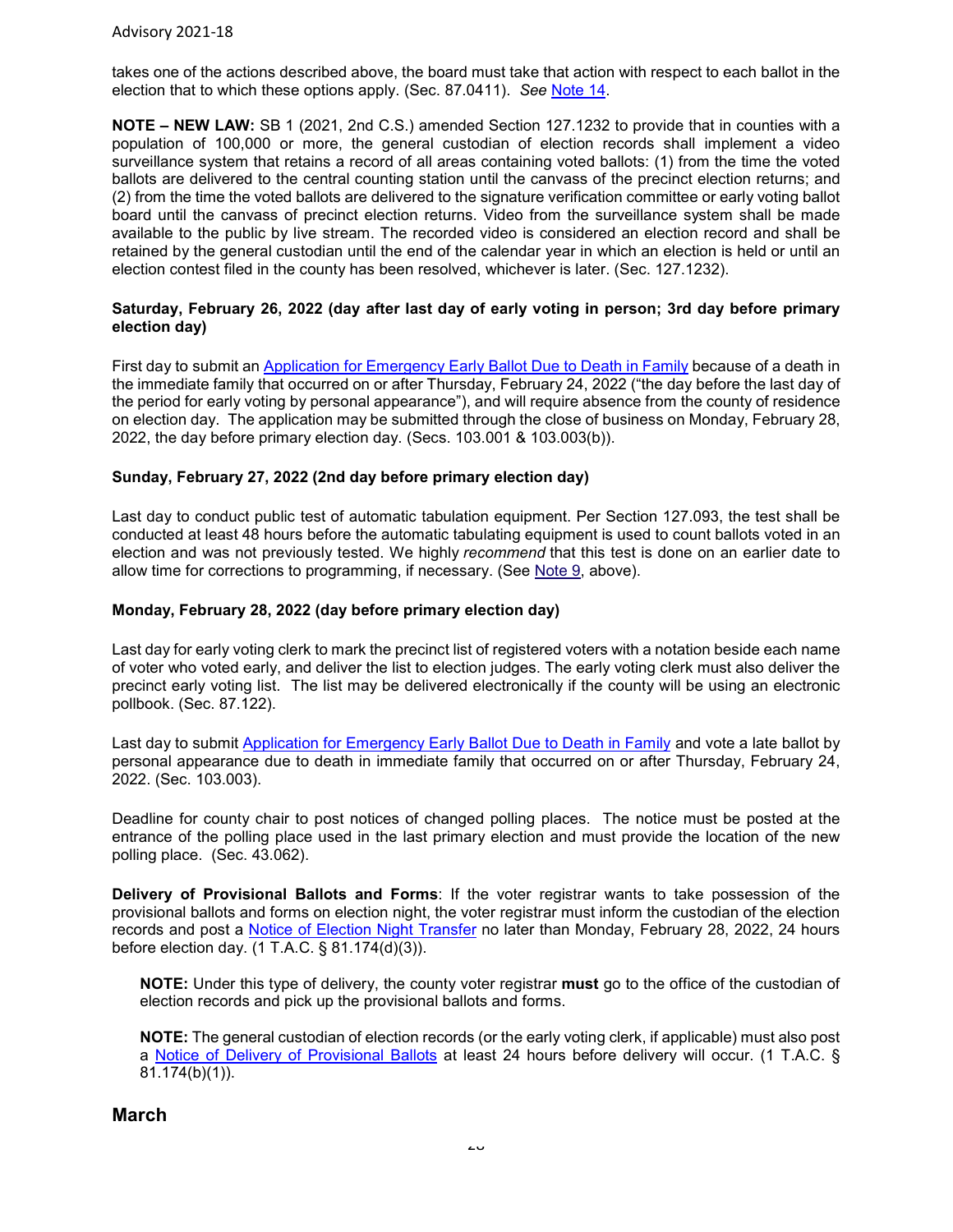## **Tuesday, March 1, 2022, PRIMARY ELECTION DAY (Sec. 41.007(a), (c)).**

Prior to opening the polls, the presiding judge of each precinct must post at each entrance to the building a notice of the time and place for convening the precinct, county, senatorial and state conventions. This notice must remain posted continuously during the early voting period and on election day. (Sec. 172.1111).

|         | 7:00 AM - 7:00 PM   Polls are open. (Sec. 41.031(a)).                                                                                                                                                                                                                                                                                                                                                                                                                                                                                                                                             |
|---------|---------------------------------------------------------------------------------------------------------------------------------------------------------------------------------------------------------------------------------------------------------------------------------------------------------------------------------------------------------------------------------------------------------------------------------------------------------------------------------------------------------------------------------------------------------------------------------------------------|
|         | Voter registrar's office is open. (Sec. 12.004(c)).                                                                                                                                                                                                                                                                                                                                                                                                                                                                                                                                               |
|         | Early voting clerk's office is open for early voting activities. A voter may<br>deliver a marked ballot by mail to the early voting clerk's office while<br>the polls are open on election day. The voter must provide an<br>acceptable form of identification under Section 63.0101 upon delivery.<br>The identification procedure is the same as that used for personal<br>appearance voting. (Secs. 63.0101, 83.011, 86.006).                                                                                                                                                                  |
|         | A voter may vote at the main early voting polling place if voting<br>machines are used at regular polling place(s) on election day and the<br>voter has a sickness or physical condition that prevents the voter from<br>voting in the regular manner without personal assistance or a likelihood<br>of injuring the voter's health. (Secs. 104.001 & 104.003). However, if<br>the early voting ballots by mail are processed at a location other than<br>the main early voting polling place, the early voting clerk may require<br>the voting to be conducted at that location. (Sec. 104.003). |
| 5:00 PM | Deadline for receiving Application for Emergency Early Voting Ballot<br>Due to Sickness or Physical Disability for late ballots to be voted by<br>persons who became sick or disabled on or after Thursday, February<br>17, 2022 (12th day before election day). (Sec. 102.003(b)). See entry<br>at Thursday, February 17, 2022.                                                                                                                                                                                                                                                                  |
| 7:00 PM | Regular deadline for receiving early voting ballots by mail. BUT see<br>entry for Thursday, March 3, 2022 on "late domestic ballots," and<br>entry for Monday, March 7, 2022 on other "late" ballots.                                                                                                                                                                                                                                                                                                                                                                                             |
|         | This is also the deadline to receive late ballots cast by voters who<br>became sick or disabled on or after Thursday, February 17, 2022<br>(12th day before election day). (Secs. 86.007(a) & 102.006(c)).<br>See entry at Thursday, February 17, 2022.                                                                                                                                                                                                                                                                                                                                           |
| 7:00 PM | County election officer begins transmitting results to Secretary of State<br>and transmits continuously until results are final. (Sec. 68.034).                                                                                                                                                                                                                                                                                                                                                                                                                                                   |

**NOTE – NEW LAW:** SB 1 (2021, 2nd C.S.) amended Section 61.002 to provide that immediately before the opening of the polls on election day, the presiding judge or alternate judge shall confirm that the public counters on each voting machine are set to zero and shall print the tape that shows that there are zero votes for each candidate or measure on the ballot. Immediately after the closing of the polls on election day, the presiding judge or alternate judge shall print the tape to show the number of votes cast for each candidate or measure. Each election judge and alternate judge shall sign the printed tapes. (Sec. 61.002).

**NOTE – NEW LAW:** SB 1 (2021, 2nd C.S.) requires the presiding judge of the central counting station to provide and attest to a written reconciliation of votes and voters at the close of tabulation for election day and again after the central counting station meets for the last time to process late-arriving ballots by mail and provisional ballots. (Sec. 127.131).

**NOTE: Receipt of Mail Ballots**: All early voting ballots sent by mail from inside the United States that are received by 7:00 PM on election day, Tuesday, March 1, 2022, **must be counted on election night**. If the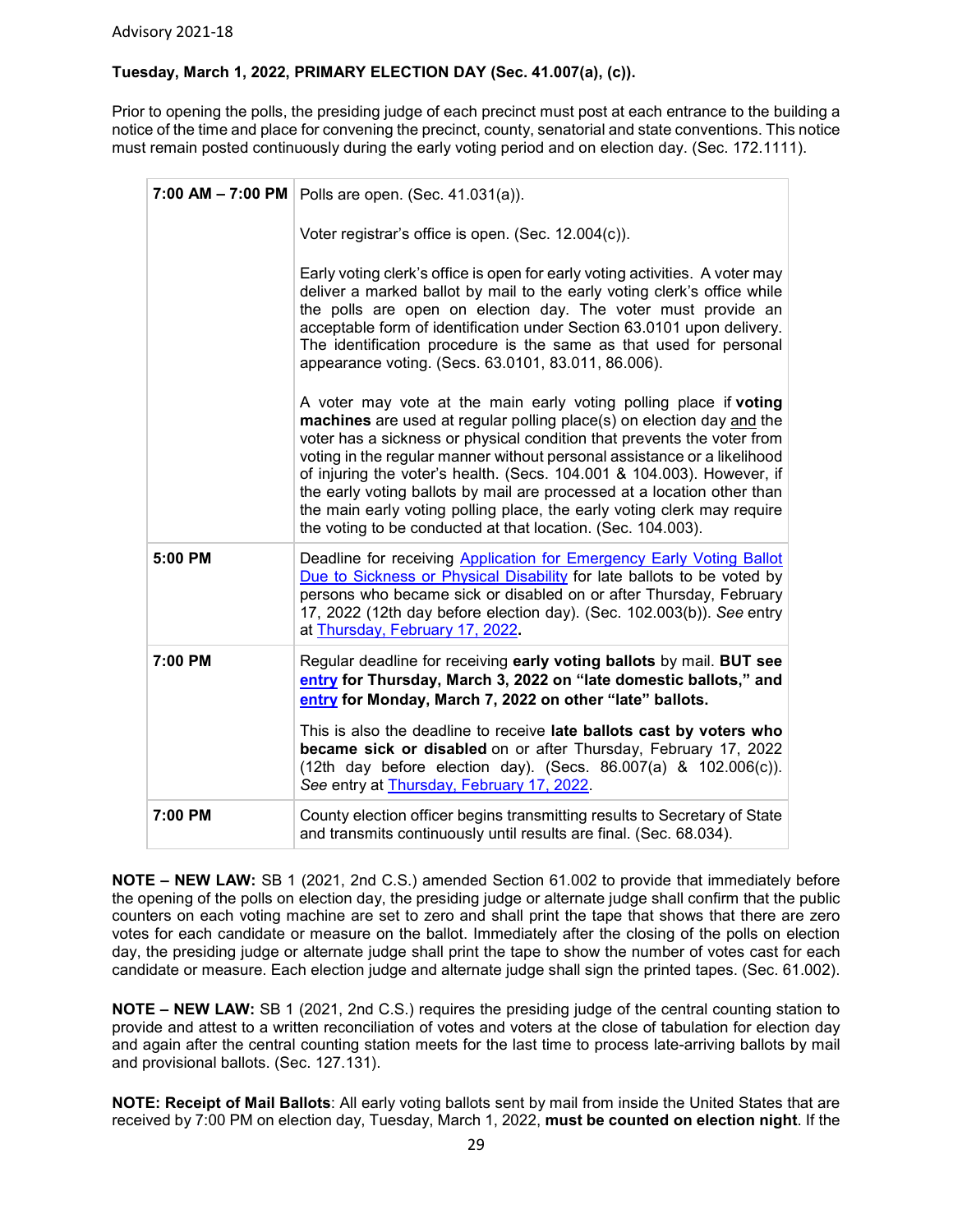carrier envelope does not bear a cancellation mark or a receipt mark, the ballot must arrive before the time the polls are required to close **on election day**. (Sec. 86.007(a)(1)). If the early voting clerk cannot determine whether a ballot arrived before that deadline, the ballot is considered to have arrived at the time the place at which the carrier envelopes are deposited was last inspected for removal of returned ballots. (Sec. 86.007(b)). The early voting clerk **must** check the mailbox for early voting mail ballots at least once after the time for regular mail delivery. (Sec. 86.007(b)).

**NOTE: An early voting mail ballot that is not received by 7:00 pm on election day may not be counted unless the ballot may be counted late, which applies to late domestic ballots (Sec. 86.007(a)(2)), ballots mailed from outside the United States (Sec. 86.007(d)), and ballots from members of the armed forces and merchant marine of the United States, Texas National Guard or the National Guard of another state or members of the Reserves, as well as their spouses and dependents (Sec. 101.057). See [entry](#page-30-0) for Thursday, March 3, 2022, and [entry](#page-31-0) for Monday, March 7, 2022.** *See* **Tex. Sec'y of State Election [Advisory No. 2018-02.](https://www.sos.state.tx.us/elections/laws/advisory2018-02.shtml)**

**Note on Delivery of Early Voting by Personal Appearance and Mail Ballots:** The early voting clerk delivers the voted ballots, the key to the double locked ballot box, etc., to the early voting ballot board at the time or times specified by the presiding judge of the early voting ballot board, during the hours on election day that the polls are open or as soon after the polls close as practicable. (Secs. 87.021, 87.022). The custodian of the key to the second lock of the double locked early voting ballot box delivers his or her key to the presiding judge of the early voting ballot board on request of the presiding judge. (Secs. 85.032(d) & 87.025). **The custodian is the sheriff for county elections, elections ordered by the governor, or a primary election** (or the county judge in a year when the office of sheriff is on the ballot). (Sec. 66.060).

**NOTE:** If ballots are to be delivered before election day, the early voting clerk must post [Notice of](https://www.sos.texas.gov/elections/forms/pol-sub/6-7f.pdf)  [Delivery](https://www.sos.texas.gov/elections/forms/pol-sub/6-7f.pdf) at least 24 hours before each delivery at the main early voting polling place. (Secs. 87.021, 87.022).

**Note on Manual Examination of Ballots Before Processing on Automatic Counting Equipment:** The central counting station manager shall direct the manual examination of all electronic voting system ballots to ascertain whether the ballots can be processed in the usual manner or if the ballots need to be duplicated to clearly reflect the voter's intent. (Sec. 127.125).

**Note on Testing Tabulating Equipment:** The **second test of automatic tabulating equipment** used for counting ballots at a central counting station must be conducted immediately before the counting of ballots with equipment begins. The **third test** must be conducted immediately after the counting is completed. (Secs. 127.093, 127.097 & 127.098).

After the polling place is officially closed and the last person has voted, the presiding judge may from time to time make an unofficial announcement of the total number of votes counted for each candidate and/or for or against each proposition in the order that they appear on the ballot. (Sec. 65.015(a)). The announcement shall be made at the entrance to the polling place. (Sec. 65.015(c)).

**NOTE:** The authority conducting the election may require or prohibit such announcements. (Sec. 65.015(b)). Unofficial election results must be released by the central counting station as soon as they are available after the polls close, but the presiding judge of the central counting station, in cooperation with the county election officer, may choose to withhold the release of vote totals until the last voter has voted. (Sec. 127.1311).

**Note on Precinct Election Returns:** Precinct election returns are delivered to the appropriate authorities after completion. (Secs. 66.053(a), 127.065, 127.066 & 127.067).

**Transfer of Provisional Ballots to Voter Registrar on Election Night:** The county voter registrar may take possession of the ballot box(es) or transfer case(s) containing the provisional ballots (or provisional ballot affidavits when DRE systems are used) on election night (instead of on the next business day) by informing the custodian of election records and posting a notice of such election night transfer no later than 24 hours before election day. Under this type of delivery, the voter registrar must go to the office of the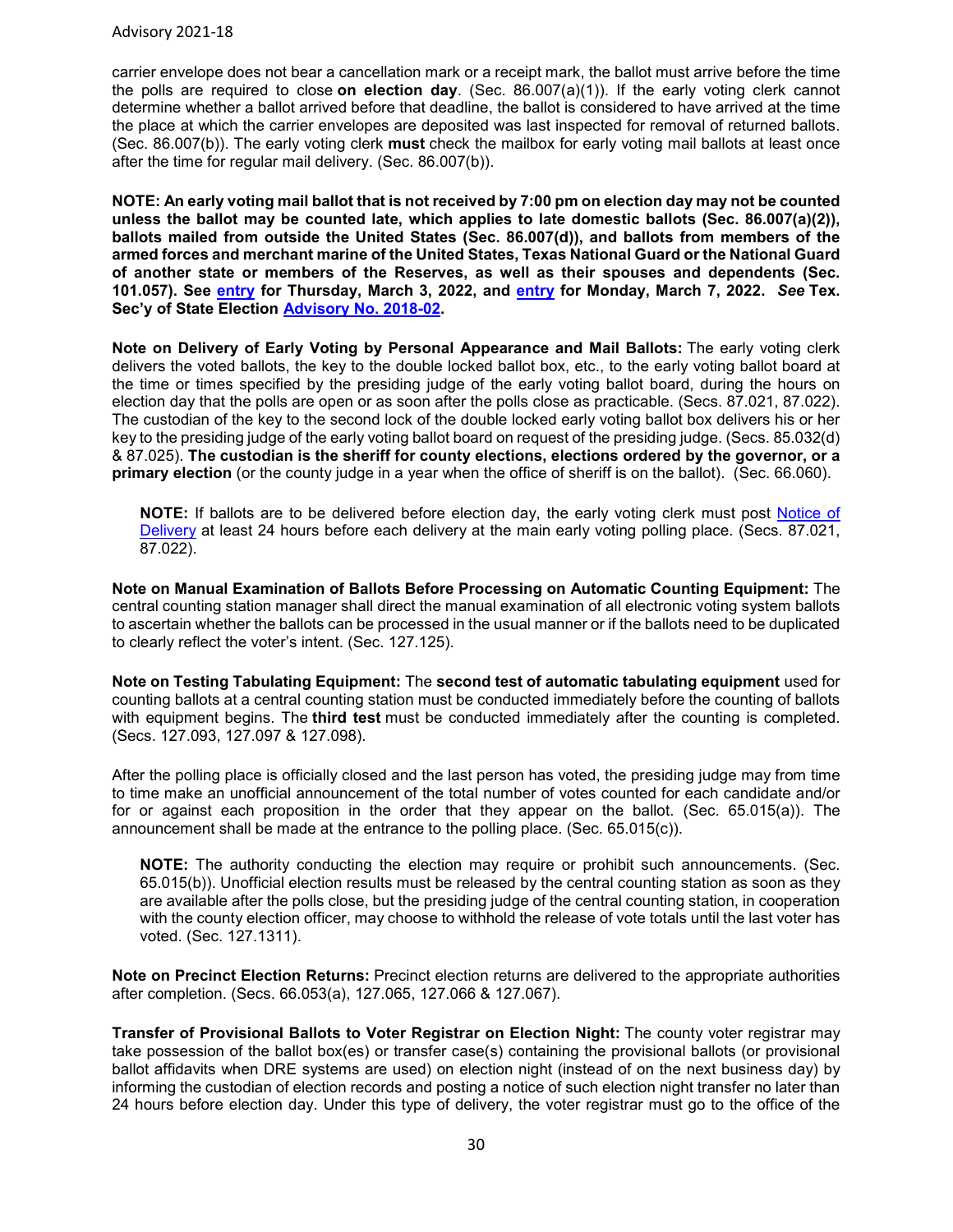custodian and pick up the ballot box(es) or transfer case(s) and associated forms. (Sec. 65.052; 1 T.A.C.§§ 81.172 – 81.174 & 81.176).

**NOTE – NEW LAW:** SB 1116 (2021, R.S.) created additional requirements regarding information that a county must post on its website for elections held by a county or elections for any local political subdivision in which the county has contracted to provide election services. While these statutory web posting requirements do not specifically apply to primary elections, **we strongly recommend that you post this information for any primary election in which the county has contracted to provide election services.** Accordingly, the following information should be posted on the county's website **as soon as practicable after the election.** This information should be accessible without having to make more than two selections or view more than two network locations after accessing the county's home page. The information on the website should include:

- 1. the results of each election;
- 2. the total number of votes cast;
- 3. the total number of votes cast for each candidate or for or against each measure;
- 4. the total number of votes cast by personal appearance on election day;
- 5. the total number of votes cast by personal appearance or mail during the early voting period; and
- 6. the total number of counted and uncounted provisional ballots cast. (Sec. 65.016).

#### **Wednesday, March 2, 2022 (Texas Independence Day)**

#### <span id="page-30-0"></span>**Thursday, March 3, 2022 (1st business day after primary election day)**

**5:00** PM **–** Deadline to receive "**late domestic ballots"** mailed **within** the United States from **non-military voters and from any military voters** who submitted an **Application for Ballot by Mail** ("ABBM") (not a Federal Postcard Application – "FPCA"), if the carrier envelope was placed for delivery by mail or common or contract carrier **AND** bears a cancellation mark of a postal service or a receipt mark of a common or contract carrier or a courier indicating a time not later than **7:00** PM at the location of the election on election day, March 1, 2022.(Sec. 86.007(a)(2)). A late domestic ballot **cannot be counted** if it does **not** bear a cancellation mark or a receipt mark. (Sec. 86.007(c), (e),  $\&$  (f)). The deadline is extended to the next regular business day which is Thursday, March 3, 2022 due to the 1st day after election day falling on a legal holiday, Texas Independence Day, March 2, 2022. (Sec. 86.007(d-1)).

**NOTE:** This deadline does not apply to ballots sent by non-military voters who are overseas but applied for a ballot using an ABBM; these voters have until the 5th day after primary election day to return their ballots (or the next business day if the 5th day falls on a weekend or legal state or federal holiday). This deadline also does not apply to ballots mailed (domestically or from overseas) by certain members of the military who applied for a ballot using an FPCA; those voters have until the 6th day after primary election day to return their ballots. *See* [entry](#page-31-0) for March 7, 2022.

Unless the county voter registrar has already taken possession of the provisional ballots prior to this date, the general custodian of election records must deliver the ballot box(es) or transfer case(s) containing the provisional ballots (or provisional ballot affidavits when DRE systems are used), along with the Summary of Provisional Ballots and the List of Provisional Voters for each precinct to the voter registrar by this day. The general custodian of election records makes this delivery to the voter registrar during the voter registrar office's regular business hours. (Secs. 65.052, 65.053; 1 T.A.C. §§ 81.172 – 81.174 & 81.176).

**NOTE:** For the primary election, if the voter registrar wants to take possession of the provisional ballots and forms on election night (Tuesday, March 1, 2022), the voter registrar must inform the custodian of the election records and post a notice of the election night transfer no later than 24 hours before election day. However, under this type of delivery, the voter registrar **must** go to the office of the custodian of election records and pick up the provisional ballots and forms. Also, note that the voter registrar may take possession of provisional ballots prior to election night if ballots are kept separate and may be provided without unlawful entry into ballot box. (1 T.A.C. §§ 81.172 – 81.174).

#### **Friday, March 4, 2022 (3rd day after primary election day)**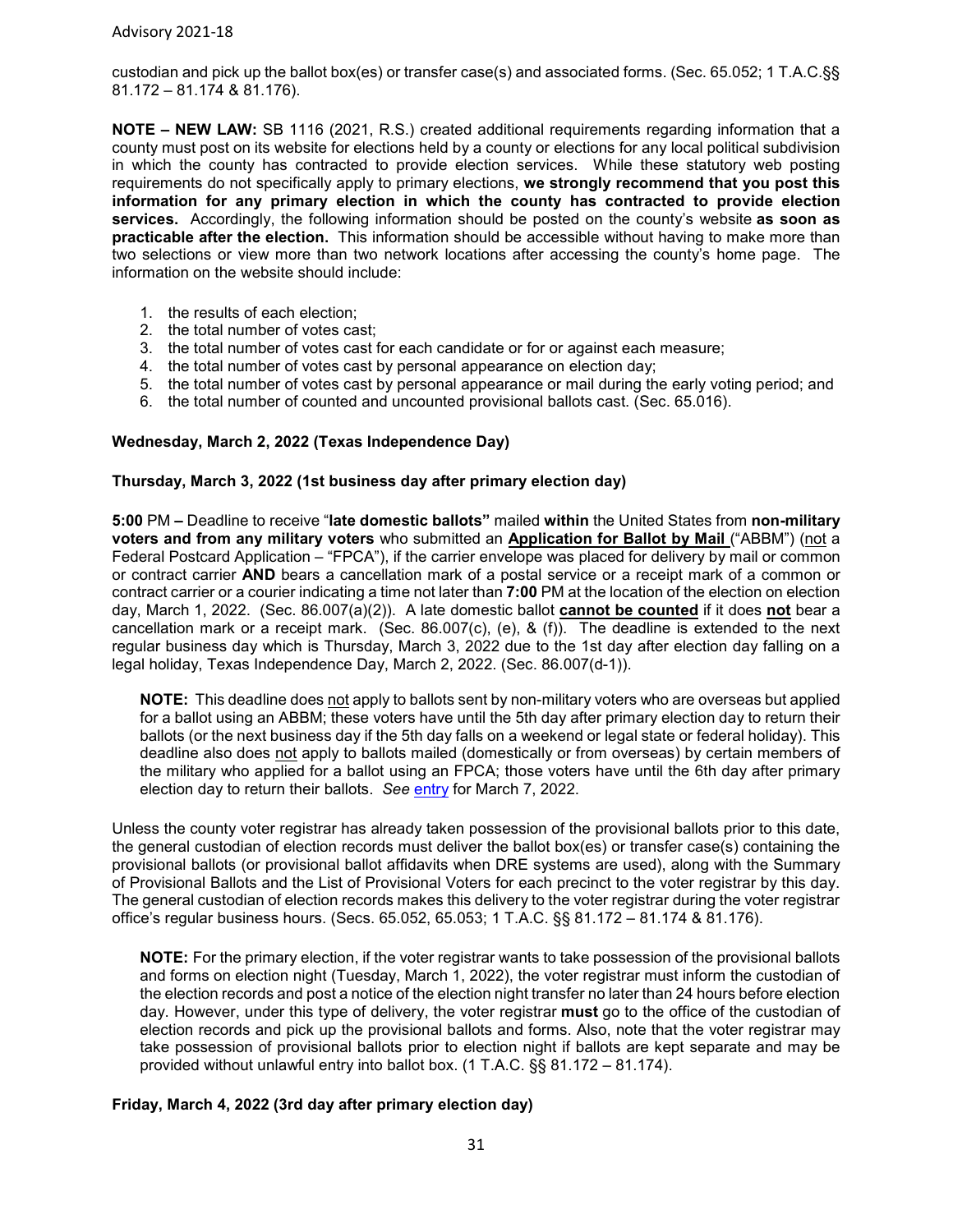Last day to begin the **partial manual count** for entities using electronic voting systems for the counting of ballots. This is the last day to **begin** manual recount of ballots in three precincts or one percent of precincts, whichever is greater. (Sec. 127.201(a), (g)). The count must be completed not later than the 21st day after election day. Results of the manual count must be delivered to the Secretary of State not later than the 3rd day after the manual count is completed. (Sec. 127.201(e)). No partial manual count needs to be done of ballots cast on DRE voting machines, but partial manual count must be completed for mail ballots. (Sec. 127.201(g)).

**NOTE:** For information on how to begin the partial manual count, please see Tex. Sec'y of State Election [Advisory No. 2018-30](https://www.sos.texas.gov/elections/laws/advisory2018-30.shtml).

#### <span id="page-31-0"></span>**Monday, March 7, 2022 (6th day after primary election day)**

Last day to receive ballots from **non-military and any military voters** casting ballots from outside of the United States, who submitted an **ABBM** (not an FPCA) **AND** who placed their ballots in delivery by 7:00 PM on primary election day, Tuesday, March 1, 2022, as evidenced by a postal service cancellation mark or a receipt mark of a common or contract carrier or a courier. (Sec. 86.007(d)). A late overseas ballot sent by a voter who applied for a ballot using an ABBM (not an FPCA) **cannot be counted** if it does **not** bear a cancellation mark or a receipt mark. (Sec. 86.007(c), (e),  $\&$  (f)). The deadline is extended to the next regular business day which is Monday, March 7, 2022 due to the 5th day falling on a Sunday. (Sec. 86.007(d-1)).

**NOTE:** The delivery is considered timely if the carrier envelope or, if applicable, the envelope containing the carrier envelope is properly addressed with postage or handling charges prepaid **and** bears a cancellation mark of a recognized postal service or a receipt mark of a common or contract carrier or a courier indicating a time **by 7:00 PM** on primary election day.

Last day to receive ballots from **non-military voters** casting ballots from overseas, who submitted a **FPCA, AND** who placed their ballots in delivery by 7:00 PM on primary election day, Tuesday, March 1, 2022. (Sec. 86.007(d) & (e)). The deadline is extended to the next regular business day which is Monday, March 7, 2022 due to the 5th day falling on a Sunday. (Sec. 86.007(d-1)).

Last day to receive carrier envelopes mailed domestically (within the United States) OR overseas from voters who submitted a **FPCA AND** who are members of the armed forces of the United States, or the spouse or a dependent of a member of the armed forces, members of the merchant marines of the United States, or the spouse or a dependent of a member of the merchant marine**,** members of the Texas National Guard, or the spouse or a dependent of a member of the Texas National Guard, a member of the National Guard of another state, or the spouse or a dependent of a member of the National Guard of another state, or members of the Reserves, or the spouse or a dependent of a member of the Reserves. (Secs. 101.057 and 101.001).

**NOTE -** Section 101.057 provides that carrier envelopes mailed domestically or overseas from certain **military voters** (members of the armed forces of the United States, or the spouse or a dependent of a member of the armed forces, members of the merchant marines of the United States, or the spouse or a dependent of a member of the merchant marine, members of the Texas National Guard, or the spouse or a dependent of a member of the Texas National Guard, a member of the National Guard of another state, or the spouse or a dependent of a member of the National Guard of another state, or members of the Reserves, or the spouse or a dependent of a member of the Reserves) who submitted a **Federal Post Card Application (FPCA)** may arrive on or before the 6th day after election day. (Secs. 86.007, 101.057 and 101.001).

#### **NOTE: The carrier envelope or, if applicable, the envelope containing the carrier envelope sent by the military members listed above who applied to vote by mail using the FPCA does NOT need to bear a cancellation or receipt mark in order to be counted.**

Last day to post notice of the county chair (or county chair's designee) and at least one member of the county executive committee's canvass of the returns for the primary election because canvass must take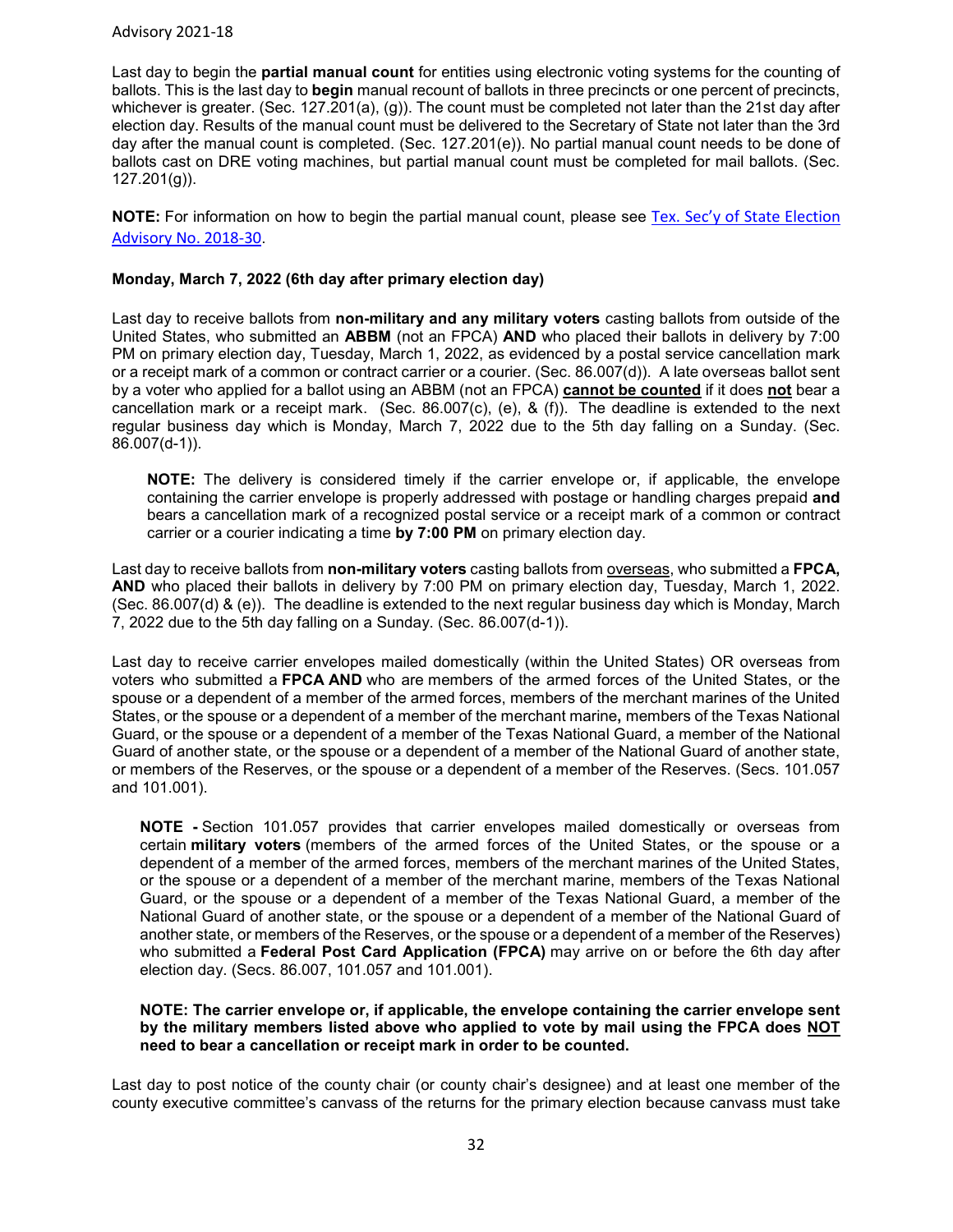place on Thursday, March 10, 2022. This notice must be posted at least 72 hours before the scheduled time of the meeting. (Sec. 172.116; Secs. 551.002, 551.041 & 551.043, Texas Government Code).

**NOTE:** Section 172.116 provides that a county chair may designate another individual to conduct the local canvass on the county chair's behalf. That designee must be a member of the county executive committee. If no member of the county executive committee is available to act as the county chair's designee, then any individual who is a resident of the county and is affiliated with the same political party may act as the county chair's designee.

Deadline for ID related provisional voter to: (1) present acceptable photo identification to county voter registrar; or (2) if the voter does not possess and cannot reasonably obtain acceptable photo identification, follow the Reasonable Impediment Declaration procedure at the county voter registrar; or (3) execute an affidavit relative to "natural disaster" or "religious objection" in presence of county voter registrar, if applicable; or (4) qualify for the disability exemption, if applicable, with the county voter registrar. (Secs. 65.054, 65.0541).

Deadline for county voter registrar to complete the review of provisional ballots. (1 T.A.C. §§ 81.175 & 81.176).

**NOTE – NEW LAW:** SB 1 (2021, 2nd C.S.): Last day a voter may come to the early voting clerk's office in person to correct certain defects in their carrier envelope. (Secs. 87.0271, 87.0411). *See* [Note 14.](#page-8-1)

#### **Tuesday, March 8, 2022 (7th day after primary election day; 2nd Tuesday in March)**

Precinct conventions held for parties nominating by convention. (Secs. 181.061(c) & 182.005).

Deadline for custodian of election records or presiding judge of the early voting ballot board to retrieve provisional ballots from county voter registrar. (1 T.A.C. §§ 81.175 & 81.176).

#### **Thursday, March 10, 2022 (2nd Thursday after primary election day, 9th day after Primary Election Day)**

Last day for **early voting ballot board** to convene to qualify and count:

- 1. any late **domestic** ballots (from non-military and from any military voters who submitted an ABBM) that bear a cancellation mark or receipt mark indicating they were placed for delivery by mail or common or contract carrier not later than 7:00 PM on election day, March 1, 2022, and were received not later than 5:00 PM on the first business day after election day, Thursday, March 3, 2022. (Secs. 86.007(a) & (d-1), 87.125(a)).
- 2. any late ballots that were submitted from outside the United States by voters who applied for the ballot using an ABBM or by non-military voters who applied for the ballot using an FPCA, and which were received by the 5th day after election day, Monday, March 7, 2022. (Secs. 86.007(d) & (d-1), 87.125(a)).
- 3. any ballots received by the 6th day after election day, Monday, March 7, 2022, from voters who are members of the armed forces of the United States, or the spouse or a dependent of a member of the armed forces, members of the merchant marines of the United States, or the spouse or a dependent of a member of the merchant marine, members of the Texas National Guard, or the spouse or a dependent of a member of the Texas National Guard, a member of the National Guard of another state, or the spouse or a dependent of a member of the National Guard of another state, or members of the Reserves, or the spouse or a dependent of a member of the Reserves, and who applied for a ballot using an FPCA. (Secs. 101.057, 87.125(a)).
- 4. any provisional ballots that have been reviewed by the voter registrar. (Sec. 65.051(a)).

**NOTE:** Ballots that do not qualify under 1-3 above should be treated as ballots not timely returned and should not be delivered to the ballot board. (Sec. 86.007).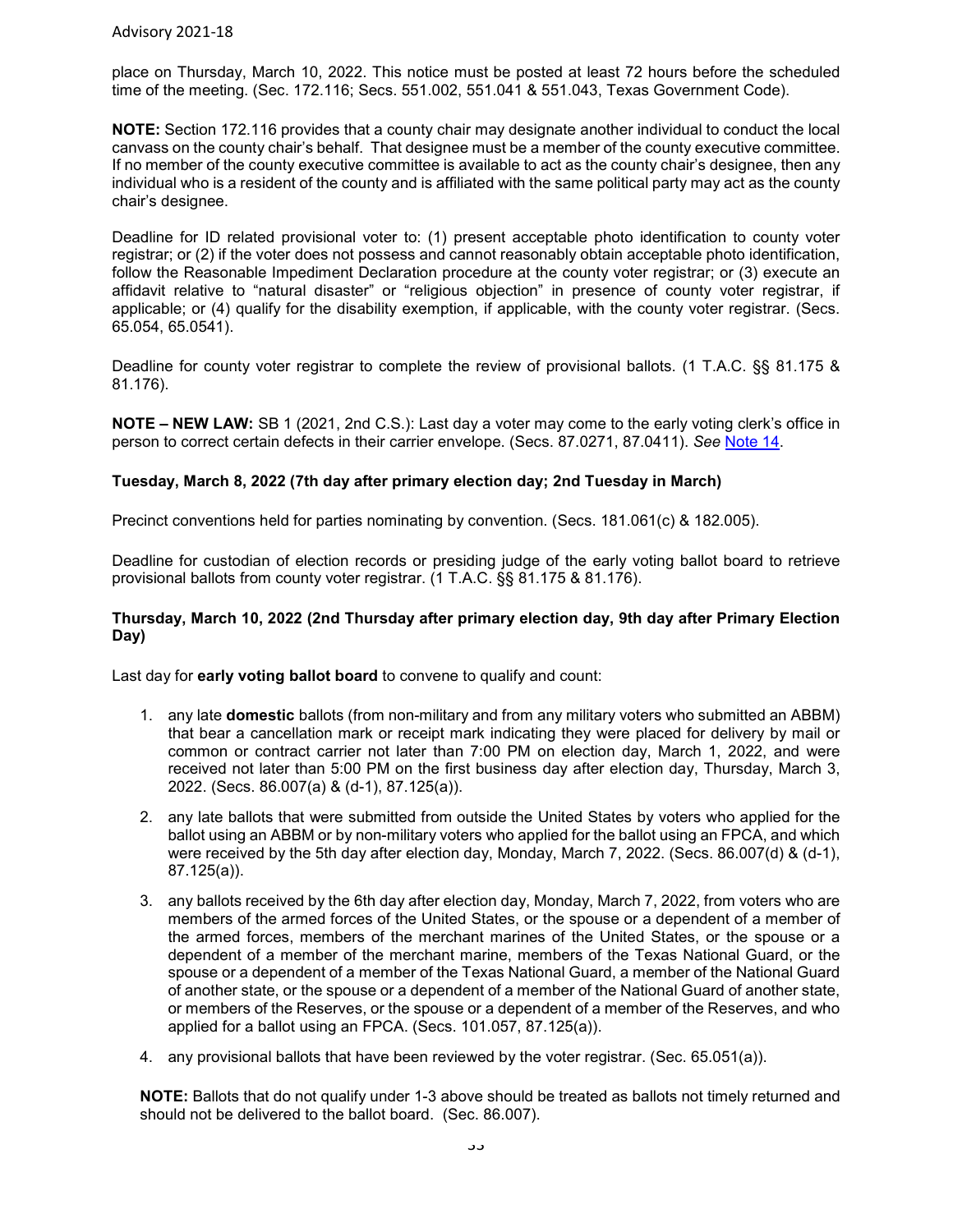**NOTE:** If the early voting ballot board needs to meet after this date, it will require a court order to do so.

The time the board reconvenes is set by the presiding judge of the early voting ballot board. (Secs. 86.007(d), 87.125).

**NOTE – NEW LAW:** SB 1 (2021, 2nd C.S.) requires the presiding judge of the central counting station to provide and attest to a written reconciliation of votes and voters at the close of tabulation for election day and again after the central counting station meets for the last time to process late-arriving ballots by mail and provisional ballots. (Sec. 127.131).

**Local canvass** of the general primary election by county chair (or county chair's designee) and at least one member of the county executive committee must be conducted on this date. (Sec. 172.116(b)).

**NOTE:** Section 172.116 provides that a county chair may designate another individual to conduct the local canvass on the county chair's behalf. That designee must be a member of the county executive committee. If no member of the county executive committee is available to act as the county chair's designee, then any individual who is a resident of the county and is affiliated with the same political party may act as the county chair's designee.

**NOTE**: Section 172.084(a) requires that the order of candidates on the ballot for the runoff primary election be the same as the order of candidates on the ballot for the general primary election. Therefore, a second ballot drawing for ballot order for the runoff primary election is no longer required.

Last day to post notice of state executive committee's meeting to canvass returns of primary election because state canvass must take place on Sunday, March 13, 2022. This notice must be posted at least 72 hours before the scheduled time of the meeting. (Sec. 172.120; Secs. 551.002, 551.041 & 551.043, Texas Government Code).

#### **Friday, March 11, 2022 (10th day after primary election day; 24 hours after local canvass)**

The presiding judge of the EVBB shall mail a Notice of [Rejected Ballot \(PDF\)](https://www.sos.state.tx.us/elections/forms/pol-sub/5-42f.pdf) to voters whose mail ballots were rejected no later than the 10th day after election day or as soon as practicable, depending on when the EVBB last convenes. (Sec. 87.0431).

**NOTE:** Section 87.0431 requires notice to also be provided to email address of an overseas mail ballot voter if ballot was transmitted to the voter by email under Section 101.102.

Deadline for state chairs and county chairs to submit itemized estimate and request for state funds to cover runoff primary expenses. (Sec. 173.081(e)). Notice of consolidation of county precincts, if any, must accompany the itemized estimate. (Sec. 173.081(f)).

#### **Saturday, March 12, 2022 (1st Saturday after 2nd Tuesday in March)**

County convention for minor parties that are nominating candidates for single-county district, county, or precinct offices. (Sec. 181.061(c)).

#### <span id="page-33-0"></span>**Sunday, March 13, 2022 (2nd Sunday after the primary election day)**

Deadline for state executive committee to conduct state canvass for all races with potential runoffs (races with three or more candidates). *See* [entry](#page-34-0) under Wednesday, March 23, 2022. State chair must certify these candidates for statewide and district offices for placement on runoff primary election ballot to county chair as soon as practicable after canvass is completed. The certification will be posted to the Secretary of State's website. (Secs. 172.120(b)(1) & 172.121).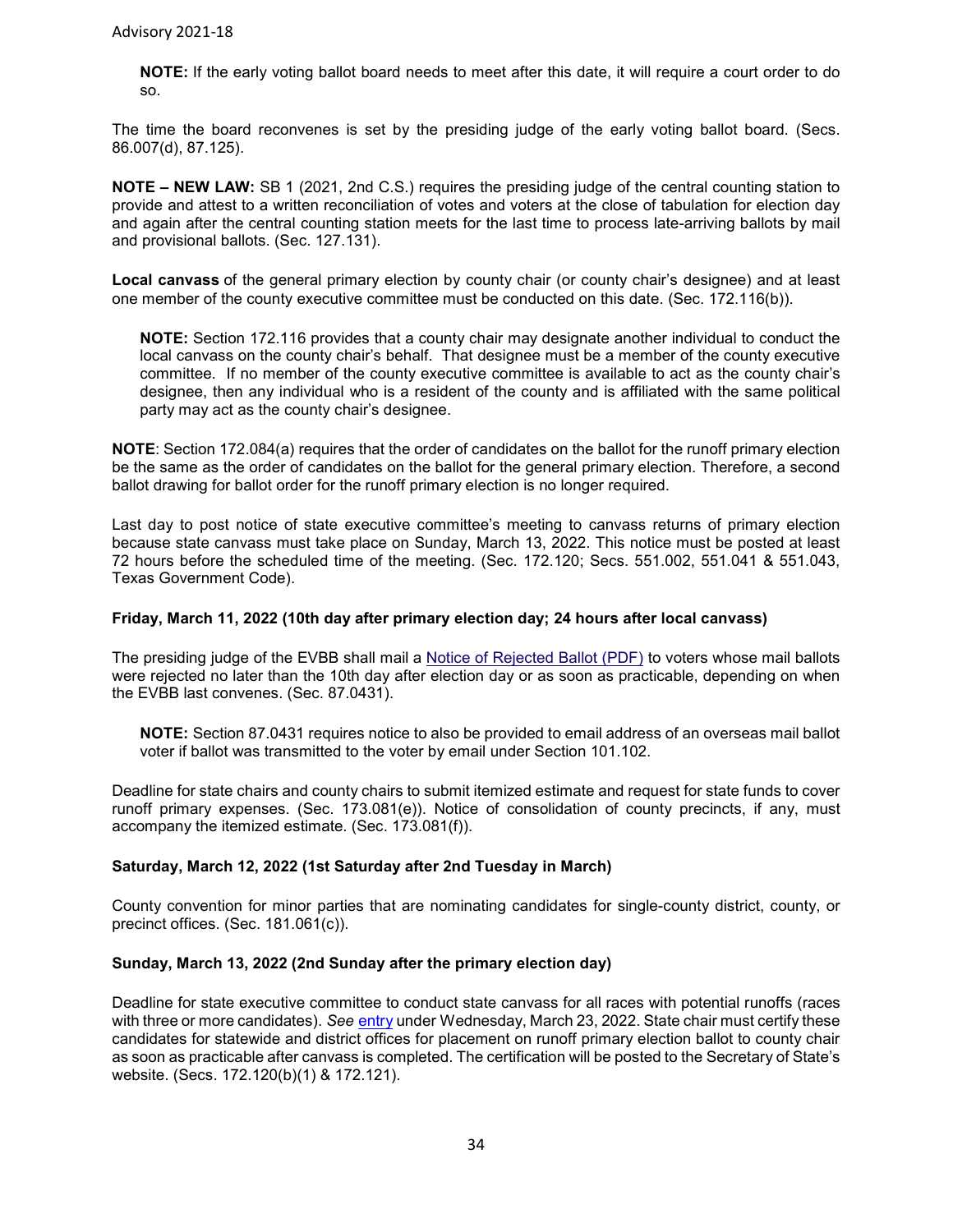**NOTE**: Section 172.121 requires the state chair to certify runoff candidates for state or district offices by posting the candidates and their respective outcomes to the Secretary of State's website.

**NOTE**: Section 172.084(a) requires that the order of candidates on the ballot for the runoff primary election be the same as the order of candidates on the ballot for the general primary election. Therefore, a second ballot drawing for ballot order for the runoff primary election is not required.

#### **Wednesday, March 16, 2022 (3rd day after state canvass of races with potential runoffs; 15th day after general primary election day)**

5:00 PM — Last day runoff primary candidates may withdraw from ballot. (Sec. 172.059(a)).

Election records from the general primary election must be available in an electronic format no later than this day, for a fee of not more than \$50.00. (Sec. 1.012(e)).

#### **Thursday, March 17, 2022 (4th day after state canvass of races with potential runoffs; 68th day before runoff primary election day)**

Recommended date for primary committee to approve runoff primary ballot format. (Sec. 172.083).

Recommended date for county chair to order runoff primary election ballots. (Sec. 172.083).

#### **Monday, March 21, 2022 (64th day before runoff primary election day, 11th day after local canvass)**

Deadline for the presiding judge of the early voting ballot board to notify provisional voters whether their ballots were counted and if not, the reason why they were not counted. (Sec. 65.059; 1 T.A.C. §§ 81.176(e)). (The deadline is extended to the next regular business day which is Monday, March 21, 2022 due to the **10th day falling on Sunday, March 20, 2022**. (Sec. 1.006).)

#### <span id="page-34-0"></span>**Wednesday, March 23, 2022 (22nd day after primary election day)**

Deadline for state chair to conduct the state canvass for races with no potential runoff. (Sec. 172.120(b)(2)). (*See* entry under [Sunday, March 13, 2022\)](#page-33-0).

#### **Friday, March 25, 2022 (60th day before runoff primary election)**

Deadline for printers/vendors to register with the Secretary of State to print runoff primary ballots. (Sec. 51.013).

Recommended last day to order any additional election supplies necessary for the runoff primary election.

Recommended last day for the county chair of each political party to appoint presiding and alternate judges for each precinct in which the primary runoff election will be held in the county, presiding judge and alternate presiding judge for the early voting ballot board, presiding judge of the central counting station, and personnel for the central counting station, if judges have not been appointed for the primary runoff election. (Secs. 32.006, 32.008, 87.002 & 127.002-127.005). Written notice of the appointments must be given to the judges in accordance with Section 32.009 of the Texas Election Code.

**NOTE – NEW LAW:** SB 1 (2021, 2nd C.S.) amended Section 87.002 to require the early voting ballot board to have an alternate judge. The alternate judge is appointed in the same manner as the presiding judge.

Recommended last day for the county election officer to appoint presiding and alternate judges from the lists provided by each county chair and to appoint the election clerks in a **joint primary** election. (Sec. 172.126(c)). Written notice of the appointments must be given to the judges in accordance with Section 32.009 of the Texas Election Code.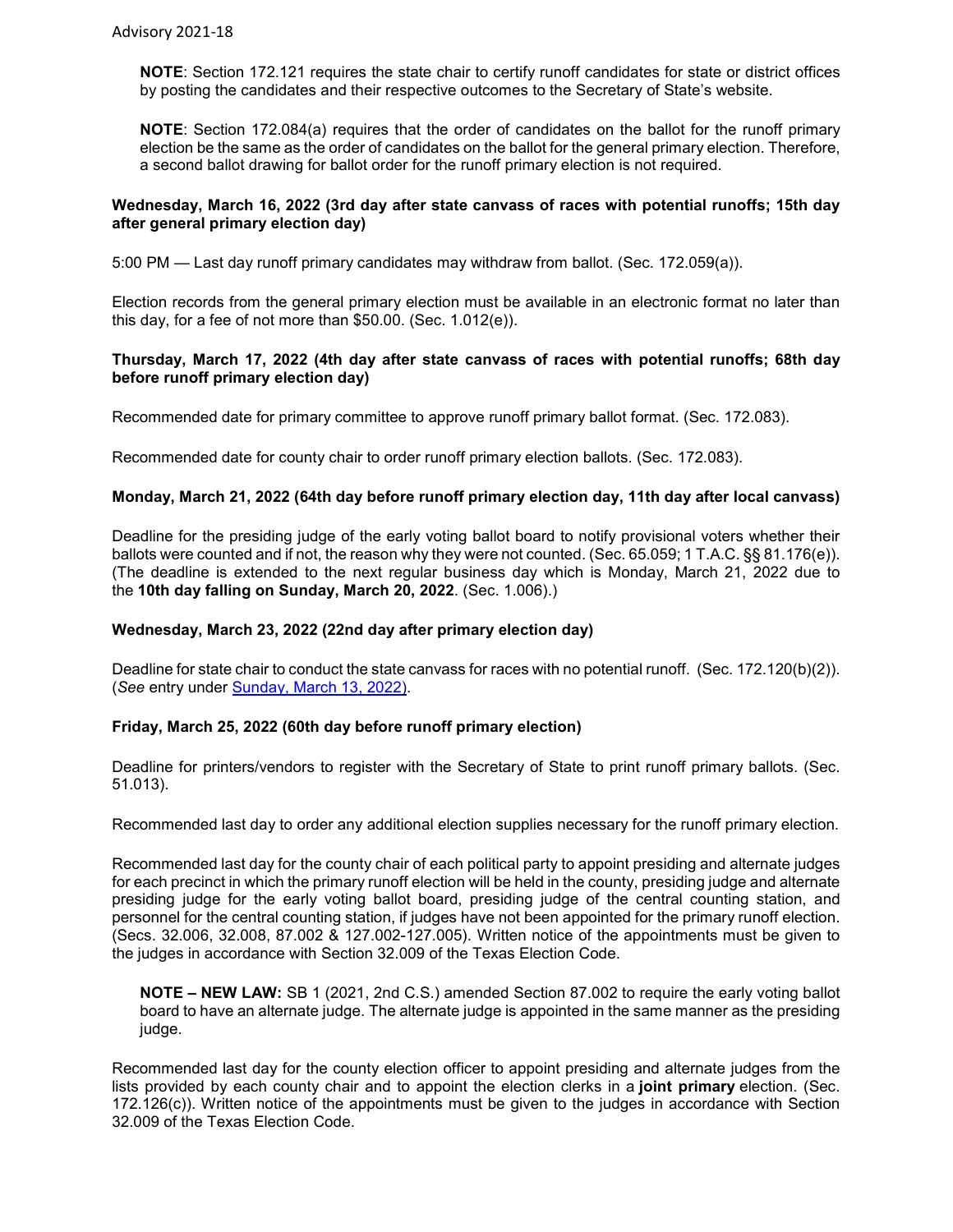**NOTE:** General eligibility requirements for election judges and clerks are found in Subchapter C, Chapter 32 of the Texas Election Code. General eligibility requirements for central counting station personnel are found in Sections 127.002-127.005 of the Texas Election Code. The presiding judge appoints the clerks, but not more than the maximum set by the political party, consistent with Secretary of State's primary finance rules; however, the alternate judge must serve as one of the clerks. (Secs. 32.032 & 32.033).

Recommended date to order the lists of registered voters from the county voter registrar. (Sec. 18.006).

#### **Wednesday, March 30, 2022 (20th day after local canvass of primary election)**

Deadline for county chair to post notice on the Secretary of State's website of the names of the persons elected as county chair for the county. (Sec. 172.118).

**NOTE**: Section 172.118 does not require the county chair to provide written notice to the state chair and county clerk of new party officers. Instead, the county chair will post this information on the Secretary of State's website.

#### **Thursday, March 31, 2022 (30th day after primary election day)**

Deadline for county clerk to deliver to Secretary of State precinct returns of primary election for all offices other than party offices, including precinct-by-precinct returns for early voting. The report must include early voting votes cast by mail and early voting votes cast by personal appearance. That delivery to SOS must be made through the electronic system for submission of the report. (Secs. 67.017 & 172.124).

**NOTE:** Sections 67.017 and 172.124 require this report to include all offices other than party offices in the precinct-by-precinct reports under this section. That report must include separate totals for early voting votes by mail and early voting votes by personal appearance.

## **April**

#### **Monday, April 4, 2022 (50th day before runoff primary election day)**

Recommended deadline for county chair of party holding a runoff primary election to procure from voter registrar a set of precinct lists of registered voters (also supplemental lists and correction lists, if necessary) to deliver to county election officer for use in conducting early voting by mail and in person in the party's runoff primary. (Secs. 18.001(d) & 18.002-18.004).

Last day to publish notice for testing of automatic tabulation equipment testing and logic and accuracy testing (L&A testing) of a voting system if test will be completed by recommended deadline of Wednesday, April 6, 2022. Notice of the public tests must be published at least 48 hours before the test begins. The notice must be posted on the county's website if the county maintains a website. If the county does not maintain a website, the notice must be posted on the commissioners court bulletin board. Additionally, for a primary election, the custodian must notify the county chair of the test 48 hours prior to the test. The county chair must confirm receipt of the notice. (Secs. 127.093, 127.096, 129.022, 129.023).

**NOTE – NEW LAW:** SB 1 (2021, 2nd C.S.) provides that if logic and accuracy testing is being conducted for a primary election, the general custodian of election records shall notify the county chair of the test at least 48 hours before the date of the test. The county chair must confirm receipt of the notice. (Sec. 129.023(b-1)).

#### **Wednesday, April 6, 2022 (48th day before runoff primary election day)**

*Recommended* date to conduct the first test of the automatic tabulating equipment and for logic and accuracy (L&A test) test on voting system. (Secs. 127.093, 127.096, 129.022, 129.023). The SOS recommends you complete your first round of testing prior to mailing your mail ballots if those ballots will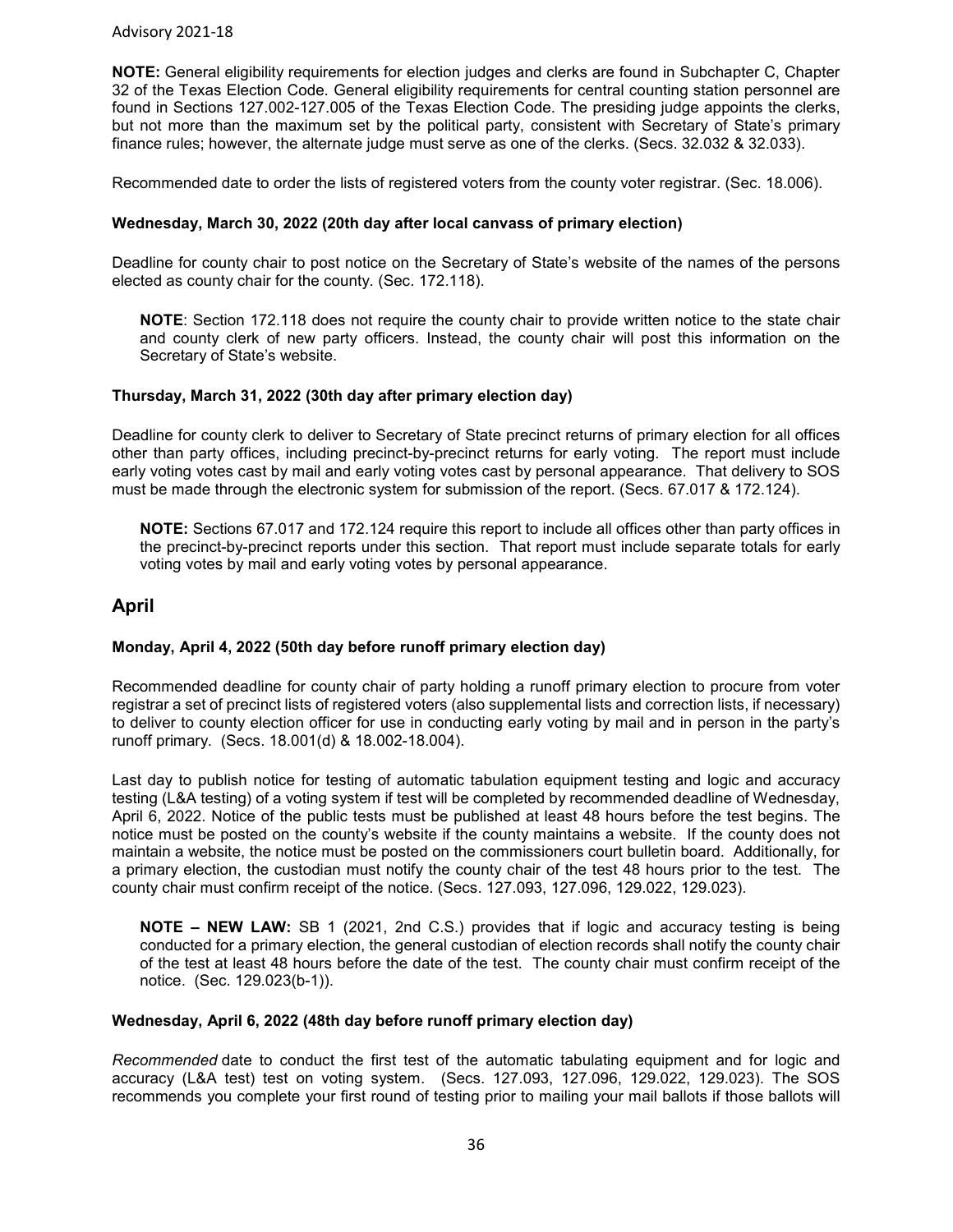be counted using automatic tabulation equipment. If you conduct your first round of testing by this date, you must publish notice of the test 48 hours prior to testing. See [Note 9](#page-5-0), above.

**NOTE – NEW LAW:** SB 1 (2021, 2nd C.S.) requires the general custodian of election records to demonstrate, using a representative sample of voting system equipment, that the source code of the equipment has not been altered. (Sec. 129.023(c-1)).

#### **Saturday, April 9, 2022 (45th day before runoff primary election day; 2nd Saturday in April)**

Deadline to mail ballots to military or overseas voters who already submitted their ballot requests via a federal postcard application (FPCA) or via a standard application for ballot by mail (ABBM) and indicated that they are outside the United States. If the early voting clerk cannot meet this 45th-day deadline, the clerk **must** notify the Secretary of State within 24 hours. (Sec. 86.004(b)).

**NOTE – NEW LAW:** HB 3107 (2021, R.S.) amended Section 101.052 of the Code regarding FPCAs. Effective September 1, 2021, an FPCA may be submitted by in-person delivery by the voter in accordance with Section 84.008 of the Code or by common or contract carrier. (Sec. 101.052)

**NOTE – NEW LAW:** HB 3107 (2021, R.S.) amended Section 101.001 of the Code regarding FPCAs. Effective September 1, 2021, a member of the Texas National Guard or the National Guard of another state or a member of a reserve component of the armed forces of the United States serving on active duty under an order of the President of the United States or activated on state orders, or the spouse or dependent of a member, may submit an FPCA. (Sec. 101.001).

#### **NOTE: The 45th-day deadline under Section 86.004(b) is** *not* **extended by Section 1.006 to the next business day. The ballots covered by Section 86.004(b) should be sent out on or before Saturday, April 9, 2022.**

**Reminder Regarding FPCAs and Overseas ABBMs:** If the early voting clerk receives an FPCA (from a military or non-military voter) or an ABBM from an overseas voter after the 45th day deadline, then the ballot **must** be mailed within seven days after the early voting clerk **receives** the FPCA or ABBM. (Secs. 86.004(b), 101.104).

**Reminder:** In regards to mail ballots for other voters (not military voters using an FPCA or overseas voters using an FPCA or ABBM), the early voting clerk **must** mail a ballot not later than the 7th day after the later of: (1) the date the early voting clerk has accepted a voter's application for a ballot by mail or (2) the date the ballots become available for mailing. However, if the 7th day falls earlier than the 37th day before election day, the voter's mail ballot must be mailed no later than the 30th day before election day. (Sec. 86.004(a)). This means that for every application that comes in before the 37th day before election day, the balloting materials must be mailed by the 30th day before election day. Any application that comes in after the 37th day before election day will follow the 7-day timeline in Sec. 86.004.

**NOTE:** Information on the early voting roster for both early voting in person and early voting by mail must be made available for public inspection and on the county's website if the county clerk or elections administrator is serving as the early voting clerk. The early voting roster shall be posted by 11:00 AM on the day after the information is entered on the roster (for early voting in person) or by 11:00 AM on the day after the early voting clerk receives a ballot voted by mail. If the entity does not maintain a website, the information must be on the bulletin board used for posting notices. (Sec. 87.121).

**NOTE – NEW LAW:** HB 1622 (2021, R.S.) amended Section 87.121 of the Code to provide that if an early voting clerk fails to post their early voting rosters in accordance with Section 87.121, a person registered to vote in the county where the early voting clerk is conducting early voting may file a complaint with the Secretary of State regarding the early voting clerk's noncompliance. The Secretary of State by rule shall create and maintain a system for receiving and recording these complaints. (Sec. 87.121).

State convention for minor party that is nominating candidates for statewide offices. (Sec. 181.061(a)).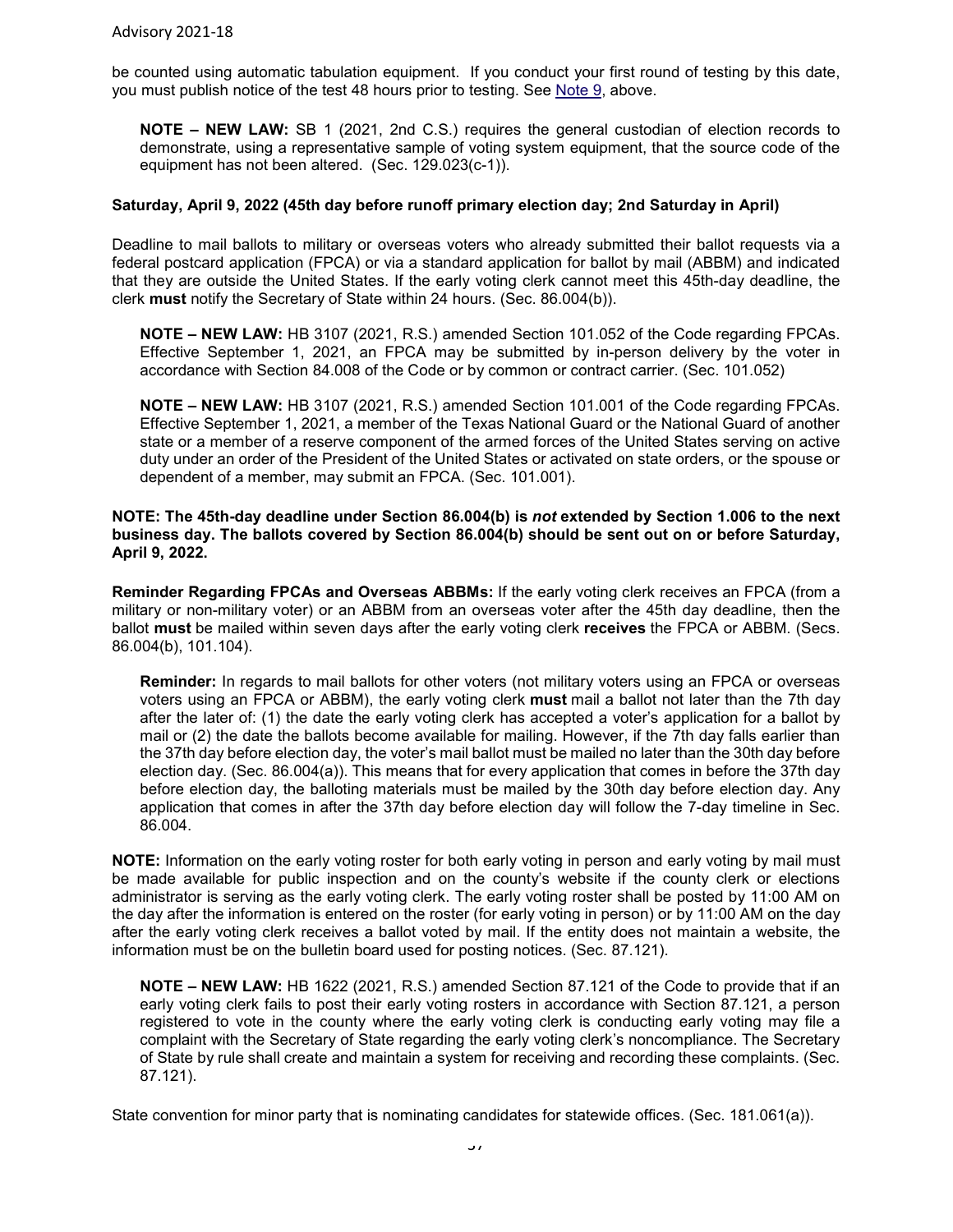#### <span id="page-37-0"></span>**Friday, April 15, 2022 (39th day before runoff primary election day; Good Friday)**

#### **Thursday, April 21, 2022 (33rd day before runoff primary election day; San Jacinto Day)**

#### **Friday, April 22, 2022 (32nd day before runoff primary election day and 12th day before first day signature verification committee may convene)**

Recommended date for early voting clerk to issue order calling for appointment of signature verification committee for the runoff primary election, if the early voting clerk determines that a committee is to be appointed. (Sec. 87.027).

If the signature verification committee will start meeting on Wednesday, May 4, 2022, **recommended date** early voting clerk should post copy of the order calling for appointment of the signature verification committee. (Saturday, April 23, and Sunday, April 24, 2022 are the 10th and 11th days before the first day the committee may meet.) The notice must remain posted continuously for at least 10 days before the first day the committee meets. The notice must be posted on the county's website if the county maintains a website. If the county does not maintain a website, the notice must be posted on the commissioners court bulletin board. (Sec. 87.027).

#### **Monday, April 25, 2022 (29th day before runoff primary election day)**

Last day to register to vote or make a change of address effective for the Tuesday, May 24, 2022 primary runoff election. (Secs. 13.143, 15.025).

**NOTE** - A Federal Postcard Application (FPCA) also serves as an application for **permanent** registration under Texas law **unless the voter marked "my intent to return is uncertain" (2019 form), or "my return is uncertain" (2017 form)**. The early voting clerk should make a copy (for mailing ballots, keeping records, etc.), then should forward the original to the county voter registrar, as soon as practicable. (Sec. 101.055; 1 T.A.C. § 81.40(a), (c)(2)).

#### **Wednesday, April 27, 2022 (5th day after recommended date to order signature verification committee)**

If the early voting clerk issues order calling for appointment of signature verification committee on the recommended date for issuing that order (Friday, April 22, 2022), this is the deadline for the county chair to appoint the members to the committee. *See* entry under [Friday, April 22, 2022.](#page-37-0) (Sec. 87.027).

## **May**

#### **Sunday, May 1, 2022 (61st day after primary election day)**

First day the general custodian of election records may (1) require a person who has possession of a key that operates the lock on a ballot box containing voted ballots to return the key to the custodian; and (2) unlock the ballot box and transfer the voted ballots to another secure container for the remainder of the preservation period. (Sec. 66.058(b)). **Please note that the custodian is not required by law to do this on Sunday, May 1, 2022; the custodian may choose to transfer the voted ballots to another secure container for the remainder of the preservation period on Monday, May 2, 2022 or a later date**.

#### **Tuesday, May 3, 2022 (21st day before runoff primary election day)**

Last day for county clerk to post notice of the runoff primary election on the county's website. The notice must also be posted on the county's website if the county maintains a website. If the county does not maintain a website, the notice must be posted on the commissioners court bulletin board. (Secs. 4.003 & 172.1112).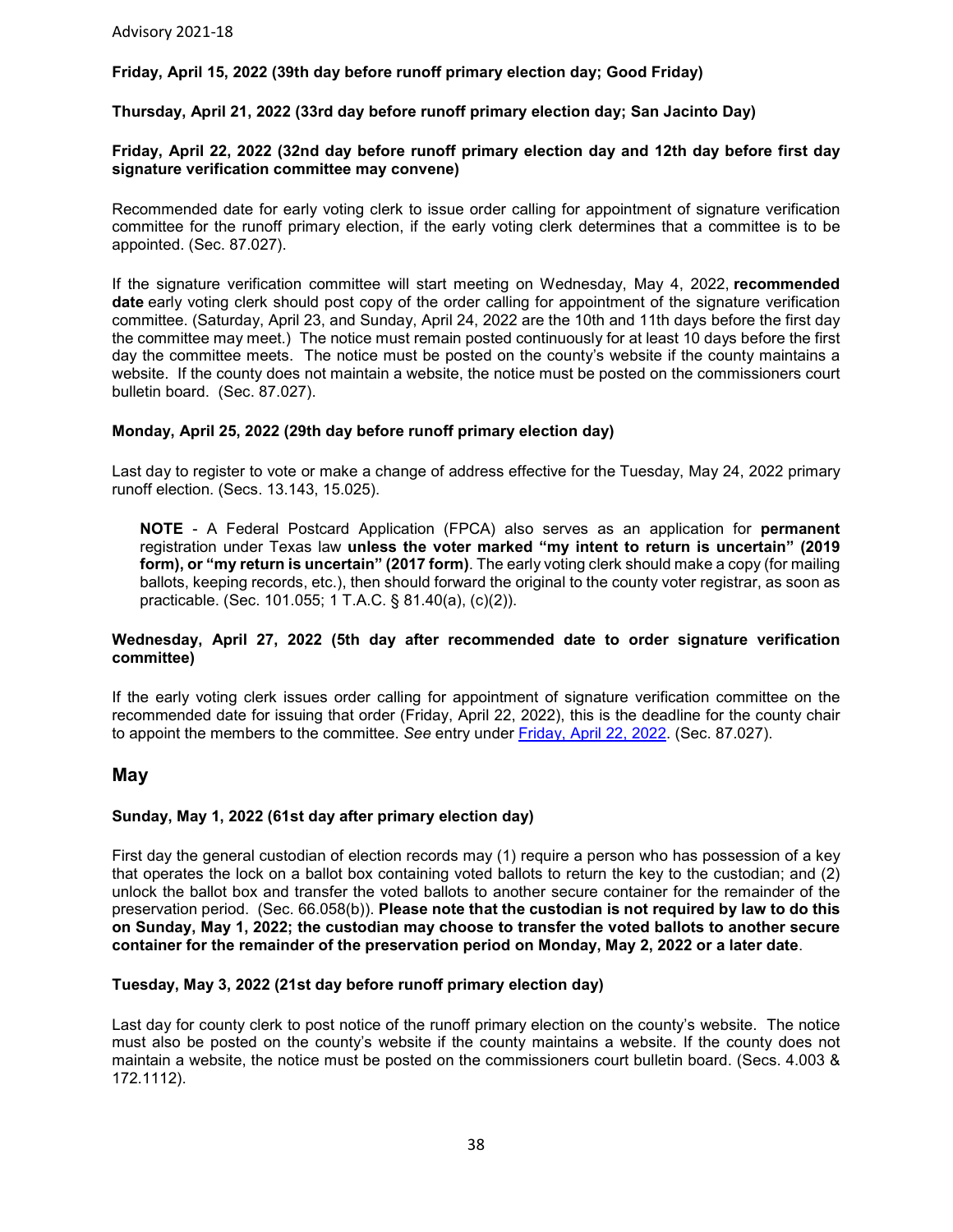**NOTE:** Section 172.1112 requires the county to post the notice of election and notice of consolidated precincts on the county's website if the county maintains a website. Under the prior version of the law, the notice was required to be posted on the party's website.

**NOTE**: Section 172.1112 requires that the county clerk, rather than the county chair, post the notice of election for the primary election.

**NOTE – NEW LAW:** SB 1116 (2021, R.S.) created additional requirements regarding information that a county must post on its website for elections held by a county or elections for any local political subdivision in which the county has contracted to provide election services. While these statutory web posting requirements do not specifically apply to primary elections, **we strongly recommend that you post this information for any primary election in which the county has contracted to provide election services.** Accordingly, the following information should be posted on the county's website not later than the 21st day before election day:

- The date of the election;
- The location of each polling place;
- Each candidate for an elected office on the ballot; and
- Each measure on the ballot. (Sec. 4.009).

#### <span id="page-38-0"></span>**Wednesday, May 4, 2022 (20th day before runoff primary election day)**

Deadline for a person who is not permanently registered to vote to submit a postmarked FPCA, in order to receive a full ballot by mail for the May 24, 2022 primary runoff election. A person who is **not** permanently registered to vote and submits a postmarked FPCA after this date (20th day) and before the deadline to submit an application for ballot by mail, is not entitled to receive a ballot for any non-federal election. *See* Monday, May 9, 2022 [entry](#page-39-0) for timeliness of an FPCA received without a postmark. (Secs. 101.052(e), 101.052(i)(2)).

**NOTE – NEW LAW:** HB 3107 (2021, R.S.) amended Section 101.052 of the Code regarding FPCAs. Effective September 1, 2021, an FPCA may be submitted by in-person delivery by the voter in accordance with Section 84.008 of the Code or by common or contract carrier. (Sec. 101.052).

**NOTE – NEW LAW:** HB 3107 (2021, R.S.) amended Section 101.001 of the Code regarding FPCAs. Effective September 1, 2021, a member of the Texas National Guard or the National Guard of another state or a member of a reserve component of the armed forces of the United States serving on active duty under an order of the President of the United States or activated on state orders, or the spouse or dependent of a member, may submit an FPCA. (Sec. 101.001).

**NOTE:** Be sure to check the list of registered voters for permanent registration status. Also, state law authorizes an FPCA to also serve as an application for **permanent registration**; therefore, the person might be permanently registered based on a prior FPCA. Even if the FPCA arrives too late for a particular election, the early voting clerk will still need to forward the original FPCA to the county voter registrar, after making a copy for your early voting clerk's use (mailing ballots, etc.) and records **unless the voter marked "my intent to return is uncertain" (2019 form), or "my return is uncertain" (2017 form)**, in which case, it will not serve as a permanent registration. (Sec. 101.055; 1 T.A.C. § 81.40).

**NOTE: Overseas (non-military) voters** marking the FPCA **"my intent to return is uncertain" (2019 form)**, **or "my return is uncertain" (2017 form)** receive a federal ballot **only** regardless of the date filed. (Chapter 114).

First day that the signature verification committee, if one is appointed, may begin operating. (Sec. 87.027).

**NOTE – NEW LAW:** SB 1 (2021, 2nd C.S.) added Section 87.0271 to provide a procedure by which a voter can correct certain defects in their carrier envelope containing their voted ballot. Not later than the second business day after a **signature verification committee** discovers the defect and before the committee decides whether to accept or reject a timely delivered ballot under Section 87.027, the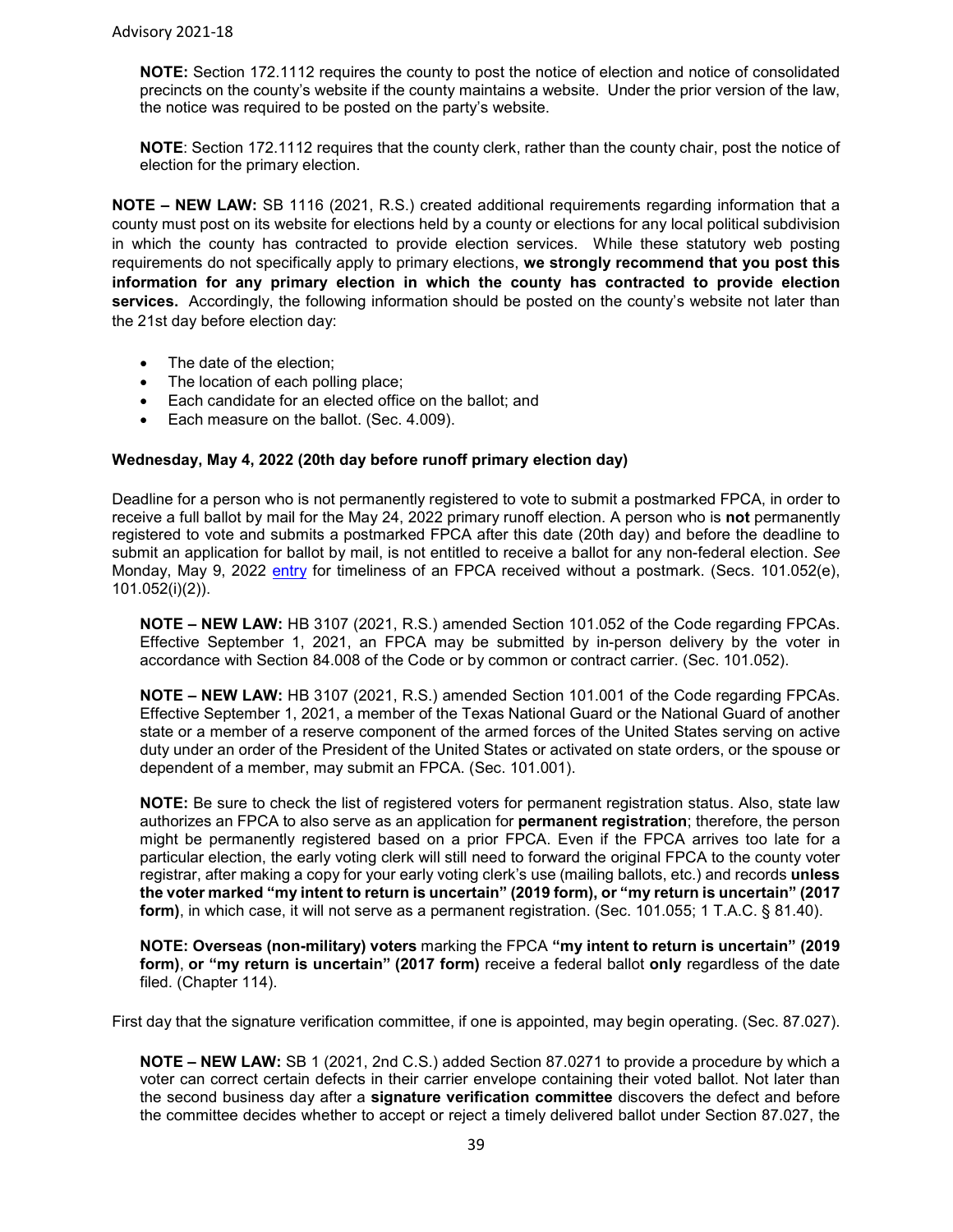committee shall: (1) determine if it would be possible for the voter to correct the defect and return the carrier envelope before the time the polls are required to close on election day; and (2) return the carrier envelope to the voter by mail, if the committee determines that it would be possible for the voter to correct the defect and return the carrier envelope before the time the polls are required to close on election day. If the committee determines that it would not be possible for the voter to correct the defect and return the carrier envelope before the time the polls are required to close on election day, the signature verification committee may notify the voter of the defect by phone or email and inform the voter that the voter may cancel their mail ballot in accordance with Section 84.032 or come to the early voting clerk's office in person not later than the sixth day after election day to correct the defect. If the signature verification committee takes one of the actions described above, the committee must take that action with respect to each ballot in the election that to which these options apply. (Sec. 87.0271). *See* Note 14.

#### **Thursday, May 5, 2022 — Friday, May 13, 2022 (19th — 11th day before runoff primary election day)**

A person submitting an FPCA during this period who is **not** registered to vote is not entitled to receive a full ballot for the May 24, 2022 primary runoff election, meaning that a person submitting an FPCA during this period is entitled to receive a federal ballot only (no state, district, or county offices), if not already a permanent registered voter. (Secs. 101.052(f), 114.002, 114.004). *See* entry below under [Monday, May 9,](#page-39-0)  [2022](#page-39-0) (FPCA without a postmark). (Secs. 101.052(f) & 114.004(c)).

**NOTE** - The early voting clerk is required to maintain a copy of this application since it may be used for other elections and forward the original to the voter registrar. (Secs. 84.007; 101.052(e), (f)).

**NOTE** - Be sure to check the list of registered voters for permanent registration status. Also, state law authorizes an FPCA to also serve as an application for **permanent registration**; therefore, the person might be permanently registered based on a prior FPCA. Even if the FPCA arrives too late for a particular election, the early voting clerk will still need to forward the original FPCA to the county voter registrar, after making a copy for your early voting clerk's use (mailing ballots, etc.) and records unless the voter marked "**my intent to return is uncertain**" (2019 form), or "**my return is uncertain**" (2017 form (PDF)) in which case, it will not serve as a permanent registration. (Sec. 101.055; 1 T.A.C. § 81.40).

**NOTE - Overseas (non-military) voters** marking the FPCA "**my intent to return is uncertain**" (2019 form), or "**my return is uncertain**" (2017 form) receive a federal ballot **only** regardless of the date filed. (Chapter 114).

#### **Friday, May 6, 2022 (18th day before runoff primary election day)**

If a **defective application to vote early by mail** is received on or before this date, the early voting clerk must mail the applicant a new application with explanation of defects and instructions for submitting the new application. For defective applications received after this date and before the end of early voting by personal appearance, the early voting clerk must mail only the [Notice of Rejected Application for Ballot by](http://www.sos.state.tx.us/elections/forms/pol-sub/5-16f.pdf)  [Mail](http://www.sos.state.tx.us/elections/forms/pol-sub/5-16f.pdf) and a statement that the voter is not entitled to vote early by mail unless he or she submits a sufficient application by the deadline, which is Friday, May 13, 2022. (Secs. 84.007(c), 86.008).

**NOTE – NEW LAW:** SB 1 (2021, 2nd C.S.) amended Section 86.001 to provide that if the information required by Section 84.002(a)(1-a) included on the application does not identify the same voter identified on the applicant's voter registration application, the clerk shall reject the application. (Sec. 86.001(f)). If an application is rejected under Section 86.001(f), the clerk shall provide notice of the rejection. The notice must include information regarding the ability to correct or add the required information through the online ballot by mail tracker described in Section 86.015(c). (Sec. 86.001(f-1)). If the applicant corrects the application for ballot by mail online and that application subsequently identifies the same voter identified on the applicant's voter registration application, the clerk shall provide a ballot to the voter. (Sec. 86.001(f-2)).

#### <span id="page-39-0"></span>**Monday, May 9, 2022 (15th day before runoff primary election day)**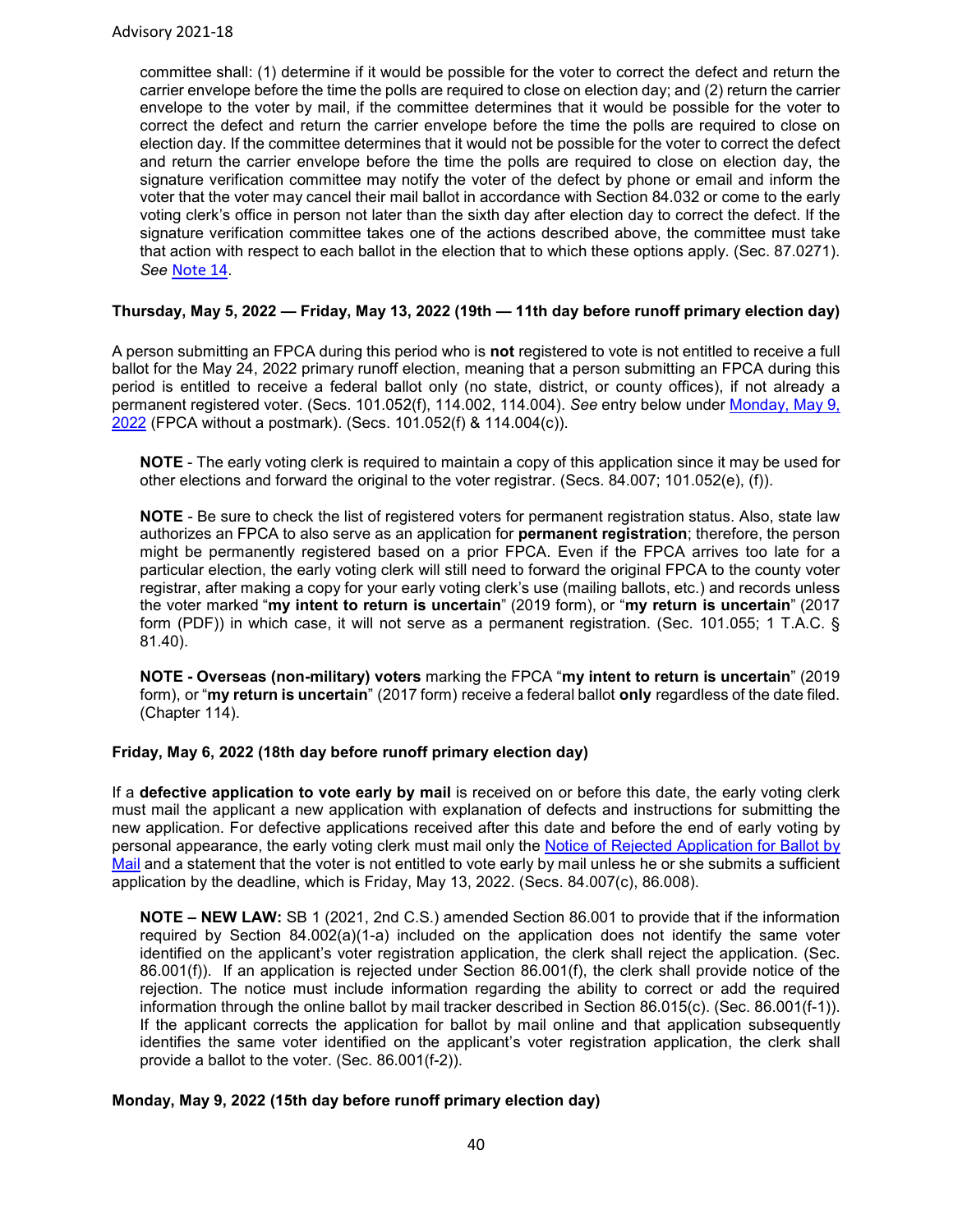Deadline to receive an FPCA **without** a postmark. If an FPCA is received by this date **without** a postmark to prove mailing date, the early voting clerk will accept the FPCA and mail the applicant a full ballot even if the applicant is **not** a permanently registered voter but meets the requirements under Title 2 of the Election Code (unless the voter marks the FPCA form indicating **"my intent to return is uncertain"** [\(2019 form\)](https://www.fvap.gov/uploads/FVAP/Forms/fpca2013.pdf), **or "my return is uncertain"** [\(2017 form\)](https://www.fvap.gov/uploads/FVAP/fpca-qrg.pdf), in which case the voter receives a federal-only ballot). (Sec. 101.052(i)). *See* [Note](#page-38-0) under entry for Wednesday, May 4, 2022.

Last day to notify election judges of duty to hold election [\(Writ of Election\)](http://www.sos.state.tx.us/elections/forms/pol-sub/4-12f.pdf). The Writ of Election must be given to each presiding judge and include:

- 1. The judge's duty to hold the election;
- 2. The type and date of election;
- 3. The polling place location at which the judge will serve;
- 4. The polling place hours; and
- 5. The maximum number of clerks the judge may appoint.

(Sec. 4.007).

#### **Wednesday, May 11, 2022 (13th day before runoff primary election day)**

Last day to publish notice of L&A test if test is to be conducted on Friday, May 13, 2022, if testing has was not already completed by Wednesday, April 6, 2022. Notice of the public L&A Test must be published at least 48 hours before the test begins. The notice must be posted on the county's website. Additionally, for a primary election, the custodian must notify the county chair of the test 48 hours prior to the test. The county chair is required to confirm receipt of the notice. (Secs. 129.001, 129.023). See [Note 9,](#page-5-0) above.

**NOTE – NEW LAW:** SB 1 (2021, 2nd C.S.) provides that if logic and accuracy testing is being conducted for a primary election, the general custodian of election records shall notify the county chair of the test at least 48 hours before the date of the test. The county chair must confirm receipt of the notice. (Sec. 129.023(b-1)

#### <span id="page-40-0"></span>**Thursday, May 12, 2022 (day before the last day to apply for a ballot by mail; 12th day before runoff primary election day)**

First day a voter who becomes sick or disabled on or after this date may submit an application for a late ballot if the sickness or physical condition prevents the voter from appearing at the polling place without the likelihood of needing personal assistance or of injuring his or her health. (Sec. 102.001). *See* [Application](https://www.sos.texas.gov/elections/forms/pol-sub/5-25f.pdf)  [for Emergency Early Voting Ballot Due to Sickness or Physical Disability \(PDF\).](https://www.sos.texas.gov/elections/forms/pol-sub/5-25f.pdf) Applications may continue to be submitted until 5:00 PM on Election Day. (Sec. 102.003).

First day that counties with a population of 100,000 or more may convene their early voting ballot board and deliver ballot materials to begin processing and qualifying mail ballots; however, the mail ballots may not be counted until (i) the polls open on election day, or (ii) in a county with a population of 100,000 or more, the end of the period for early voting in person. (Secs. 87.0222, 87.0241). The early voting clerk shall continuously post notice for 24 hours preceding each delivery of voting materials that is to be made before the time for opening the polls on election day. (Sec. 87.0222). **NOTE: results may not be released until the polls close on election day.**

**NOTE – NEW LAW:** SB 1 (2021, 2nd C.S.) added Section 87.0411 to provide a procedure by which a voter can correct certain defects in their carrier envelope containing their voted ballot. Not later than the second business day after an **early voting ballot board** discovers the defect and before the board decides whether to accept or reject a timely delivered ballot under Section 87.041, the board shall: (1) determine if it would be possible for the voter to correct the defect and return the carrier envelope before the time the polls are required to close on election day; and (2) return the carrier envelope to the voter by mail, if the board determines that it would be possible for the voter to correct the defect and return the carrier envelope before the time the polls are required to close on election day. If the board determines that it would not be possible for the voter to correct the defect and return the carrier envelope before the time the polls are required to close on election day, the board may notify the voter of the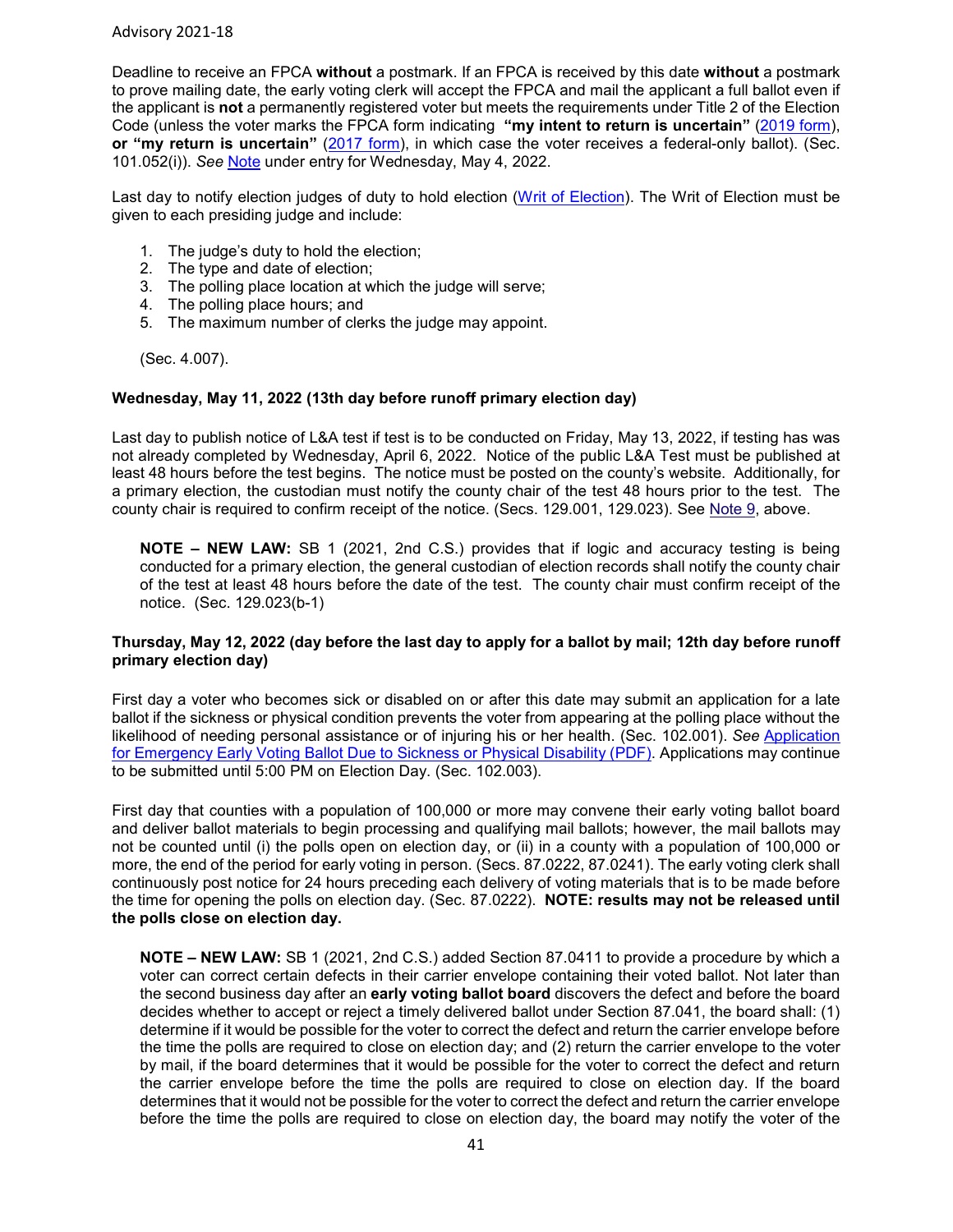defect by phone or email and inform the voter that the voter may cancel their mail ballot in accordance with Section 84.032 or come to the early voting clerk's office in person not later than the sixth day after election day to correct the defect. If the ballot board takes one of the actions described above, the board must take that action with respect to each ballot in the election that to which these options apply. (Sec. 87.0411). *See* [Note 14.](#page-8-1)

#### **Friday, May 13, 2022 (11th day before runoff primary election; last business day 48 hours before start of early voting in person)**

Last day for early voting clerk to receive applications for a ballot to be voted by mail. (Sec. 84.007(c)). All applications to vote by mail must be received by the early voting clerk before the close of regular business or 12 noon, **whichever is later**. Applications to vote by mail must be submitted by mail, common or contract carrier, fax (if a fax machine is available in the office of the early voting clerk) or by electronic submission of a scanned application with an original signature. The early voting clerk's designated e-mail address for the receipt of applications for ballot by mail must be posted on the Secretary of State's website. (Sec. 84.007(c)).

Last day to receive a FPCA from a voter. If the voter is **not** registered in the county (or the voter marked **"my intent to return is uncertain"** (2019 form), **or "my return is uncertain"** (2017 form)), the voter is eligible for a ballot containing federal offices only. (Secs. 101.052(f) & 114.004(c)).

**NOTE – NEW LAW:** HB 3107 (2021, R.S.) amended Section 101.001 of the Code regarding FPCAs. Effective September 1, 2021, a member of the Texas National Guard or the National Guard of another state or a member of a reserve component of the armed forces of the United States serving on active duty under an order of the President of the United States or activated on state orders, or the spouse or dependent of a member, may submit an FPCA. (Sec. 101.001).

**NOTE**: If an ABBM is faxed or emailed or if an FPCA is faxed, then the applicant must submit the ORIGINAL application BY MAIL to the early voting clerk so that the early voting clerk **receives the original no later than the 4th business day after receiving the emailed or faxed ABBM or faxed FPCA.** If the early voting clerk does not receive the original ABBM or FPCA by that deadline, then the emailed or faxed ABBM or faxed FPCA will be considered incomplete, and the early voting clerk may NOT send the applicant a ballot. The requirement to mail the original application does not apply to an **emailed** FPCA. For additional information, please *see* [Note 13](#page-8-0), above.

An applicant for a ballot to be voted by mail (ABBM or FPCA) may submit the application by delivering it in person to the early voting clerk if the application is submitted not later than the close of regular business in the clerk's office on Friday, May 13, 2022. (Sec. 84.008).

**NOTE – NEW LAW:** HB 3107 (2021, R.S.) amended Section 101.052 of the Code regarding FPCAs. Effective September 1, 2021, an FPCA may be submitted by in-person delivery by the voter in accordance with Section 84.008 of the Code or by common or contract carrier. (Sec. 101.052).

**NOTE – NEW LAW:** HB 3107 (2021, R.S.) amended Section 84.008 of the Code to provide that an applicant for a ballot to be voted by mail may submit the application by delivering it in person to the early voting clerk if the application is submitted not later than the deadline provided by Section 84.007(c) of the Code. This means that effective September 1, 2021, voters may now personally deliver their ABBM or FPCA to the early voting clerk not later than the close of regular business in the early voting clerk's office or 12 noon, whichever is later, on the 11th day before election day (unless that day is a Saturday, Sunday, or legal state or national holiday, in which case the last day is the first preceding regular business day).

Last day to conduct public L&A test of a voting system. We highly *recommend* that this test is done on an earlier date to allow time for corrections to programming, if necessary. (See Note 9, above). Per Section 129.023, the L&A test shall be conducted not later than 48 hours before voting begins on such voting systems, assuming that the voting system will first be used for early voting in person.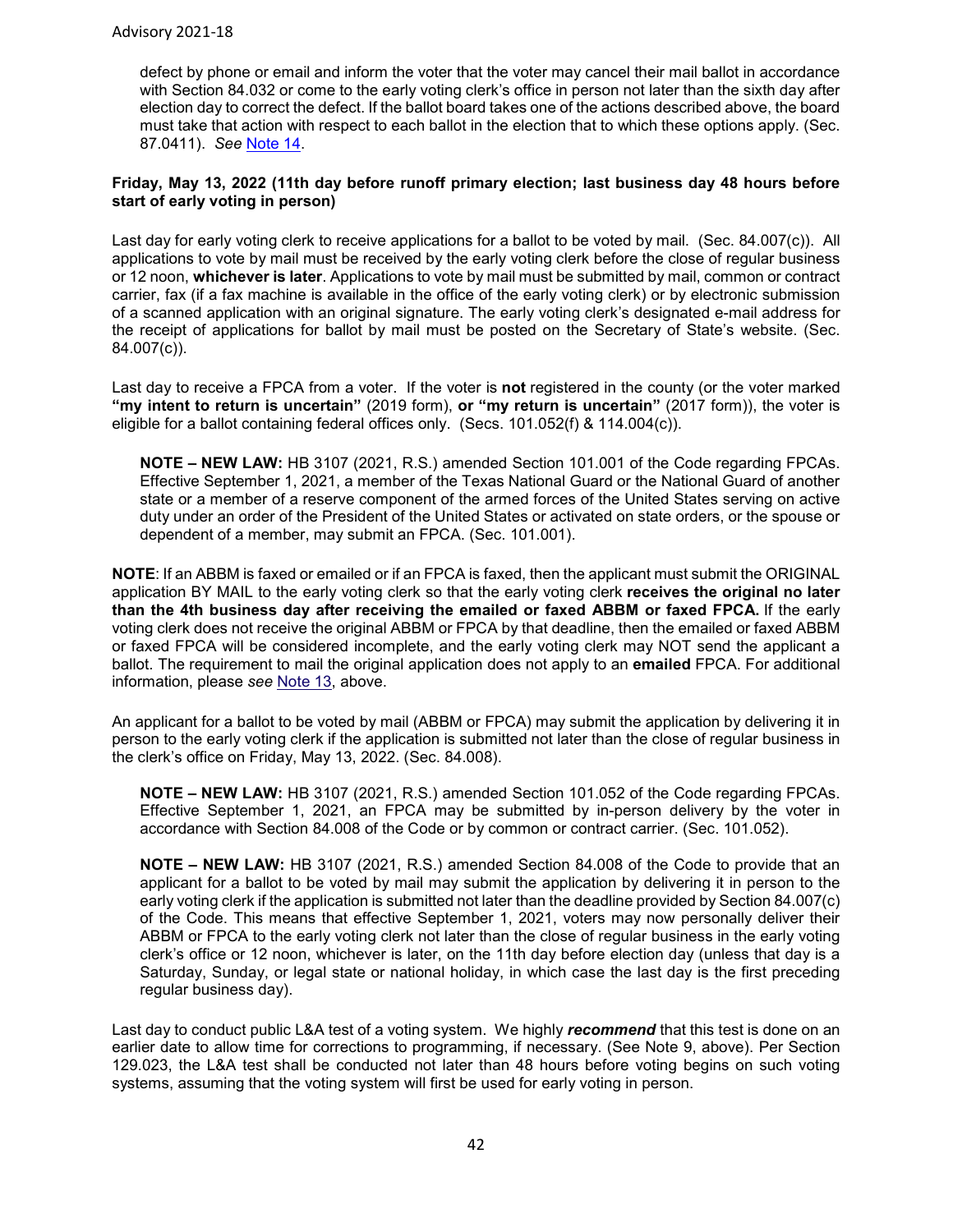**NOTE – NEW LAW:** SB 1 (2021, 2nd C.S.) requires the general custodian of election records to demonstrate, using a representative sample of voting system equipment, that the source code of the equipment has not been altered. (Sec. 129.023(c-1)).

#### **Monday, May 16, 2022 — Friday, May 20, 2022 (8th — 4th day before runoff primary election day)**

In counties with a population of 55,000 or more, the early voting clerk must keep the main early voting polling place open for at least 12 hours each day between May 16, 2022 and May 20, 2022. Early voting must be conducted at permanent branch locations for at least 12 hours each day. (Secs. 85.005(c) & 85.067).

In counties with a population of less than 55,000, the early voting clerk must keep the main early voting polling place open for at least 12 hours each weekday of the last week of the early voting period for the runoff primary election if 15 or more registered voters petition the county for the extended 12-hour schedule. (Secs. 85.005(c) & 85.067).

#### **Monday, May 16, 2022 (8th day before runoff primary election day)**

First day to vote early in person. (Sec. 85.001(b)).

**NOTE:** The early voting period for the runoff primary election begins 10 days prior to election day, but because the first day of the early voting period falls on a weekend (Saturday, May 14, 2022), it is extended to the next regular business day, Monday, May 16, 2022. (Sec. 85.001(b), (c)).

In a primary election, a certain number of temporary branch locations must be established depending on the population size of the county:

- 1. in a county with a population of 400,000 or more, the commissioners court **must** establish one or more temporary polling places, other than the main early voting polling place, in each state representative district containing territory covered by the election.
- 2. in a county with a population of 120,000 or more but less than 400,000, the commissioners court **must** establish one or more temporary polling places, other than the main early voting polling place, in each commissioners precinct containing territory covered by the election.
- 3. in a county with a population of 100,000 or more but less than 120,000, the early voting clerk **must** establish one or more early voting polling places in each commissioners precinct for which the early voting clerk receives a **timely filed written request by at least 15 registered voters of that precinct**.

The temporary polling place(s) must remain open for each weekday of the early voting period that the main early voting polling place will be open. The temporary branch polling place(s) must be open at least eight hours each day. (Secs. 85.062, 85.064).

**NOTE – NEW LAW:** SB 1 (2021, 2nd C.S.) amended Section 85.062 to provide that the location of temporary branch polling places in an election in which countywide polling places are used must be determined with the same methodology that is used for the location of countywide polling places.

**NOTE – NEW LAW:** SB 1 (2021, 2nd C.S.) amended Section 85.005 to provide that early voting in person must be conducted at the main early voting location on each weekday of the early voting period that is not a legal state holiday and for a period of at least **nine (9) hours**, except that voting may not be conducted earlier than 6:00 AM or later than 10:00 PM. (Sec. 85.005(a)).

**NOTE – NEW LAW: Temporary Branch Locations**: Effective September 1, 2021, the rules for temporary branch locations differ based on the population size of the county. *See* [Note 7](#page-3-1) for additional information regarding temporary branch location days and hours.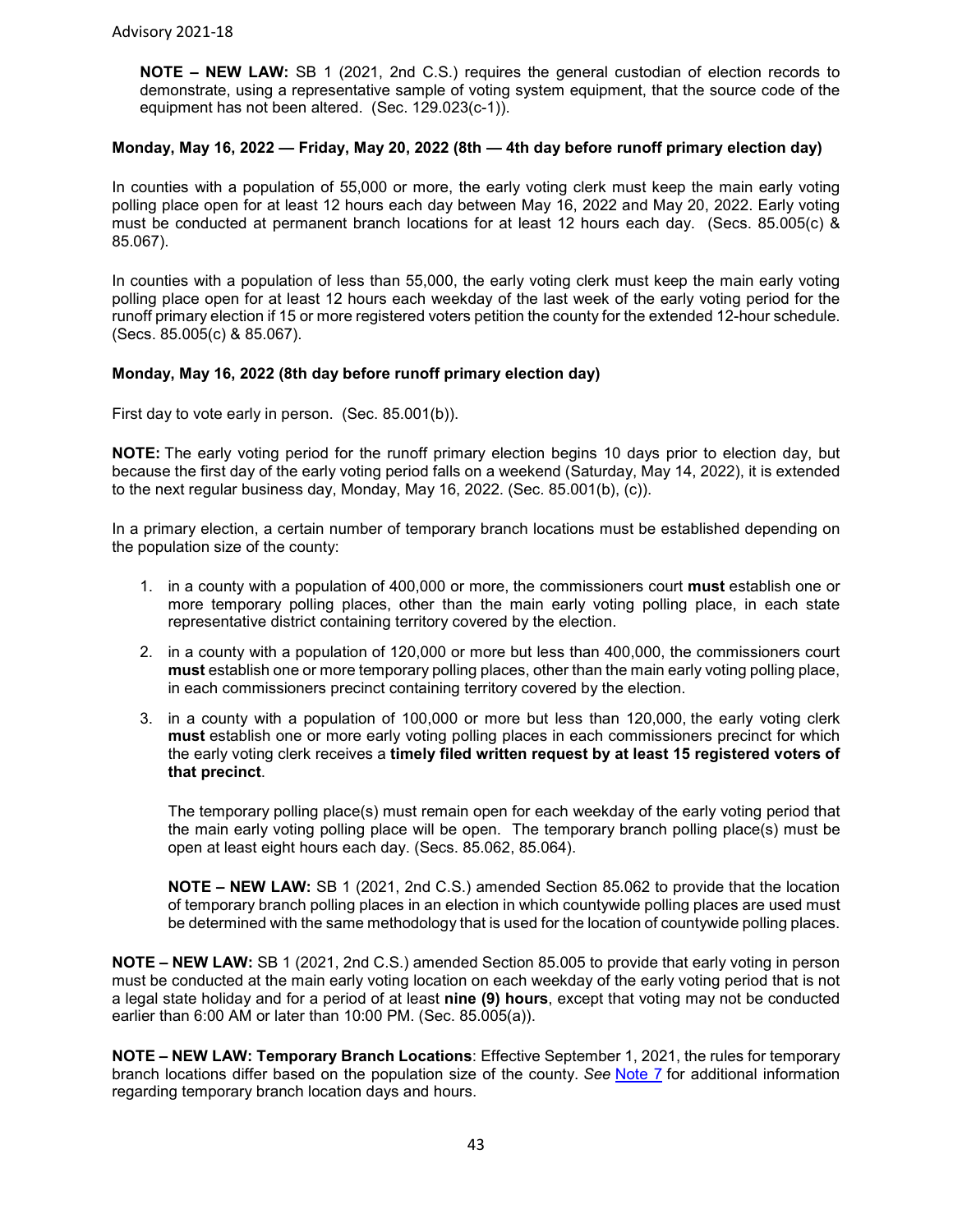**NOTE – NEW LAW:** SB 1 (2021, 2nd C.S.) amended Section 61.002 to provide that immediately before the opening of the polls on the first day of early voting and on election day, the presiding judge or alternate judge shall confirm that the public counters on each voting machine are set to zero and shall print the tape that shows that there are zero votes for each candidate or measure on the ballot. Each election judge and alternate judge shall sign the printed tapes. (Sec. 61.002).

If early voting by personal appearance is required to be conducted for extended hours, the county voter registrar's office is required to remain open for providing voter registration information during the extended hours that the main early voting polling place is open for voting. (Secs. 12.004(d), 85.005(c) & 85.006(e)).

If county election precincts are consolidated, county clerk must post at the polling place used in the preceding general election for state and county officers a notice of consolidation and location of the polling place. For purposes of conducting a runoff primary election, the "preceding general election" is the **preceding primary election**. (Secs. 4.003(b) & 172.1112). (The deadline is extended to the next regular business day which is Monday, May 16, 2022 due to the 10th day falling on Saturday, May 14, 2022. (Sec. 1.006).)

**NOTE**: Section 172.1112 requires that the county clerk, rather than the county chair, post the notice of consolidation. The notice should be posted on the county's website if the county maintains a website. If the county does not maintain a website, then it should be posted on the commissioners court bulletin board.

**NOTE:** Section 172.1112 requires the county to post the notice of election and notice of consolidated precincts on the county's website if the county maintains a website. Under the prior version of the law, the notice was required to be posted on the party's website.

#### **Wednesday, May 18, 2022 (4th business day before runoff primary election day)**

Last day for Secretary of State to receive a [Request for Election Inspectors](http://www.sos.state.tx.us/elections/forms/pol-sub/4-19f.pdf) for the runoff primary election. The request must be a written request by 15 or more registered voters of the county for which the inspector is requested. (Sec. 34.001).

#### **Thursday, May 19, 2022 (day before the last day of early voting in person; 5th day before runoff primary)**

A voter is eligible to vote a late ballot if they will be out of the county of residence on election day due to a death in the immediate family (related within 2nd degree of consanguinity or affinity) that occurs on or after this day. The voter may submit the [Application for Emergency Early Ballot Due to Death in Family](http://www.sos.state.tx.us/elections/forms/pol-sub/5-24f.pdf) starting Saturday, May 21, 2022 (the day after early voting in person ends). (Secs. 103.001, 103.003(b)). An application may be submitted after the last day of the period for early voting by personal appearance and before the close of business on the day before election day. (Sec. 103.003).

Early voting clerk must post [Notice of Delivery of Early Voting Balloting Materials](http://www.sos.state.tx.us/elections/forms/pol-sub/6-6f.pdf) to the early voting ballot board if materials are to be delivered to the board on Friday, May 20, 2022. Notice must be posted continuously for 24 hours preceding each delivery to the board. (Secs. 87.0221, 87.0222, 87.023, 87.024, 87.0241).

**NOTE**: The Notice of Delivery of Early Voting Balloting Materials serves as notice of the convening of the early voting ballot board. This notice should be posted every time the early voting ballot board reconvenes.

#### **Friday, May 20, 2022 (4th day before runoff primary election day)**

#### **Last day to vote early in person in the runoff primary election.** (Sec. 85.001(b)).

First day for voter registrar or elections administrator to return the list of registered voters used in first primary to the county chair if it is to be used for the runoff primary election. (Sec. 172.115(b)).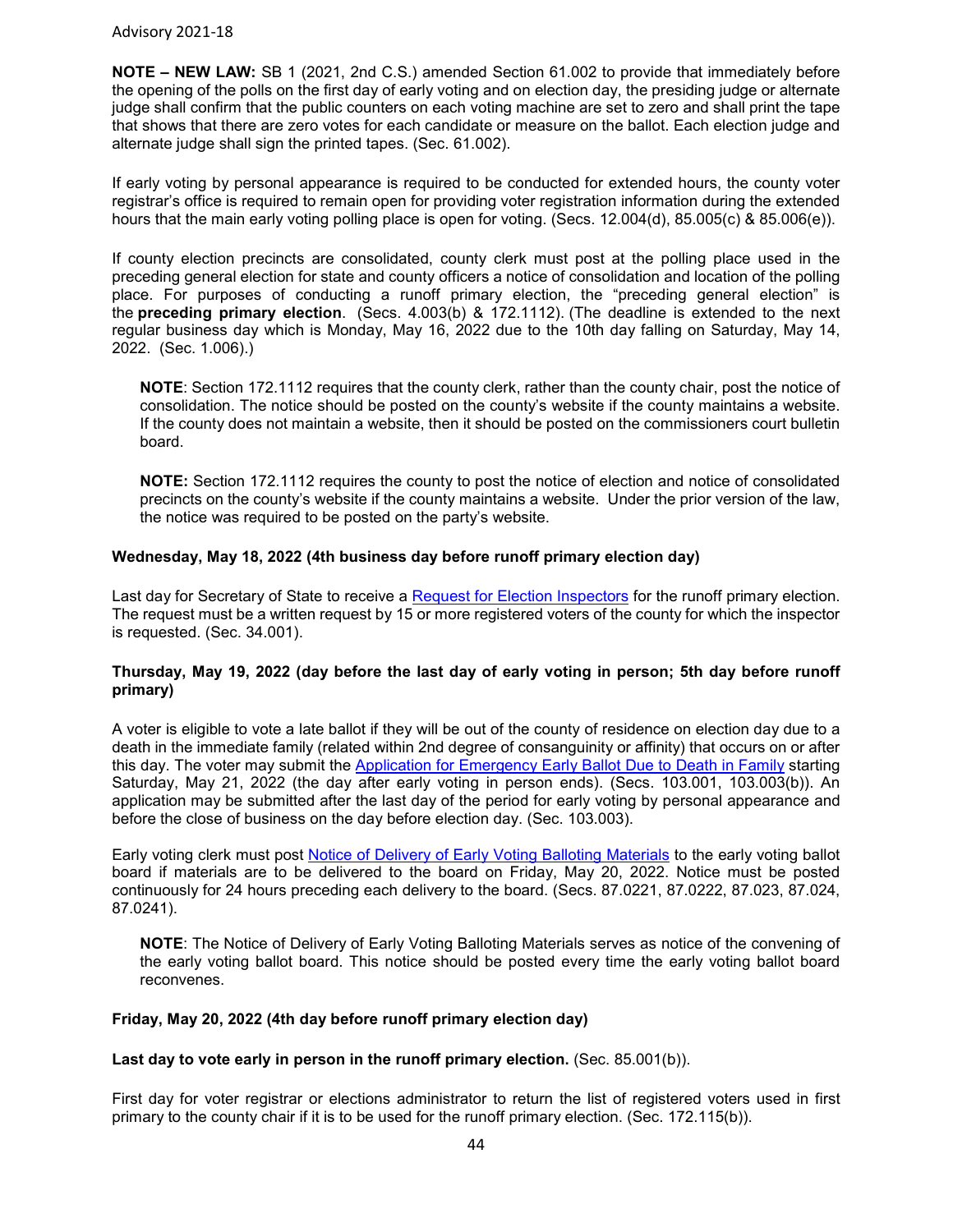Deadline to publish notice of the first test of the automatic tabulating equipment, if the test is to be conducted as recommended on Sunday, May 22, 2022. The notice must be published at least 48 hours before the test. Additionally, for a primary election, the custodian must notify the county chair of the test 48 hours prior to the test. The county chair must confirm receipt of the notice. (Secs. 127.093 & 127.096).

**After the polls close at the end of early voting**, the ballot board and/or central counting station may convene to perform the following activities, depending on the population size of the county:

#### **Counties with a population of 100,000 or more:**

First day those counties may convene their early voting ballot board and/or central counting station and begin **counting** ballots; **however, the results may not be announced until after the polls close on election day.** (Secs. 87.0222, 87.0241).

**NOTE -** If a county with a population of 100,000 or more is convening their early voting ballot board and/or central counting station early to begin **counting** ballots, the test of the tabulation equipment will need to be completed at least 48 hours before the equipment is used to count ballots. (Secs. 87.0222, 87.0241, 127.096).

#### **Counties with a population less than 100,000:**

First day those counties and political subdivisions may convene their early voting ballot board for **processing** and **qualifying** mail ballots, but cannot begin counting the ballots until the polls open on election day. The early voting clerk shall continuously post notice for 24 hours preceding each delivery of voting materials that is to be made before the time for opening the polls on election day. (Secs. 87.0221, 87.023, 87.024, 87.0241). *See* [Notice of Delivery of Early Voting Balloting Materials](https://www.sos.texas.gov/elections/forms/pol-sub/6-7f.pdf)  [\(PDF\)](https://www.sos.texas.gov/elections/forms/pol-sub/6-7f.pdf).

**NOTE – NEW LAW:** SB 1 (2021, 2nd C.S.) added Section 87.0411 to provide a procedure by which a voter can correct certain defects in their carrier envelope containing their voted ballot. Not later than the second business day after an **early voting ballot board** discovers the defect and before the board decides whether to accept or reject a timely delivered ballot under Section 87.041, the board shall: (1) determine if it would be possible for the voter to correct the defect and return the carrier envelope before the time the polls are required to close on election day; and (2) return the carrier envelope to the voter by mail, if the board determines that it would be possible for the voter to correct the defect and return the carrier envelope before the time the polls are required to close on election day. If the board determines that it would not be possible for the voter to correct the defect and return the carrier envelope before the time the polls are required to close on election day, the board may notify the voter of the defect by phone or email and inform the voter that the voter may cancel their mail ballot in accordance with Section 84.032 or come to the early voting clerk's office in person not later than the sixth day after election day to correct the defect. If the ballot board takes one of the actions described above, the board must take that action with respect to each ballot in the election that to which these options apply. (Sec. 87.0411). *See* [Note 14.](#page-8-1)

**NOTE – NEW LAW:** SB 1 (2021, 2nd C.S.) amended Section 127.1232 to provide that in counties with a population of 100,000 or more, the general custodian of election records shall implement a video surveillance system that retains a record of all areas containing voted ballots: (1) from the time the voted ballots are delivered to the central counting station until the canvass of the precinct election returns; and (2) from the time the voted ballots are delivered to the signature verification committee or early voting ballot board until the canvass of precinct election returns. Video from the surveillance system shall be made available to the public by live stream. The recorded video is considered an election record and shall be retained by the general custodian until the end of the calendar year in which an election is held or until an election contest filed in the county has been resolved, whichever is later. (Sec. 127.1232).

#### **Saturday, May 21, 2022 (day after last day of early voting in person; 3rd day before runoff primary election day)**

First day to **submit an application for and vote** a late ballot because of a death in the immediate family that occurred on or after Thursday, May 19, 2022 ("the day before the last day of the period for early voting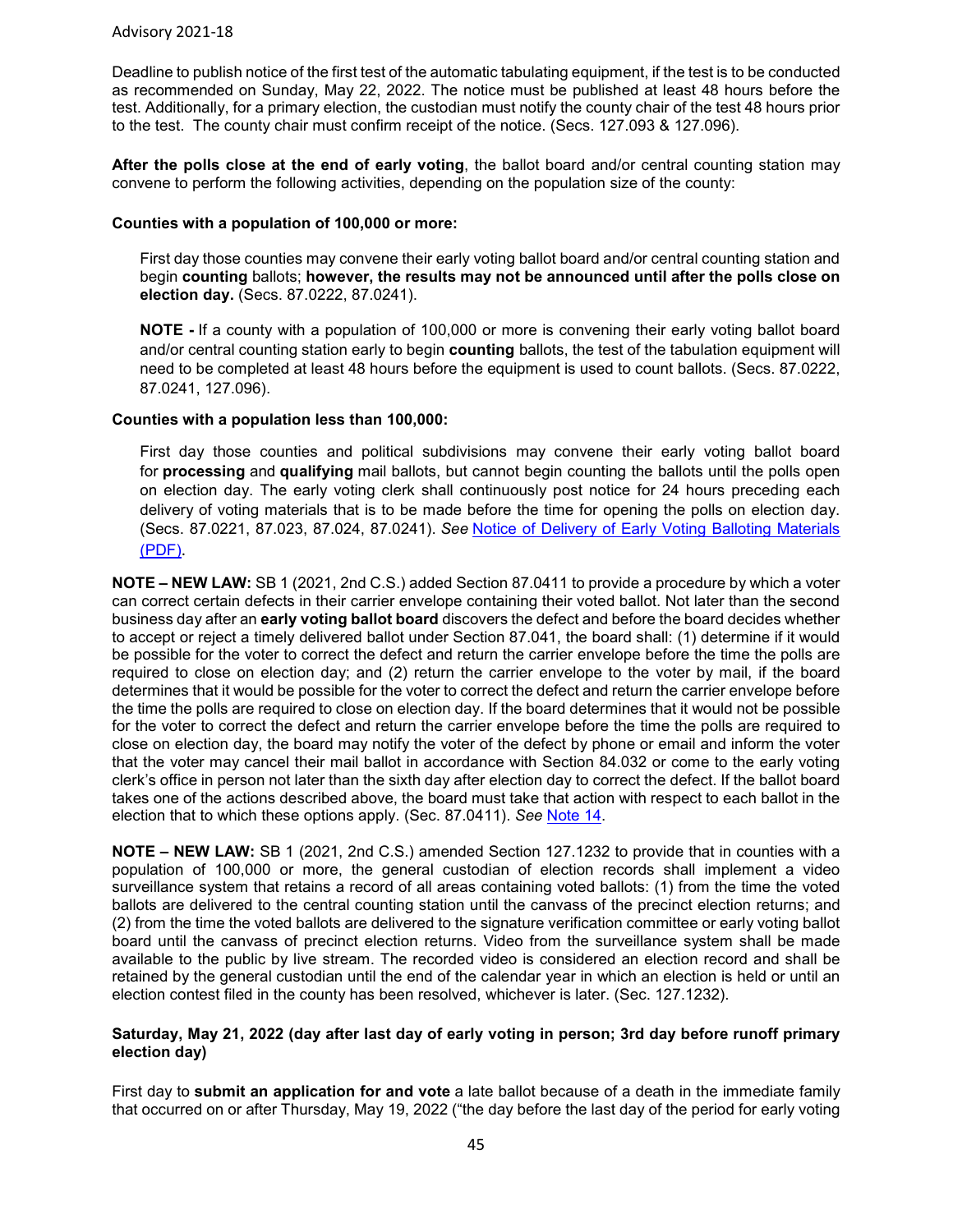by personal appearance"), and will require absence from the county of residence on election day. The application may be submitted through the close of business on May 23, 2022, the day before runoff primary election day. (Secs. 103.001 & 103.003(b)).

Last day to publish notice of the public L&A test of a voting system that will be used for the first time on election day, if test will be held on Monday, May 23, 2022. The last date to perform this test for voting systems that will be used for the first time on election day is Monday, May 23, 2022. Notice of the public L&A test must be published at least 48 hours before the test begins. The notice must be posted on the county's website if the county maintains a website. If the county does not maintain a website, the notice must be posted on the commissioners court bulletin board. Additionally, for a primary election, the custodian must notify the county chair of the test 48 hours prior to the test. The county chair must confirm receipt of the notice. (Secs. 1.006, 129.001 & 129.023).

#### **Sunday, May 22, 2022 (2nd day before primary election day)**

Last day to conduct first test of automatic tabulating equipment, if not done already. The test must be conducted at least 48 hours before ballots will be counted. The notice of the test must be published at least 48 hours before the test. (Secs. 127.093 & 127.096).

#### **Monday, May 23, 2022 (day before runoff primary election day)**

Last day to submit an [Application for Emergency Early Ballot Due to Death in Family](http://www.sos.state.tx.us/elections/forms/pol-sub/5-24f.pdf) and vote a late ballot by personal appearance due to death in immediate family that occurred on or after Thursday, May 19, 2022. (Sec. 103.003).

Last day for early voting clerk to mark the precinct list of registered voters with a notation beside each name of voter who voted early, and deliver the list to election judges. The early voting clerk must also deliver the precinct early voting list. The list may be delivered electronically if the county will be using an electronic pollbook. (Sec. 87.122).

Deadline for county chair to post notices of changed polling places. The notice must be posted at the entrance of the polling place used in the last primary election and must provide the location of the new polling place. (Sec. 43.062).

**Delivery of Provisional Ballots and Forms**: If the voter registrar wants to take possession of the provisional ballots and forms on election night, the voter registrar must inform the custodian of the election records and post a [Notice of Election Night Transfer](http://www.sos.state.tx.us/elections/forms/pol-sub/8-19af.pdf) no later than Monday, May 23, 2022, 24 hours before election day. (1 T.A.C. § 81.174(d)(3)).

**NOTE:** Under this type of delivery, the county voter registrar **must** go to the office of the custodian of election records and pick up the provisional ballots and forms.

**NOTE:** The general custodian of election records (or the early voting clerk, if applicable) must also post a [Notice of Delivery of Provisional Ballots](http://www.sos.state.tx.us/elections/forms/pol-sub/8-19af.pdf) at least 24 hours before delivery will occur. (1 T.A.C. § 81.174(b)(1)).

Deadline for minor party chairs to submit petitions and precinct convention lists to Secretary of State and to the appropriate county clerk (or other county election official) for placement on the ballot. (Secs. 181.005(a), 181.006(b)(3), 182.003, 182.004). (The deadline is extended to the next regular business day which is Monday, May 23, 2022 due to the 75th day after the precinct conventions falling on Sunday, May 22, 2022. (Sec. 1.006).)

**Tuesday, May 24, 2022 (4th Tuesday in May) RUNOFF PRIMARY ELECTION DAY (Sec. 41.007(b)).**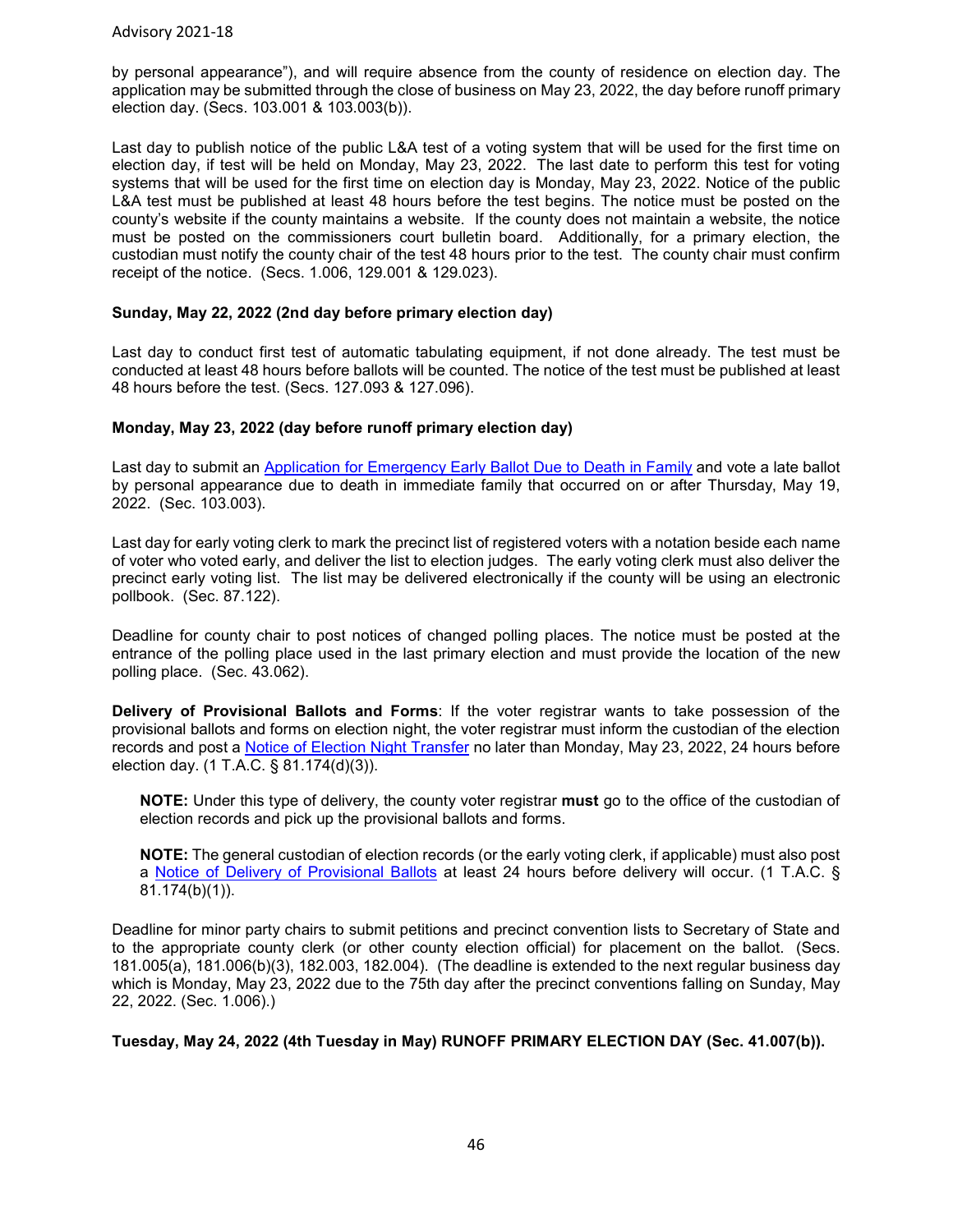|         | 7:00 AM - 7:00 PM   Polls are open. (Sec. 41.031(a)).                                                                                                                                                                                                                                                                                                                                                                                                                                                                                                                                                    |
|---------|----------------------------------------------------------------------------------------------------------------------------------------------------------------------------------------------------------------------------------------------------------------------------------------------------------------------------------------------------------------------------------------------------------------------------------------------------------------------------------------------------------------------------------------------------------------------------------------------------------|
|         | Voter registrar's office is open. (Sec. 12.004(c)).                                                                                                                                                                                                                                                                                                                                                                                                                                                                                                                                                      |
|         | Early voting clerk's office is open for early voting activities. A voter may<br>deliver a marked ballot by mail to the early voting clerk's office while<br>the polls are open on election day. The voter must provide an<br>acceptable form of identification under Section 63.0101 upon delivery.<br>The identification procedure is the same as that used for personal<br>appearance voting. (Secs. 63.0101, 83.011, 86.006).                                                                                                                                                                         |
|         | A voter may vote at the main early voting polling place if <b>voting</b><br>machines are used at regular polling place(s) on election day and the<br>voter has a sickness or physical condition that prevents the voter from<br>voting in the regular manner without personal assistance or a likelihood<br>of injuring the voter's health. (Secs. 104.001 & 104.003). However, if<br>the early voting ballots by mail are processed at a location other than<br>the main early voting polling place, the early voting clerk may require<br>the voting to be conducted at that location. (Sec. 104.003). |
| 5:00 PM | Deadline for receiving Application for Emergency Early Voting Ballot<br>Due to Sickness or Physical Disability for late ballots to be voted by<br>persons who became sick or disabled on or after Thursday, May 12,<br>2022 (12th day before election day). (Sec. 102.003(b)). See entry<br>at Thursday, May 12, 2022.                                                                                                                                                                                                                                                                                   |
| 7:00 PM | Regular deadline for receiving early voting ballots by mail. BUT see<br>entry for Wednesday, May 25, 2022 on "late domestic ballots," and<br>entry for Tuesday, May 31, 2022 on other "late" ballots.                                                                                                                                                                                                                                                                                                                                                                                                    |
|         | This is also the deadline to receive late ballots cast by voters who<br>became sick or disabled on or after Thursday, May 12, 2022 (12th<br>day before election day). (Secs. $86.007(a)$ & $102.006(c)$ ). See entry<br>at Thursday, May 12, 2022.                                                                                                                                                                                                                                                                                                                                                       |
| 7:00 PM | County election officer begins transmitting results to Secretary of State<br>and transmits continuously until results are final. (Sec. 68.034).                                                                                                                                                                                                                                                                                                                                                                                                                                                          |

**NOTE – NEW LAW:** SB 1 (2021, 2nd C.S.) amended Section 61.002 to provide that immediately before the opening of the polls on election day, the presiding judge or alternate judge shall confirm that the public counters on each voting machine are set to zero and shall print the tape that shows that there are zero votes for each candidate or measure on the ballot. Immediately after the closing of the polls on election day, the presiding judge or alternate judge shall print the tape to show the number of votes cast for each candidate or measure. Each election judge and alternate judge shall sign the printed tapes. (Sec. 61.002).

**NOTE – NEW LAW:** SB 1 (2021, 2nd C.S.) requires the presiding judge of the central counting station to provide and attest to a written reconciliation of votes and voters at the close of tabulation for election day and again after the central counting station meets for the last time to process late-arriving ballots by mail and provisional ballots. (Sec. 127.131).

**NOTE: Receipt of Mail Ballots**: All early voting ballots sent by mail from inside the United States that are received by 7:00 PM on election day, Tuesday, May 24, 2022, **must be counted on election night**. If the carrier envelope does not bear a cancellation mark or a receipt mark, the ballot must arrive before the time the polls are required to close **on election day**. (Sec. 86.007(a)(1)). If the early voting clerk cannot determine whether a ballot arrived before that deadline, the ballot is considered to have arrived at the time the place at which the carrier envelopes are deposited was last inspected for removal of returned ballots. (Sec. 86.007(b)). The early voting clerk **must** check the mailbox for early voting mail ballots at least once after the time for regular mail delivery. (Sec. 86.007(b)).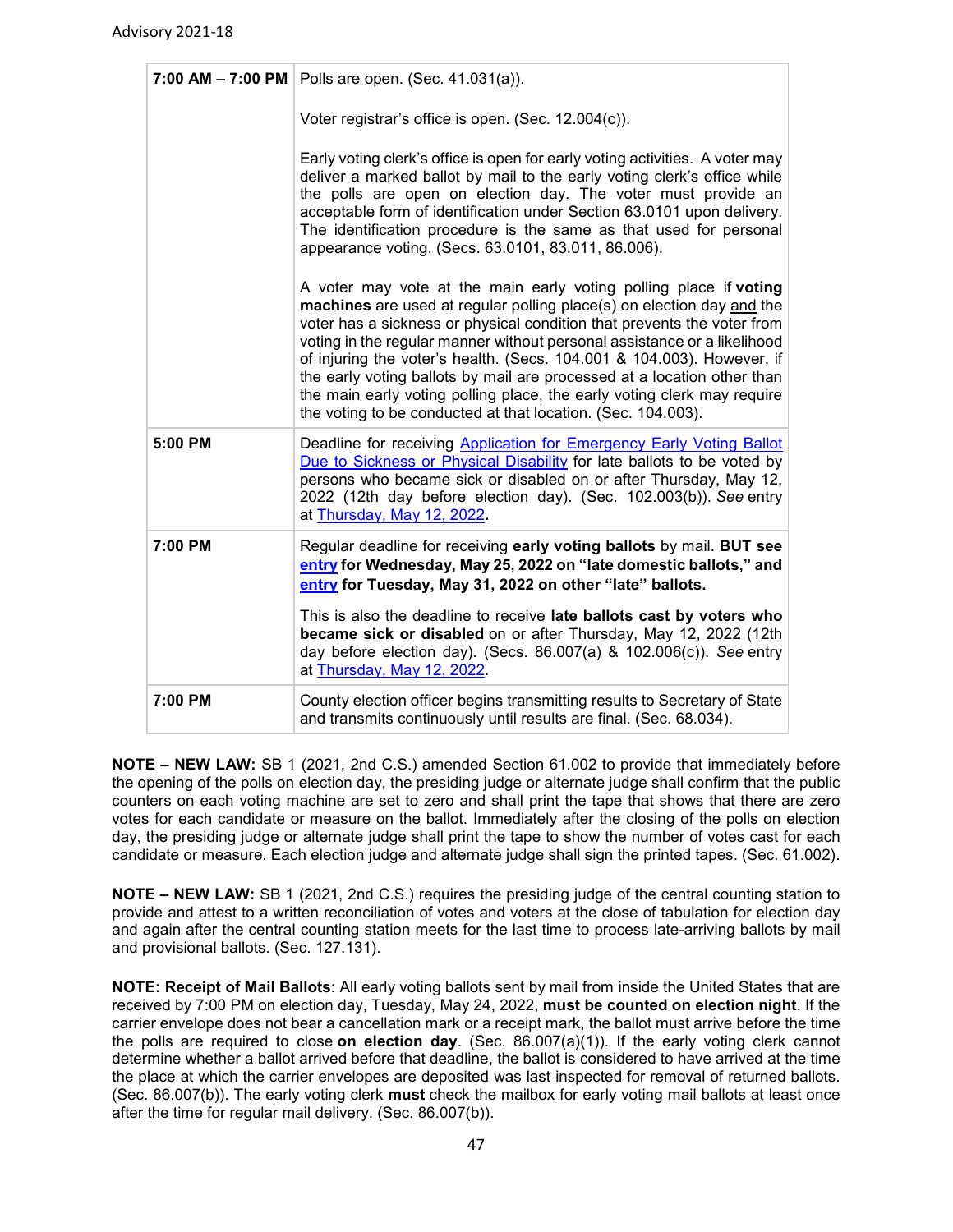**NOTE: An early voting mail ballot that is not received by 7:00 pm on election day may not be counted unless the ballot may be counted late, which applies to late domestic ballots (Sec. 86.007(a)(2)), ballots mailed from outside the United States (Sec. 86.007(d)), and ballots from members of the armed forces and merchant marine of the United States, Texas National Guard or the National Guard of another state or members of the Reserves, as well as their spouses and dependents (Sec. 101.057). See [entry](#page-48-0) for Wednesday, May 25, 2022, and [entry](#page-49-0) for Tuesday, May 31, 2022.** *See* **Tex. Sec'y of State Election [Advisory No. 2018-02.](https://www.sos.state.tx.us/elections/laws/advisory2018-02.shtml)**

**Note on Delivery of Early Voting by Personal Appearance and Mail Ballots**: The early voting clerk delivers the voted ballots, the key to the double-locked ballot box, etc., to the early voting ballot board at the time or times specified by the presiding judge of the early voting ballot board, during the hours on election day that the polls are open or as soon after the polls close as practicable. (Secs. 87.021, 87.022). The custodian of the key to the second lock of the double-locked early voting ballot box delivers his or her key to the presiding judge of the early voting ballot board on request of the presiding judge. (Secs. 85.032(d) & 87.025). **The custodian is the sheriff for county elections, elections ordered by the governor, and a primary election** (or the county judge in a year when the office of sheriff is on the ballot). (Sec. 66.060).

**NOTE:** If ballots are to be delivered before election day, the early voting clerk must post [Notice of](https://www.sos.texas.gov/elections/forms/pol-sub/6-7f.pdf)  [Delivery](https://www.sos.texas.gov/elections/forms/pol-sub/6-7f.pdf) at least 24 hours before each delivery at the main early voting polling place. (Secs. 87.021, 87.022).

**Note on Manual Examination of Ballots Before Processing on Automatic Counting Equipment**: The central counting station manager shall direct the manual examination of all electronic voting system ballots to ascertain whether the ballots can be processed in the usual manner or if the ballots need to be duplicated to clearly reflect the voter's intent. (Sec. 127.125).

**Note on Testing Tabulating Equipment:** The **second test of automatic tabulating equipment** used for counting ballots at a central counting station must be conducted immediately before the counting of ballots with equipment begins. The **third test** must be conducted immediately after the counting is completed. (Secs. 127.093, 127.097 & 127.098).

After the polling place is officially closed and the last person has voted, the presiding judge may from time to time make an unofficial announcement of the total number of votes counted for each candidate and/or for or against each proposition in the order that they appear on the ballot. (Sec. 65.015(a)). The announcement shall be made at the entrance to the polling place. (Sec. 65.015(c)).

**NOTE:** The authority conducting the election may require or prohibit such announcements. (Sec. 65.015(b)) Unofficial election results must be released by the central counting station as soon as they are available after the polls close, but the presiding judge of the central counting station, in cooperation with the county election officer, may choose to withhold the release of vote totals until the last voter has voted. (Sec. 127.1311).

**Note on Precinct Election Returns:** Precinct election returns are delivered to the appropriate authorities after completion. (Secs. 66.053(a), 127.065, 127.066 & 127.067).

**Transfer of Provisional Ballots to Voter Registrar on Election Night:** The county voter registrar may take possession of the ballot box(es) or transfer case(s) containing the provisional ballots (or provisional ballot affidavits when DRE systems are used) on election night (instead of on the next business day) by informing the custodian of election records and posting a notice of such election night transfer no later than 24 hours before election day. Under this type of delivery, the voter registrar must go to the office of the custodian and pick up the ballot box(es) or transfer case(s) and associated forms. (Sec. 65.052; 1 T.A.C.§§ 81.172 – 81.174 & 81.176).

**NOTE – NEW LAW:** SB 1116 (2021, R.S.) created additional requirements regarding information that a county must post on its website for elections held by a county or elections for any local political subdivision in which the county has contracted to provide election services. While these statutory web posting requirements do not specifically apply to primary elections, **we strongly recommend that you post this information for any primary election in which the county has contracted to provide election**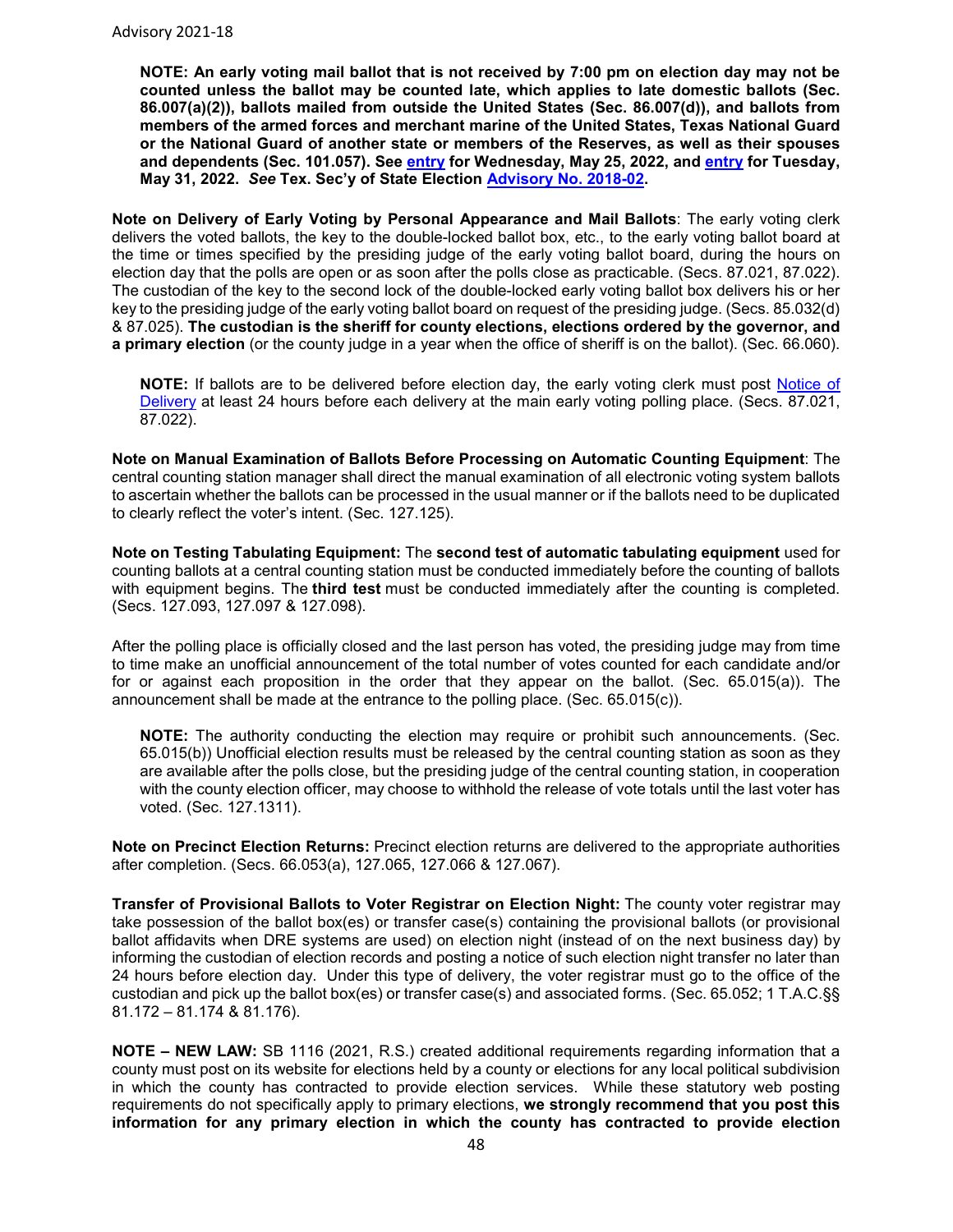**services.** Accordingly, the following information should be posted on the county's website **as soon as practicable after the election.** This information should be accessible without having to make more than two selections or view more than two network locations after accessing the county's home page. The information on the website should include:

- 1. the results of each election;
- 2. the total number of votes cast;
- 3. the total number of votes cast for each candidate or for or against each measure;
- 4. the total number of votes cast by personal appearance on election day;
- 5. the total number of votes cast by personal appearance or mail during the early voting period; and
- 6. the total number of counted and uncounted provisional ballots cast. (Sec. 65.016).

#### <span id="page-48-0"></span>**Wednesday, May 25, 2022 (1st business day after runoff primary election day)**

**5:00 PM –** Deadline to receive "**late domestic ballots"** mailed **within** the United States from **non-military voters and from any military voters** who submitted an **Application for Ballot by Mail** ("ABBM") (not a Federal Postcard Application – "FPCA"), if the carrier envelope was placed for delivery by mail or common or contract carrier **AND** bears a cancellation mark of a postal service or a receipt mark of a common or contract carrier or a courier indicating a time not later than **7:00 PM** at the location of the election on runoff primary election day, May 24, 2022**.** (Sec. 86.007(a)(2)). A late domestic ballot **cannot be counted** if it does **not** bear a cancellation mark or a receipt mark. (Sec. 86.007(c), (e), & (f)).

**NOTE:** This deadline does not apply to ballots sent by non-military voters who are overseas but applied for a ballot using an ABBM; these voters have until the 5th day after election day to return their ballots (or the next business day if the 5th day falls on a weekend or legal state or federal holiday). This deadline also does not apply to ballots mailed (domestically or from overseas) by certain members of the military who applied for a ballot using an FPCA; those voters have until the 6th day after election day to return their ballots. *See* [entry](#page-49-0) for May 31, 2022.

Unless the county voter registrar has already taken possession of the provisional ballots prior to this date, the general custodian of election records must deliver the ballot box(es) or transfer case(s) containing the provisional ballots (or provisional ballot affidavits when DRE systems are used), along with the Summary of Provisional Ballots and the List of Provisional Voters for each precinct to the voter registrar by this day. The general custodian of election records makes this delivery to the voter registrar during the voter registrar office's regular business hours. (Secs. 65.052, 65.053; 1 T.A.C. §§ 81.172 – 81.174, 81.176).

**NOTE:** If the voter registrar wants to take possession of the provisional ballots and forms on election night (Tuesday, May 24, 2022), the voter registrar must inform the custodian of the election records and post a notice of the election night transfer no later than 24 hours before election day. However, under this type of delivery, the voter registrar **must** go to the office of the custodian of election records and pick up the provisional ballots and forms. Also, note that the voter registrar may take possession of provisional ballots prior to election night if ballots are kept separate and may be provided without unlawful entry into ballot box.  $(1 T.A.C. \S \S 81.172 - 81.174)$ .

#### **Friday, May 27, 2022 (3rd day after primary election day)**

Last day to begin the **partial manual count** for entities using electronic voting systems for the counting of ballots. This is the last day to **begin** manual recount of ballots in three precincts or one percent of precincts, whichever is greater. (Sec. 127.201(a), (g)). The count must be completed not later than the 21st day after election day. Results of the manual count must be delivered to the Secretary of State not later than the 3rd day after the manual count is completed. (Sec. 127.201(e)). No partial manual count needs to be done of ballots cast on DRE voting machines, but partial manual count must be completed for mail ballots. (Sec.  $127.201(g)$ ).

**NOTE:** For information on how to begin the partial manual count, please see [Tex. Sec'y of State Election](https://www.sos.texas.gov/elections/laws/advisory2018-30.shtml)  [Advisory No. 2018-30](https://www.sos.texas.gov/elections/laws/advisory2018-30.shtml).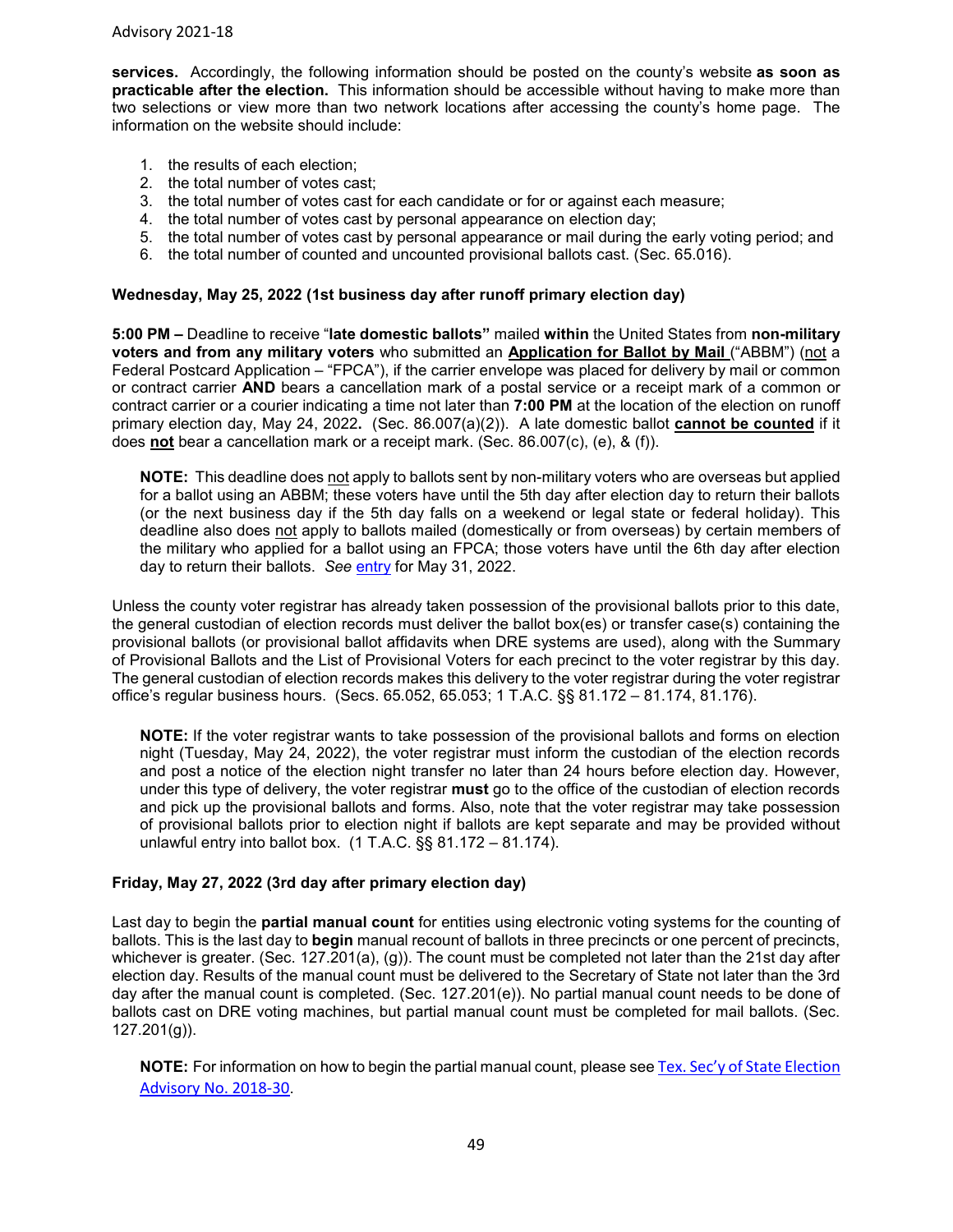#### **Monday, May 30, 2022 (Memorial Day)**

#### <span id="page-49-0"></span>**Tuesday, May 31, 2022 (7th day after runoff primary election day)**

Last day to receive ballots from **non-military and any military voters** casting ballots from outside of the United States, who submitted an **ABBM** (not an FPCA) **AND** who placed their ballots in delivery by 7:00 PM on runoff primary election day, Tuesday, May 24, 2022, as evidenced by a postal service cancellation mark or a receipt mark of a common or contract carrier or a courier. (Sec. 86.007(d)). A late overseas ballot sent by a voter who applied for a ballot using an ABBM (not an FPCA) **cannot be counted** if it does **not** bear a cancellation mark or a receipt mark. (Sec. 86.007(c), (e), & (f)). The deadline is extended to the next regular business day which is Tuesday, May 31, 2022, due to the **5th day falling on Sunday, May 29, 2022 and due to the fact that Monday, May 30, 2022 is Memorial Day, a legal holiday. (Sec. 86.007(d-1))**.

**NOTE:** The delivery is considered timely if the carrier envelope or, if applicable, the envelope containing the carrier envelope is properly addressed with postage or handling charges prepaid **and** bears a cancellation mark of a recognized postal service or a receipt mark of a common or contract carrier or a courier indicating a time **by 7:00 PM** on runoff primary election day.

Last day to receive ballots from **non-military voters** casting ballots from overseas, who submitted a **FPCA, AND** who placed their ballots in delivery by 7:00 PM on runoff primary election day, Tuesday, May 24, 2022. (Sec. 86.007(d) & (e)). The deadline is extended to the next regular business day which is Tuesday, May 31, 2022 due to the **5th day falling on Sunday, May 29, 2022 and due to the fact that Monday, May 30, 2022 is Memorial Day, a legal holiday. (Sec. 86.007(d-1))**.

Last day to receive carrier envelopes mailed domestically (within the United States) OR overseas from voters who submitted a **FPCA AND** who are members of the armed forces of the United States, or the spouse or a dependent of a member of the armed forces, members of the merchant marines of the United States, or the spouse or a dependent of a member of the merchant marine**,** members of the Texas National Guard, or the spouse or a dependent of a member of the Texas National Guard, a member of the National Guard of another state, or the spouse or a dependent of a member of the National Guard of another state, or members of the Reserves, or the spouse or a dependent of a member of the Reserves. (Secs. 101.057 and 101.001). The deadline is extended to the next regular business day which is Tuesday, May 31, 2022 due to the **6th day falling on Monday, May 30, 2022, Memorial Day, a legal holiday. (Sec. 86.007(d-1))**.

**NOTE -** Section 101.057 provides that carrier envelopes mailed domestically or overseas from certain **military voters** (members of the armed forces of the United States, or the spouse or a dependent of a member of the armed forces, members of the merchant marines of the United States, or the spouse or a dependent of a member of the merchant marine, members of the Texas National Guard, or the spouse or a dependent of a member of the Texas National Guard, a member of the National Guard of another state, or the spouse or a dependent of a member of the National Guard of another state, or members of the Reserves, or the spouse or a dependent of a member of the Reserves) who submitted a **Federal Post Card Application (FPCA)** may arrive on or before the 6th day after election day. (Secs. 86.007, 101.057 and 101.001).

#### **NOTE: The carrier envelope or, if applicable, the envelope containing the carrier envelope sent by the military members listed above who applied to vote by mail using the FPCA does NOT need to bear a cancellation or receipt mark in order to be counted.**

Last day to post notice of county chair (or county chair's designee) and at least one member of county executive committee's canvass of the returns for the runoff primary election because canvass must take place on Thursday, June 2, 2022. This notice must be posted at least 72 hours before the scheduled time of the meeting. (Sec. 172.116; Secs. 551.002, 551.041 & 551.043, Texas Government Code).

**NOTE:** Section 172.116 provides that a county chair may designate another individual to conduct the local canvass on the county chair's behalf. That designee must be a member of the county executive committee. If no member of the county executive committee is available to act as the county chair's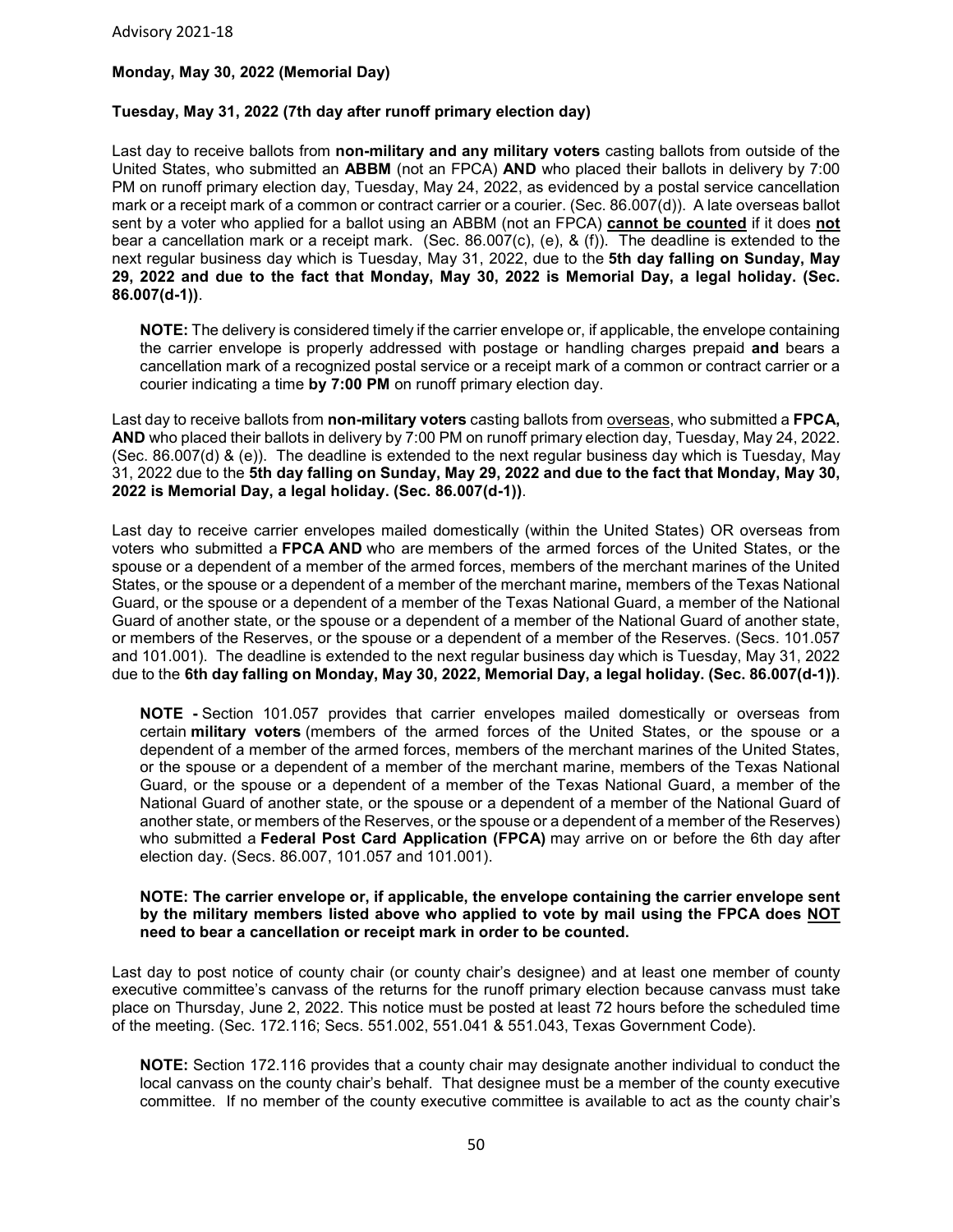designee, then any individual who is a resident of the county and is affiliated with the same political party may act as the county chair's designee.

Deadline for ID related provisional voter to: (1) present acceptable photo identification to county voter registrar; or (2) if the voter does not possess and cannot reasonably obtain acceptable photo identification, follow the Reasonable Impediment Declaration procedure at the county voter registrar; or (3) execute an affidavit relative to "natural disaster" or "religious objection" in presence of county voter registrar, if applicable; or (4) qualify for the disability exemption, if applicable, with the county voter registrar. (Secs. 65.054, 65.0541).

Deadline for county voter registrar to complete the review of provisional ballots. (1 T.A.C. §§ 81.175 & 81.176).

Deadline for custodian of election records or presiding judge of the early voting ballot board to retrieve provisional ballots from county voter registrar. (1 T.A.C. §§ 81.172 – 81.175 & 81.176).

**NOTE – NEW LAW:** SB 1 (2021, 2nd C.S.): Last day a voter may come to the early voting clerk's office in person to correct certain defects in their carrier envelope. (Secs. 87.0271, 87.0411). *See* [Note 14.](#page-8-1)

#### **June**

#### **Thursday, June 2, 2022 (9th day after runoff primary election day; 2nd Thursday after runoff primary election day)**

Last day for **early voting ballot board** to convene to qualify and count:

- 1. any late **domestic** ballots (from non-military and from any military voters who submitted an ABBM) that bear a cancellation mark or receipt mark indicating they were placed for delivery by mail or common or contract carrier not later than 7:00 PM on election day, May 24, 2022, and were received not later than 5:00 PM on the first business day after election day, Wednesday, May 25, 2022. (Secs. 86.007(a), 87.125(a)).
- 2. any late ballots that were submitted from outside the United States by voters who applied for the ballot using an ABBM or by non-military voters who applied for the ballot using an FPCA, and which were received by the 5th day after election day, Tuesday, May 31, 2022. (Secs. 86.007(d) & (d-1), 87.125(a)).
- 3. any ballots received by the 6th day after election day, Tuesday, May 31, 2022, from voters who are members of the armed forces of the United States, or the spouse or a dependent of a member of the armed forces, members of the merchant marines of the United States, or the spouse or a dependent of a member of the merchant marine, members of the Texas National Guard, or the spouse or a dependent of a member of the Texas National Guard, a member of the National Guard of another state, or the spouse or a dependent of a member of the National Guard of another state, or members of the Reserves, or the spouse or a dependent of a member of the Reserves, and who applied for a ballot using an FPCA. (Secs. 101.057, 87.125(a)).
- 4. any provisional ballots that have been reviewed by the voter registrar. (Secs. 65.051(a)).

**NOTE:** Ballots that do not qualify under 1-3 above should be treated as ballots not timely returned and should not be delivered to the ballot board. (Sec. 86.007).

**NOTE:** If the early voting ballot board needs to meet after this date, it will require a court order to do so.

The time the board reconvenes is set by the presiding judge of the early voting ballot board. (Secs. 86.007(d), 87.125).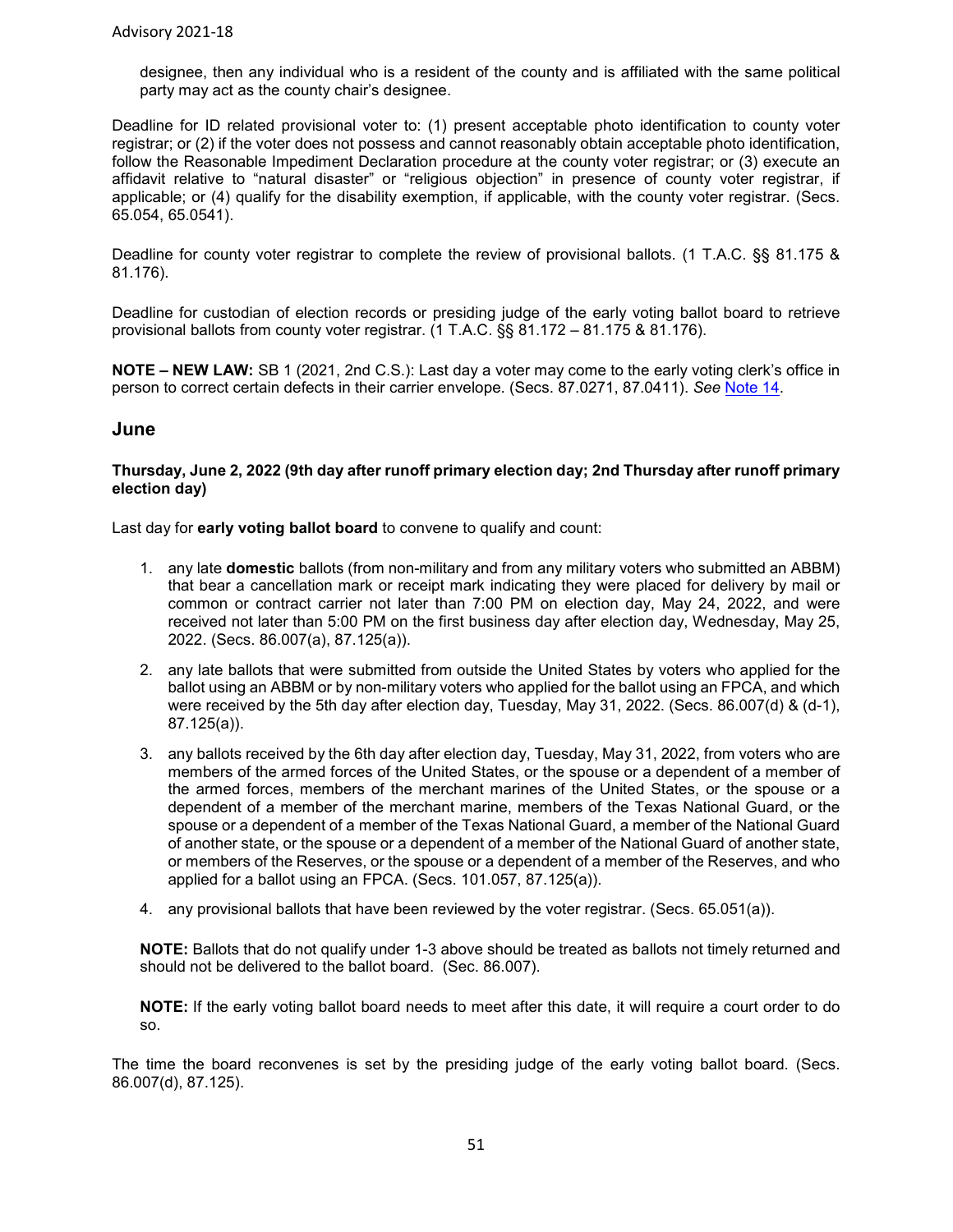**NOTE – NEW LAW:** SB 1 (2021, 2nd C.S.) requires the presiding judge of the central counting station to provide and attest to a written reconciliation of votes and voters at the close of tabulation for election day and again after the central counting station meets for the last time to process late-arriving ballots by mail and provisional ballots. (Sec. 127.131).

**Local canvass** of the runoff primary election by county chair (or county chair's designee) and at least one member of the county executive committee must be conducted on this date. (Sec. 172.116(b)).

**NOTE:** Section 172.116 provides that a county chair may designate another individual to conduct the local canvass on the county chair's behalf. That designee must be a member of the county executive committee. If no member of the county executive committee is available to act as the county chair's designee, then any individual who is a resident of the county and is affiliated with the same political party may act as the county chair's designee.

#### **Friday, June 3, 2022 (10th day after runoff primary election day; 24 hours after local canvass)**

The presiding judge of the EVBB shall mail a [Notice of Rejected Ballot \(PDF\)](https://www.sos.state.tx.us/elections/forms/pol-sub/5-42f.pdf) to voters whose mail ballots were rejected no later than the 10th day after election day or as soon as practicable, depending on when the EVBB last convenes. (Sec. 87.0431).

**NOTE:** Sec. 87.0431 requires notice to also be provided to email address of an overseas mail ballot voter if ballot was transmitted to the voter by email under Section 101.102.

#### **Wednesday, June 8, 2022 (15th day after runoff primary election day)**

Election records from the runoff primary election must be available in an electronic format no later than this day, for a fee of not more than \$50.00. (Sec. 1.012(e)).

#### **Saturday, June 11, 2022 (3rd Saturday after runoff primary election day)**

Deadline for state executive committee to conduct **state canvass**. (Sec. 172.120).

#### **Monday, June 13, 2022 (11th day after local canvass; 20th day after runoff primary election day)**

Deadline for the presiding judge of the early voting ballot board to notify provisional voters whether their ballots were counted and if not, the reason why they were not counted. (Sec. 65.059; 1 T.A.C. § 81.176). (The deadline is extended to the next regular business day which is Monday, June 13, 2022 due to the **10th day falling on Sunday, June 12, 2022.** (Sec. 1.006).)

New party officers take office. (Sec. 171.022(c)).

#### **Wednesday, June 22, 2022 (20th day after local canvass)**

Deadline for county chair to post notice to the Secretary of State's website of the names of the persons elected as county chair and precinct chairs for the county. The notice must include (1) each party officer's address, (2) each precinct chair's precinct number, and (3) each precinct officer's phone number and email address, if supplied by the officer. (Sec. 172.118).

#### **Thursday, June 23, 2022 (30th day after runoff primary election day)**

Deadline for county clerk to deliver to Secretary of State precinct returns of primary election for all offices other than party offices, including precinct-by-precinct returns for early voting. The report must include early voting votes cast by mail and early voting votes cast by personal appearance. That delivery to SOS must be made through the electronic system for submission of the report. (Secs. 67.017 & 172.124).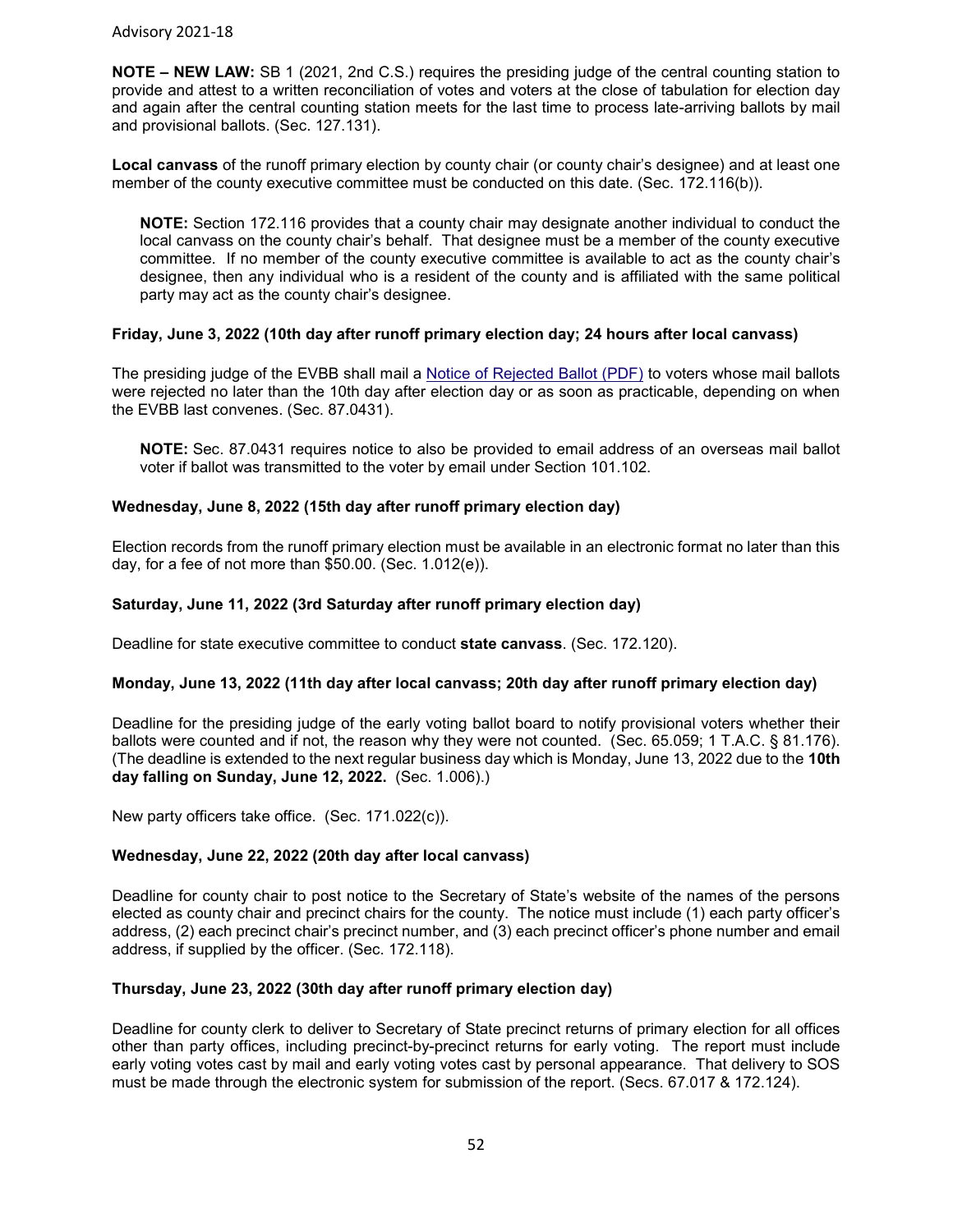**NOTE:** Sections 67.017 and 172.124 require this report to include all offices other than party offices in the precinct-by-precinct reports under this section. That report must include separate totals for early voting votes by mail and early voting votes by personal appearance.

## **July**

#### **Wednesday, July 13, 2022 (30th day after term of party office starts)**

Deadline by which former county chair must transfer party bank accounts and records to new county chair; it is a **Class C misdemeanor** if the former county chair fails to transfer the records. (Sec. 171.028).

#### **Sunday, July 24, 2022 (61st day after runoff primary election day)**

First day the general custodian of election records may (1) require a person who has possession of a key that operates the lock on a ballot box containing voted ballots to return the key to the custodian; and (2) unlock the ballot box and transfer the voted ballots to another secure container for the remainder of the preservation period. (Sec. 66.058(b)). **Please note that the custodian is not required by law to do this on Sunday, July 24, 2022; the custodian may choose to transfer the voted ballots to another secure container for the remainder of the preservation period on Monday, July 25, 2022 or a later date**.

## **August**

#### **Wednesday, August 31, 2022**

Deadline for county chair to file report of the actual expenses of the general primary election and runoff primary election (Final Cost Report) with the Secretary of State. (Sec. 173.084). Any surplus remaining in a county primary fund account after payment of approved expenses must be remitted to the Secretary of State on request. (Sec. 173.0851). The county chair is not entitled to final payment unless precinct-byprecinct returns have been received by the Secretary of State.

## **2023**

#### **January**

#### **January 1, 2023 (1st day after end of calendar year 2022)**

**NOTE – NEW LAW:** SB 1 (2021, 2nd C.S.) amended Section 127.1232 to provide that in counties with a population of 100,000 or more, the general custodian of election records shall implement a video surveillance system that retains a record of all areas containing voted ballots: (1) from the time the voted ballots are delivered to the central counting station until the canvass of the precinct election returns; and (2) from the time the voted ballots are delivered to the signature verification committee or early voting ballot board until the canvass of precinct election returns. Video from the surveillance system shall be made available to the public by live stream. The recorded video is considered an election record and shall be retained by the general custodian until the end of the calendar year in which an election is held or until an election contest filed in the county has been resolved, whichever is later. (Sec. 127.1232).

#### **2024**

#### **January 2024 (Twenty-two (22) months after 2022 primary election day)**

Contents of ballot box(es) may be destroyed **IF** no contest or criminal investigation has arisen (Secs. 1.013, 66.058), and **IF** no open records request has been filed [\(Tex. Att'y Gen. ORD-505 \(1988\)\).](https://www2.texasattorneygeneral.gov/opinions/openrecords/47mattox/ord/1988/htm/ord19880505.txt) 

**All** election records must be preserved for 22 months from election day, even when there is no federal office on the ballot. (Sec. 66.058).